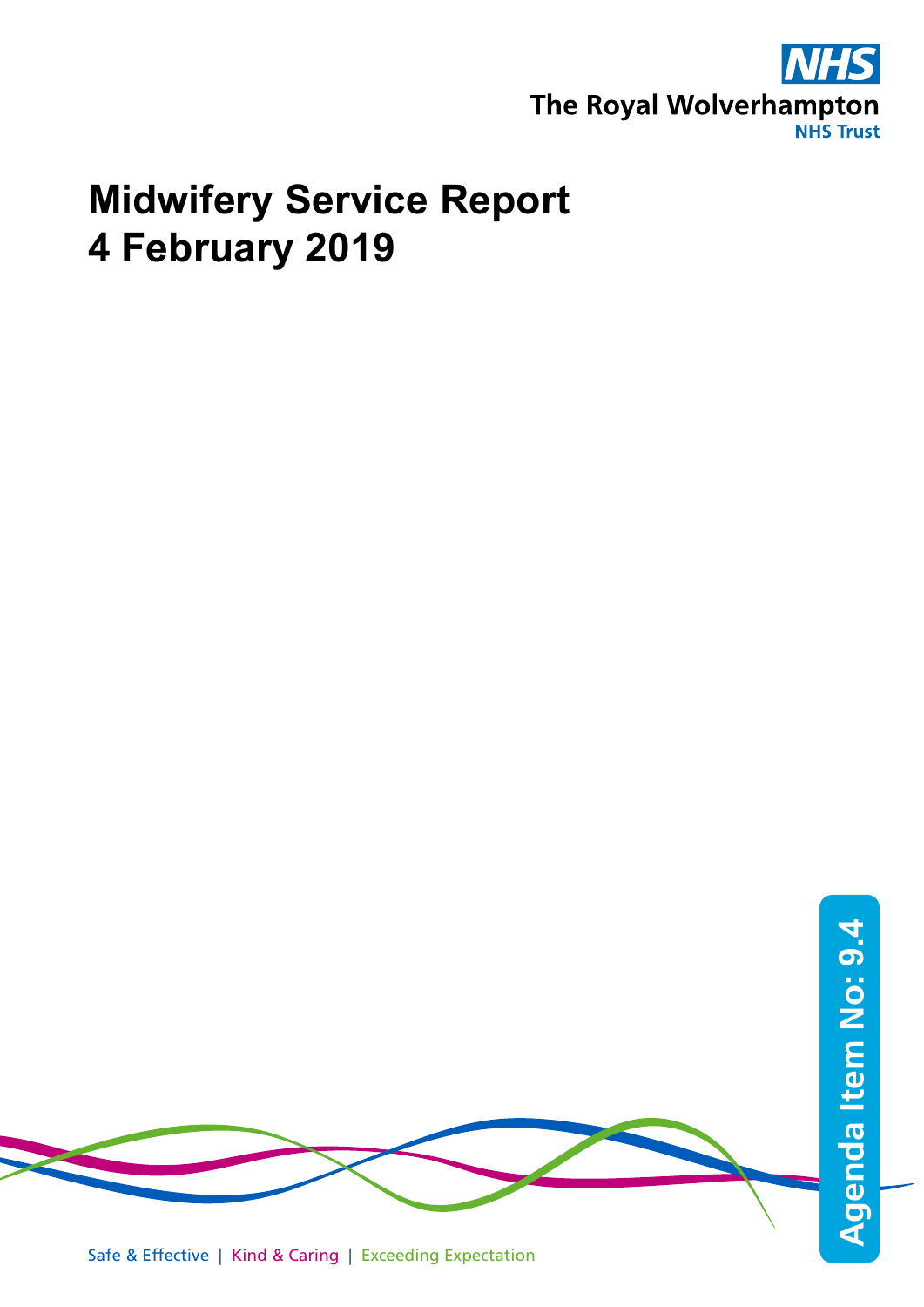The Royal Wolverhampton NHS Trust



| <b>Trust Board Report</b>                                                            |                                                                                                                                                                                                                                                                                                                                                                                                                                                                                                                                                                                                                                                                                                                                                                                                                      |
|--------------------------------------------------------------------------------------|----------------------------------------------------------------------------------------------------------------------------------------------------------------------------------------------------------------------------------------------------------------------------------------------------------------------------------------------------------------------------------------------------------------------------------------------------------------------------------------------------------------------------------------------------------------------------------------------------------------------------------------------------------------------------------------------------------------------------------------------------------------------------------------------------------------------|
| <b>Meeting Date:</b>                                                                 | January 2019                                                                                                                                                                                                                                                                                                                                                                                                                                                                                                                                                                                                                                                                                                                                                                                                         |
| Title:                                                                               | <b>Midwifery Report</b>                                                                                                                                                                                                                                                                                                                                                                                                                                                                                                                                                                                                                                                                                                                                                                                              |
| <b>Executive</b><br>Summary:                                                         | 1. Midwifery staffing and birth ratio. Annual Birth rates<br>The report provides an overview of Midwifery staffing to birth ratio at<br>RWT. The report also provides an update on the annual birth rates<br>for 2018.<br>2. Better births - Improving outcomes of Maternity Services in<br>England.<br>The report provides an update on the Black Country & West<br>Birmingham Local Maternity System (BCWBLMS) progress regarding<br>delivery of the national transformation ambition. The BCWBLMS are<br>working collaboratively to make maternity services safer and more<br>personal for women.<br>3.<br><b>NHSLA - Maternity Incentive scheme.</b><br>The report provides an introduction to the year 2 Maternity incentive<br>scheme, the -10 safety actions, required assurance and reporting<br>timescales. |
| <b>Action Requested:</b>                                                             | To receive and note the report                                                                                                                                                                                                                                                                                                                                                                                                                                                                                                                                                                                                                                                                                                                                                                                       |
| <b>Report of:</b>                                                                    | Tracy Palmer, Head of Nursing and Midwifery,<br>Women's and Neonatal Services                                                                                                                                                                                                                                                                                                                                                                                                                                                                                                                                                                                                                                                                                                                                        |
| For the attention of<br>the Board.<br><b>Alert</b><br><b>Assure</b><br><b>Advise</b> | To advise the Board of the Trusts progress on the key programmes of<br>work for Maternity services in line with the national ambition and<br>safety strategy plans outlined within the National Maternity review:<br>Better Births – Improving outcomes of Maternity services in England<br>(2016).<br>Midwifery staffing and birth ratio.<br>Better births recommendations – Improving outcomes of<br>Maternity Services in England<br>NHSLA Maternity incentive scheme: Year 2                                                                                                                                                                                                                                                                                                                                     |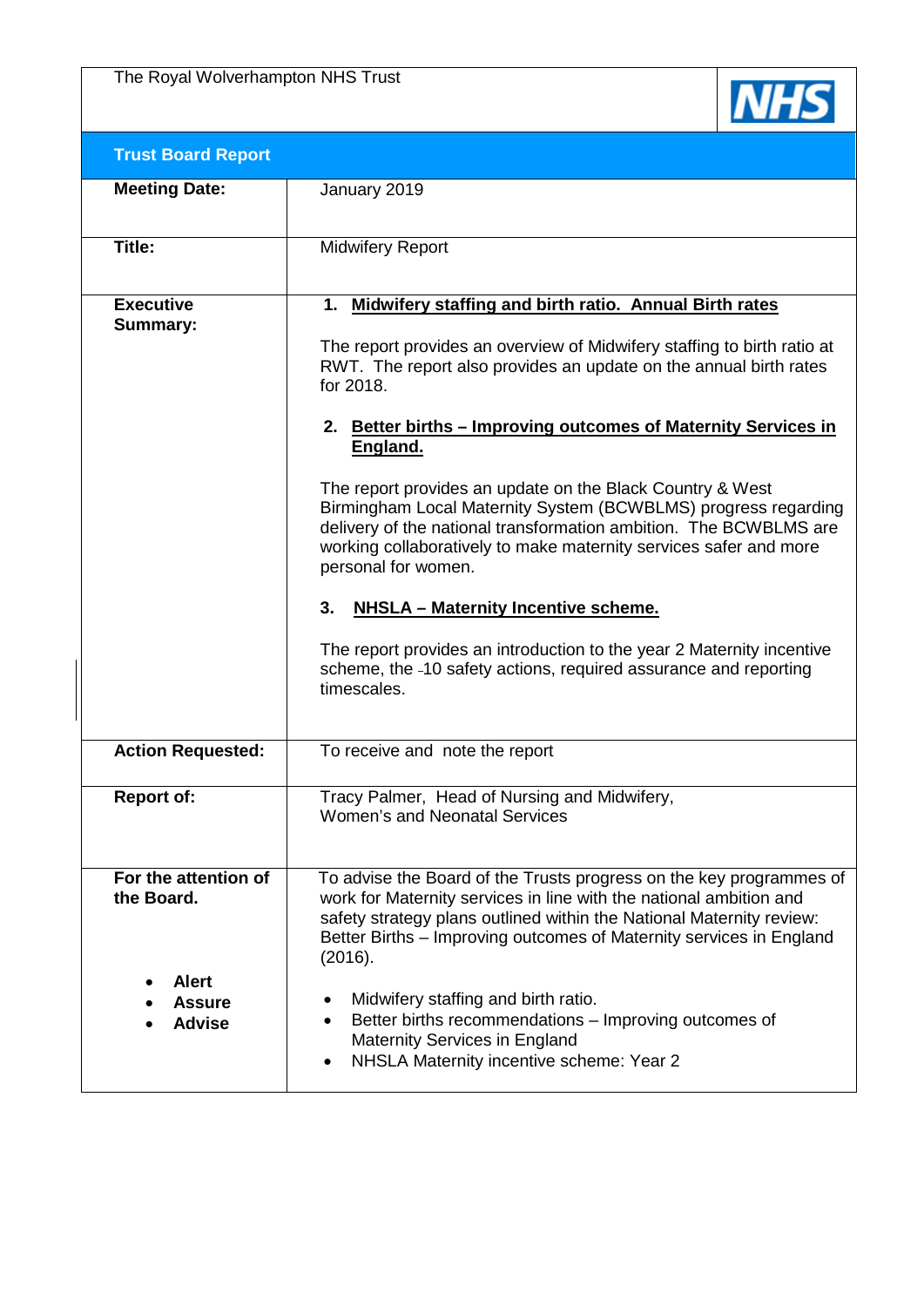| <b>Author:</b>                   | Tracy Palmer, Head of Nursing and Midwifery, Women's and Neonatal<br>Services.              |
|----------------------------------|---------------------------------------------------------------------------------------------|
| <b>Contact Details:</b>          | Tel: 01902 695162                                                                           |
|                                  | Email:<br>tracypalmer@nhs.net                                                               |
|                                  |                                                                                             |
| <b>Links to Trust</b>            | 1. Create a culture of compassion, safety and quality.                                      |
| <b>Strategic Objectives</b>      |                                                                                             |
|                                  | 2. Proactively seek opportunities to develop our services                                   |
|                                  |                                                                                             |
|                                  |                                                                                             |
| <b>Resource</b><br>Implications: | Workforce.                                                                                  |
| <b>Public or Private:</b>        | Public                                                                                      |
| (with reasons if                 |                                                                                             |
| private)<br><b>CQC Domains</b>   |                                                                                             |
|                                  | Safe: patients, staff and the public are protected from abuse and<br>avoidable harm.        |
|                                  | Effective: care, treatment and support achieves good outcomes,                              |
|                                  | helping people maintain quality of life and is based on the best                            |
|                                  | available evidence.                                                                         |
|                                  | Caring: staff involve and treat everyone with compassion, kindness,<br>dignity and respect. |
|                                  | <b>Responsive:</b> services are organised so that they meet people's needs.                 |
|                                  | Well-led: the leadership, management and governance of the                                  |
|                                  | organisation make sure it's providing high-quality care that's based                        |
|                                  | around individual needs, that it encourages learning and innovation,                        |
|                                  | and that it promotes an open and fair culture.                                              |
| <b>Appendices/</b>               | Maternity review (2016) Better Births - Improving outcomes of                               |
| References/                      | Maternity services in England. NHS England                                                  |
| <b>Background</b><br>Reading     |                                                                                             |
|                                  | Saving Babies Lives care Bundle. (2016) NHSE Each Baby Counts<br>(2015) RCOG                |
|                                  |                                                                                             |
|                                  | A guide to support Maternity safety champions. NHSI (2018)                                  |
|                                  | NHS early resolution and Redress (2017) NHS Resolution                                      |
|                                  | Maternity Incentive Scheme - Year two. NHSLA ten Maternity safety                           |
| <b>NHS Constitution:</b>         | actions.<br>In determining this matter, the Board should have regard to the Core            |
|                                  | principles contained in the Constitution of:                                                |
| (How it impacts on               |                                                                                             |
| any decision-                    | Equality of treatment and access to services                                                |
| making)                          | High standards of excellence and professionalism                                            |
|                                  | Service user preferences                                                                    |
|                                  | Cross community working<br><b>Best Value</b>                                                |
|                                  | Accountability through local influence and scrutiny                                         |
|                                  |                                                                                             |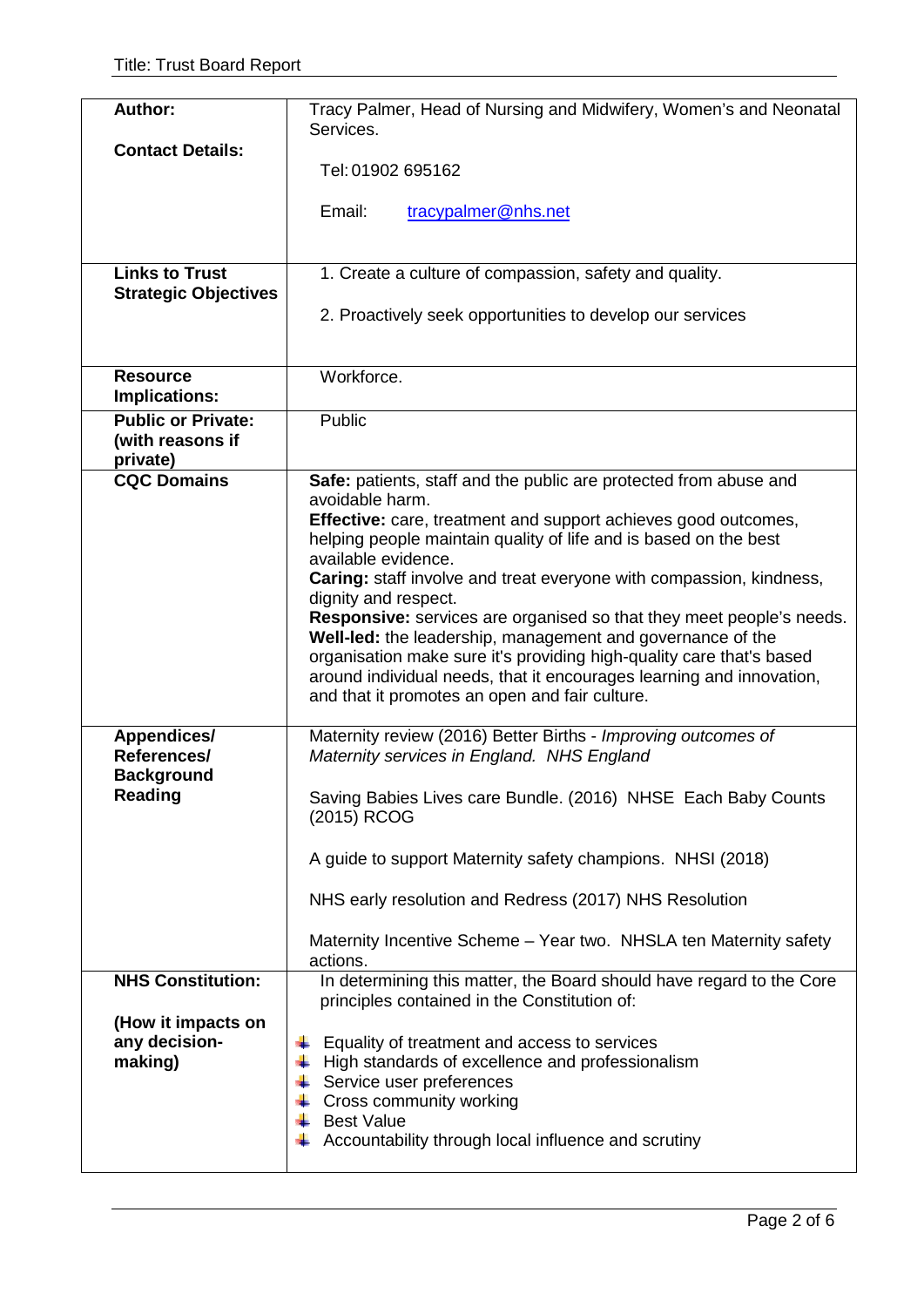| <b>Background</b><br><b>Details:</b> | 1.0 Midwifery staffing and birth ratio                                                                                                                                                                                                                                                                                                                                                                                                                                                                                                                           |
|--------------------------------------|------------------------------------------------------------------------------------------------------------------------------------------------------------------------------------------------------------------------------------------------------------------------------------------------------------------------------------------------------------------------------------------------------------------------------------------------------------------------------------------------------------------------------------------------------------------|
|                                      | 1.1<br>Birth to Midwife ratio is demonstrating a positive position for RWT<br>Maternity Services. Following on from the Birth rate + work force review in<br>April 2018 a deficit of 6.04 WTE Midwives and 2.77 WTE maternity support<br>workers was identified.                                                                                                                                                                                                                                                                                                 |
|                                      | 1.2 A successful recruitment day took place in October 2018 and all existing<br>vacancies together with vacancies identified from the BR+ workforce<br>review have been appointed into.                                                                                                                                                                                                                                                                                                                                                                          |
|                                      | 1.3 Presently Birth to Midwife ratio's for RWT are 1:28, this is an improved<br>picture over the last quarter. The aim is to reach 1:27 in line with Birth rate<br>+ recommendations. This ratio will be achieved when all appointed<br>Midwives are in post.                                                                                                                                                                                                                                                                                                    |
|                                      | 1.4 Annual birth rates                                                                                                                                                                                                                                                                                                                                                                                                                                                                                                                                           |
|                                      | 5400<br>5345<br>5200<br>5025<br>5000<br>4864<br>4800<br>4600<br>4400<br>4372<br>4200<br>4115<br>4000<br>2014<br>2015<br>2018<br>2016<br>2017                                                                                                                                                                                                                                                                                                                                                                                                                     |
|                                      | 1.5 In October 2017 the CEO formally wrote to CCG's providers and NHSE to<br>inform that RWT would not be able to facilitate additional bookings / births<br>over the commissioned 5000 in order to maintain safety, quality and<br>Midwifery birth ratio standards. This took effect from November 2017. This<br>arrangement remains in place and is being reviewed and monitored on a<br>monthly basis by the Directorate, Divisional teams and Chief Operating<br>Officer.<br>1.6 Booking and birth rate data continues to being monitored closely within the |
|                                      | Directorate with a formal review of projected birth rates took place in Autumn<br>2018.                                                                                                                                                                                                                                                                                                                                                                                                                                                                          |
|                                      | Booking data is being monitored and demonstrates that the restriction on<br>bookings has impacted positively and that the predicted birth activity to the<br>end of calendar year was 5025. This indicated that the 'capping<br>arrangements have been successful in maintaining birth rates within<br>manageable and safe levels and in line with agreed commissioned birth<br>activity.                                                                                                                                                                        |
|                                      | 1.7 The service model between RWT and Walsall Healthcare Trust which was<br>agreed in March 2016 has now been reviewed. Walsall Healthcare Trust<br>have removed their 'cap' from the 6 Willenhall GP surgeries and are now<br>offering a choice for place of birth from these surgeries between Walsall and<br>RWT.                                                                                                                                                                                                                                             |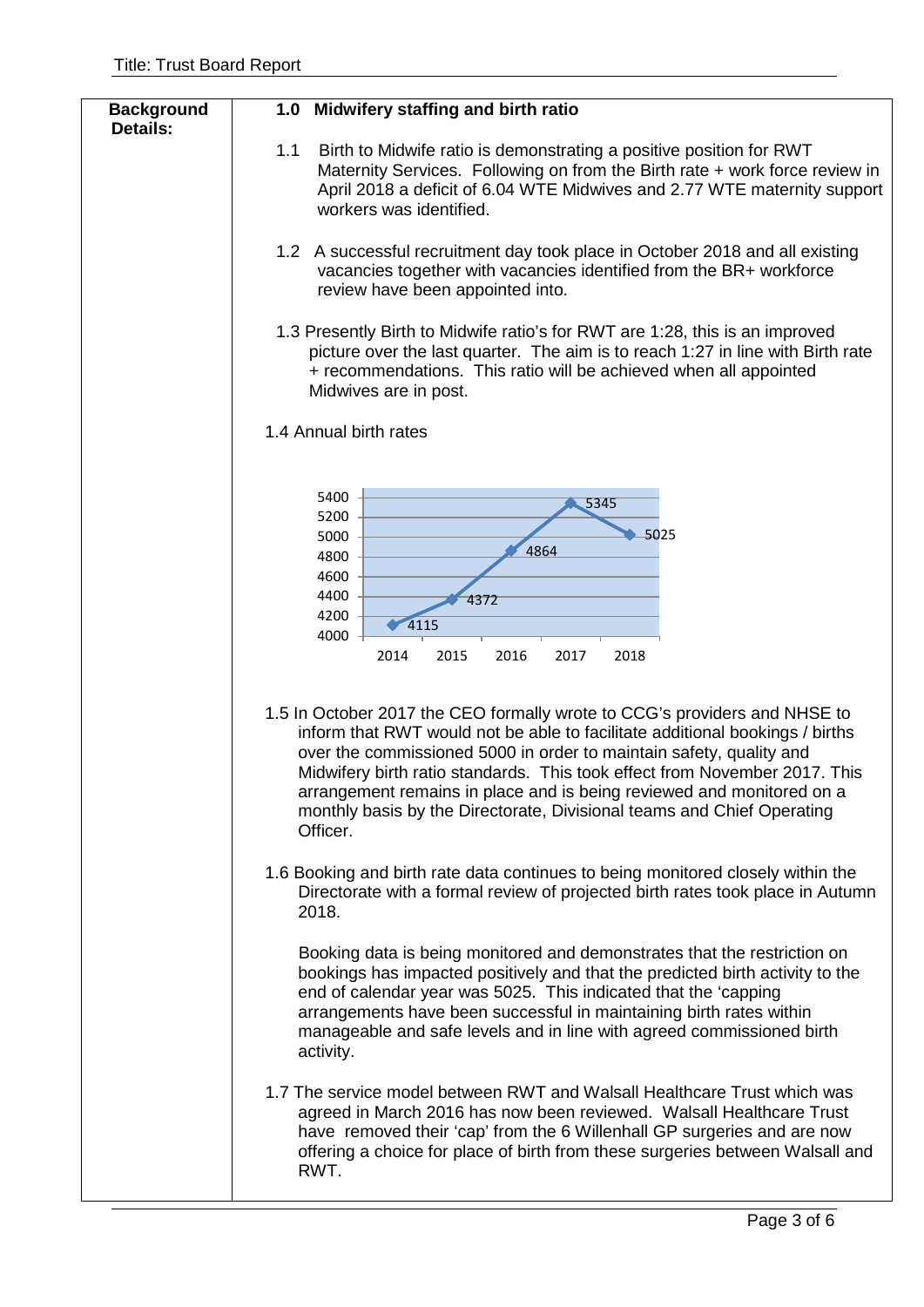| 1.8 Data indicates that women from the 6 Willenhall GP surgeries are remaining<br>to choose to book place of birth with RWT for the present time. On-going<br>discussions are taking place between the 4 Trusts within the Black Country<br>and West Birmingham Local maternity System (BCWBLMS) with regard to<br>activity and capacity demand planning.                                                                                                                                                                                                                                                                     |
|-------------------------------------------------------------------------------------------------------------------------------------------------------------------------------------------------------------------------------------------------------------------------------------------------------------------------------------------------------------------------------------------------------------------------------------------------------------------------------------------------------------------------------------------------------------------------------------------------------------------------------|
| 1.9 A review meeting will take place in early March 2019 with the Chief Operating<br>Officer to review present booking restrictions and capping arrangements for<br>RWT.                                                                                                                                                                                                                                                                                                                                                                                                                                                      |
| 2.0 Better births – Improving outcomes of Maternity Services in England<br>Key recommendations.                                                                                                                                                                                                                                                                                                                                                                                                                                                                                                                               |
| 2.1 RWT is working collaboratively with Maternity Units and Commissioners<br>within the Black County and West Birmingham Local Maternity Systems<br>(BCWBLMS) to continue to develop and implement the local vision for<br>improved services and outcomes based on the principals outlined in Better<br>Births                                                                                                                                                                                                                                                                                                                |
| 2.2 The BCWBLMS is to provide place-based planning and leadership to enable<br>local maternal and neonatal services to become safer, more personalised,<br>kinder, more professional and family friendly.                                                                                                                                                                                                                                                                                                                                                                                                                     |
| 2.3 The key priorities within the transformation plan have been identified to tackle<br>perinatal and infant mortality, in line with the DoH ambition to halve stillbirth<br>rates, neonatal and maternal deaths and brain injuries by 2025.                                                                                                                                                                                                                                                                                                                                                                                  |
| 2.4 This work aligns itself with the project work within the Maternal and Neonatal<br>Health safety collaborative (MNHSC) of which RWT are involved in the first<br>wave 2017/18. This work continues into 2019/20, with the support of The<br>executive Sponsor of MNHSC and board level maternity safety champion;<br>The Chief Nursing Officer (CNO).                                                                                                                                                                                                                                                                      |
| The RWT quality improvement programme is in progress to 'Reduce the<br>number of Term admissions to Neonatal Unit with Arterial cord PH of <7.05<br>or venous PH <7.1 by 50% by 2020'.                                                                                                                                                                                                                                                                                                                                                                                                                                        |
| Maternity and Neonatal services are working collaboratively to monitor and<br>audit term admissions in to neonatal unit. In line with the Avoiding term<br>Admissions into Neonatal Unit (ATAIN) programme.                                                                                                                                                                                                                                                                                                                                                                                                                   |
| 2.5 Continuity of Carer: Improving Continuity of carer across the whole maternity<br>pathway. This requires providing a pregnant woman with a primary or<br>named midwife who will give the majority of her antenatal intrapartum and<br>postnatal care.                                                                                                                                                                                                                                                                                                                                                                      |
| RWT have agreed their service model in order to deliver on the<br>continuity of care pathway.<br>The BCWBLMS is on schedule to meet the ambition set out in Better<br>$\bullet$<br>Births (2016) of "20% of women from the agreed continuity models<br>being booked onto the continuity of care pathways by March 2019".<br>The challenge for Maternity services is to meet the ambition for<br>$\bullet$<br>provision of continuity of carer for the intrapartum element of the<br>woman's pregnancy. This requires extra resource and funding. Cost<br>pressures for delivery of this model have been shared across the LMS |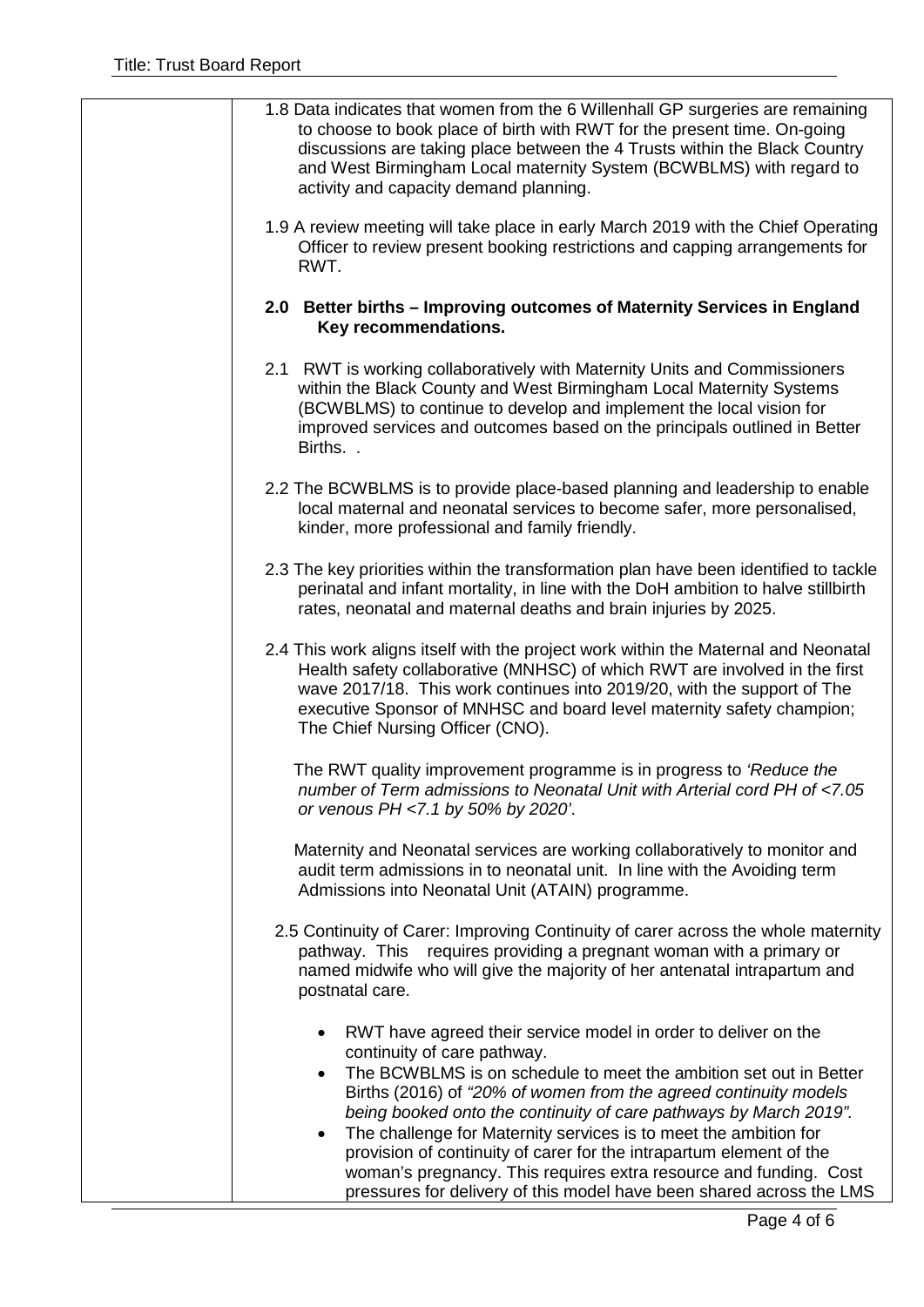| and the subject is being debated in terms of how providers will meet<br>the recommendations for continuity of carer across all three elements<br>of the maternity pathway.<br>Head of Nursing and Midwifery has undertaken a review of Community<br>$\bullet$<br>Midwifery services to inform future service model for RWT re:<br>Continuity of Carer. Presently the focus for RWT has been to improve<br>antenatal continuity of care for all women. Data from the Electronic<br>Pregnancy record (EPR) indicates that there has been a significant<br>improvement in antenatal continuity of care from 43% in October 2018<br>to 75% in December 2018. This means that a pregnant woman saw 4<br>or less Midwives during her antenatal pregnancy episode. This is a<br>positive step forward to improve the continuity of care women receive<br>in the antenatal period and work is on-going to improve continuity of<br>care in the post natal element of the woman's pregnancy care episode.<br>There is on-going work required to determine workforce needs and<br>baselines to support understanding of future work force requirements<br>to deliver on future plans to increase continuity of care by 2021. |
|--------------------------------------------------------------------------------------------------------------------------------------------------------------------------------------------------------------------------------------------------------------------------------------------------------------------------------------------------------------------------------------------------------------------------------------------------------------------------------------------------------------------------------------------------------------------------------------------------------------------------------------------------------------------------------------------------------------------------------------------------------------------------------------------------------------------------------------------------------------------------------------------------------------------------------------------------------------------------------------------------------------------------------------------------------------------------------------------------------------------------------------------------------------------------------------------------------------------|
| 2.6 Saving Babies lives Care Bundle (SBLCB NHSE 2016) is designed to tackle<br>perinatal mortality with focus on surveillance. There are four elements to<br>consider within the care bundle                                                                                                                                                                                                                                                                                                                                                                                                                                                                                                                                                                                                                                                                                                                                                                                                                                                                                                                                                                                                                       |
| 2.7 RWT are implementing each element of the SBLCB                                                                                                                                                                                                                                                                                                                                                                                                                                                                                                                                                                                                                                                                                                                                                                                                                                                                                                                                                                                                                                                                                                                                                                 |
| 1. Reduce Smoking                                                                                                                                                                                                                                                                                                                                                                                                                                                                                                                                                                                                                                                                                                                                                                                                                                                                                                                                                                                                                                                                                                                                                                                                  |
| 2. Risk assessment and surveillance for fetal growth restriction                                                                                                                                                                                                                                                                                                                                                                                                                                                                                                                                                                                                                                                                                                                                                                                                                                                                                                                                                                                                                                                                                                                                                   |
| 3. Raising awareness of fetal movements                                                                                                                                                                                                                                                                                                                                                                                                                                                                                                                                                                                                                                                                                                                                                                                                                                                                                                                                                                                                                                                                                                                                                                            |
| 4. effective fetal monitoring during labour                                                                                                                                                                                                                                                                                                                                                                                                                                                                                                                                                                                                                                                                                                                                                                                                                                                                                                                                                                                                                                                                                                                                                                        |
| 2.8 RWT continues to report quarterly progress to NHSE against the four elements<br>of the care bundle. RWT are also taking part in NHSE 'deep dive audit' for<br>SBLCB, timescales for submission of data are March 2019.                                                                                                                                                                                                                                                                                                                                                                                                                                                                                                                                                                                                                                                                                                                                                                                                                                                                                                                                                                                         |
| 2.9 A Perinatal and Mental Health bid for funding bid has been approved to<br>provide specialist perinatal mental health service across the Black Country.<br>RWT involved in pilot perinatal mental health advisory clinics in January<br>2018.                                                                                                                                                                                                                                                                                                                                                                                                                                                                                                                                                                                                                                                                                                                                                                                                                                                                                                                                                                   |
| 2.9.1 Rapid Resolution and Redress. NHS Resolution (2017). Each<br>Baby<br>Counts RCOG (2015). RWT is reporting in line with national<br>recommendations for both programmes.                                                                                                                                                                                                                                                                                                                                                                                                                                                                                                                                                                                                                                                                                                                                                                                                                                                                                                                                                                                                                                      |
| 2.9.2 RWT have been informed that Healthcare Safety Investigation Branch<br>(HSIB) will be part of the roll out plan for investigations and will be going 'live'<br>with RWT on the 4 <sup>th</sup> of February. HSIB national investigators will replace local<br>investigations and will investigate cases that meet the Each Baby Counts<br>criteria or a direct / indirect maternal death during or within 42 days of the end<br>of pregnancy.                                                                                                                                                                                                                                                                                                                                                                                                                                                                                                                                                                                                                                                                                                                                                                 |
|                                                                                                                                                                                                                                                                                                                                                                                                                                                                                                                                                                                                                                                                                                                                                                                                                                                                                                                                                                                                                                                                                                                                                                                                                    |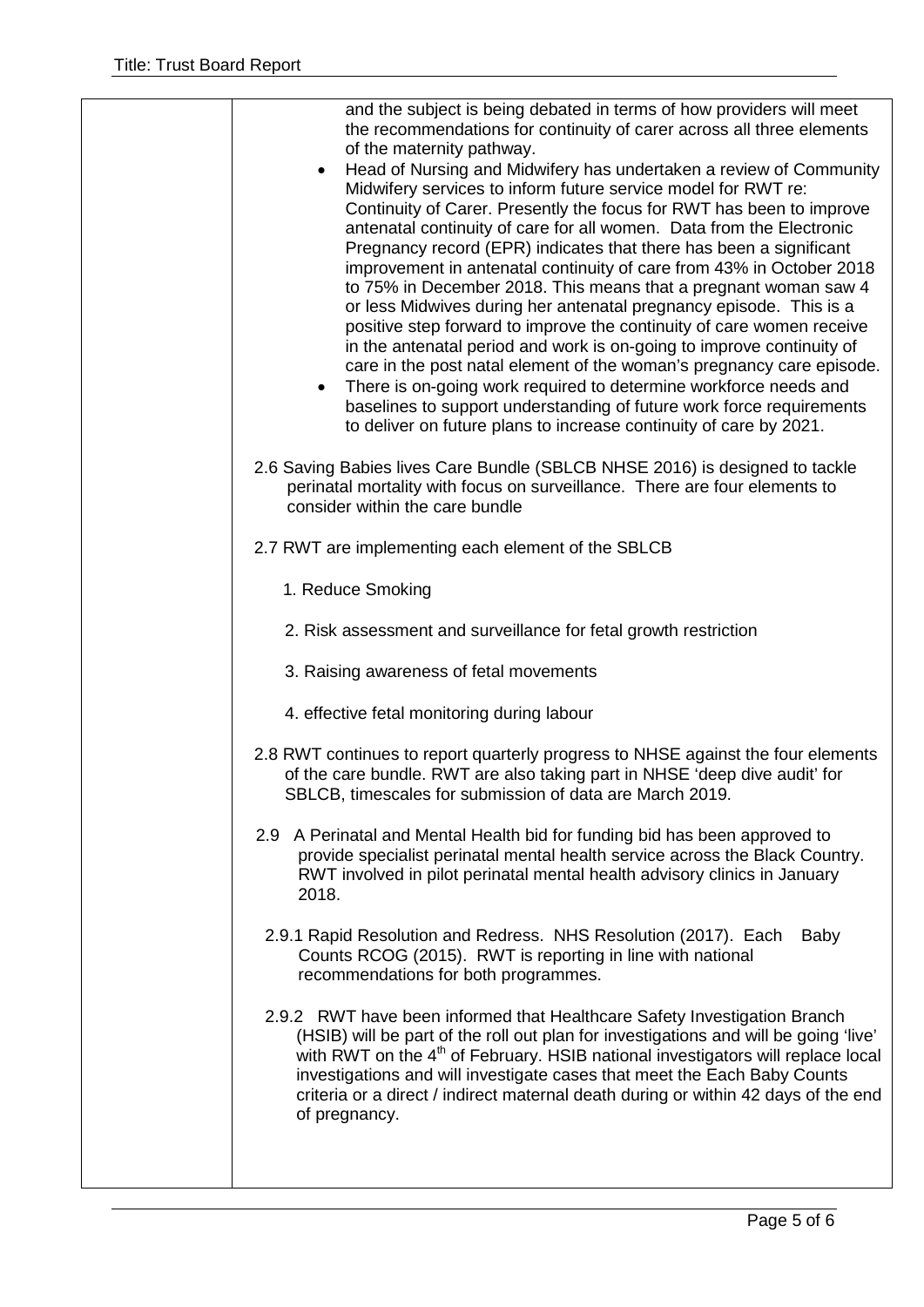|                 | 3.0 NHSLA - Maternity Incentive Scheme: Year Two. 10 Maternity Safety<br>actions                                                                                                                                                                                                                                                                                                                                                                                                                                                                                  |
|-----------------|-------------------------------------------------------------------------------------------------------------------------------------------------------------------------------------------------------------------------------------------------------------------------------------------------------------------------------------------------------------------------------------------------------------------------------------------------------------------------------------------------------------------------------------------------------------------|
|                 | 3.1 NHS Resolution is operating a second year of the Clinical Negligence Scheme<br>for Trusts (CNST) maternity incentive scheme to continue to support the delivery of<br>safer maternity care. (appendix 1)                                                                                                                                                                                                                                                                                                                                                      |
|                 | 3.2 As in year one the scheme incentivises ten maternity safety actions. Trust that<br>can demonstrate they have achieved all ten of the safety actions will recover the<br>element of their contribution relating to the maternity incentive fund. For RWT that<br>is £388 K Trusts that do not meet all ten thresholds will not recover their<br>contribution to the CNST maternity incentive fund, but may however be eligible for<br>a small discretionary payment form the scheme to assist them to make progress<br>against actions they have not achieved. |
|                 | 3.4 The Maternity Service has identified key leads and actions for each safety<br>action. Work has commenced to provide assurance of compliance with each<br>safety action. A timescale for reporting to Trust board (appendix 2) in line with the<br>safety action recommendations has been devised.                                                                                                                                                                                                                                                             |
|                 | 3.5 The scheme requires the board to permit the Chief Executive to sign a board<br>declaration form confirming that the board are assured that the evidence provided<br>demonstrates compliance with the ten maternity actions.                                                                                                                                                                                                                                                                                                                                   |
|                 | The assurances and the request for this declaration will be brought to board in July<br>2019, ahead of the submission deadline to NHS Resolution 15 <sup>th</sup> August.                                                                                                                                                                                                                                                                                                                                                                                         |
|                 | The scheme also requires that the board declaration confirms that the information<br>has been with Commissioners ahead of final submission.                                                                                                                                                                                                                                                                                                                                                                                                                       |
| <b>Appendix</b> | 1. NHS Resolution - Maternity Incentive Scheme - year 2                                                                                                                                                                                                                                                                                                                                                                                                                                                                                                           |
|                 | 2. Maternity Incentive Scheme - Trust Board timescales                                                                                                                                                                                                                                                                                                                                                                                                                                                                                                            |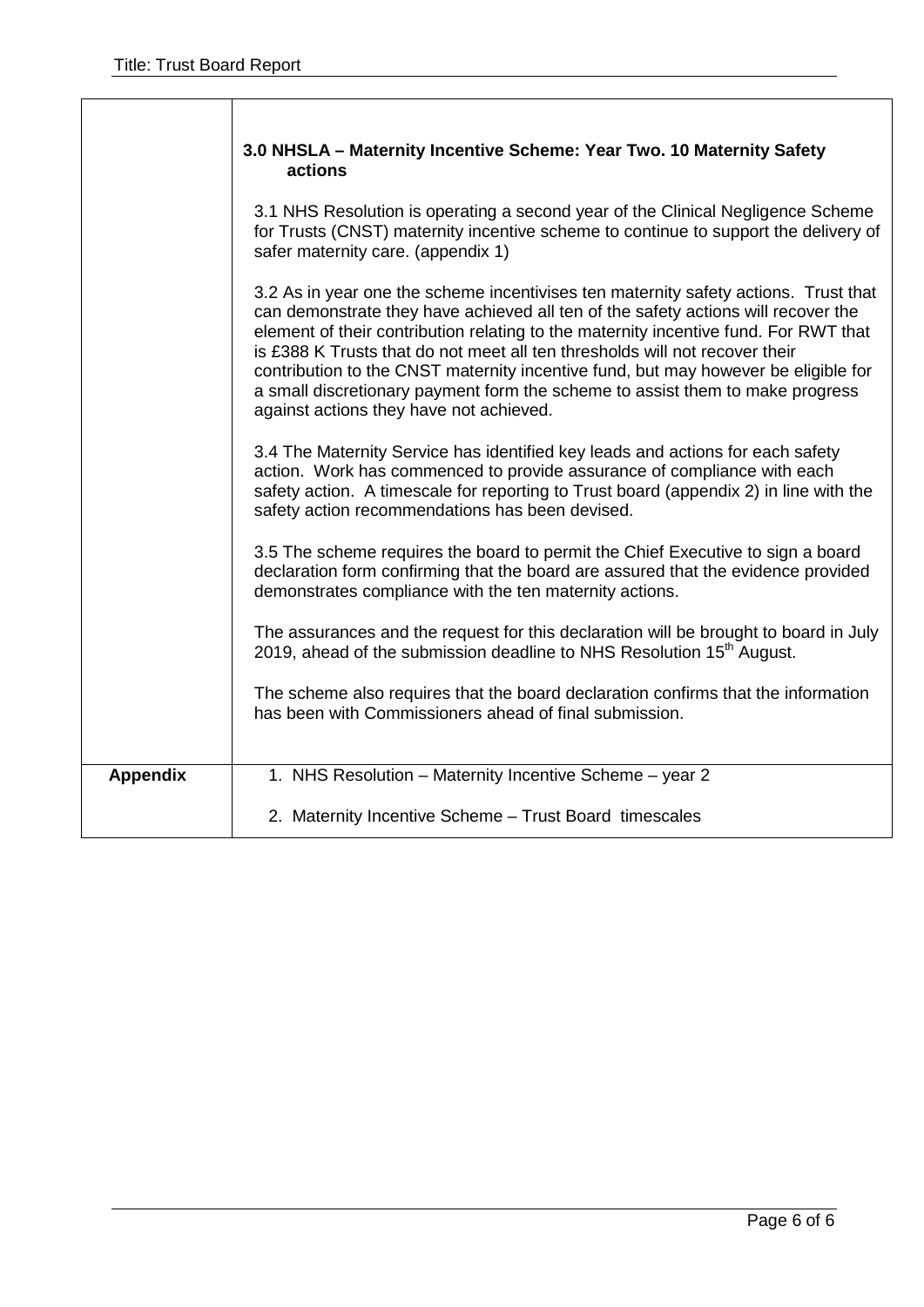

# Maternity incentive scheme – year two

Conditions of the scheme Ten maternity safety actions with technical guidance Questions and answers related to the scheme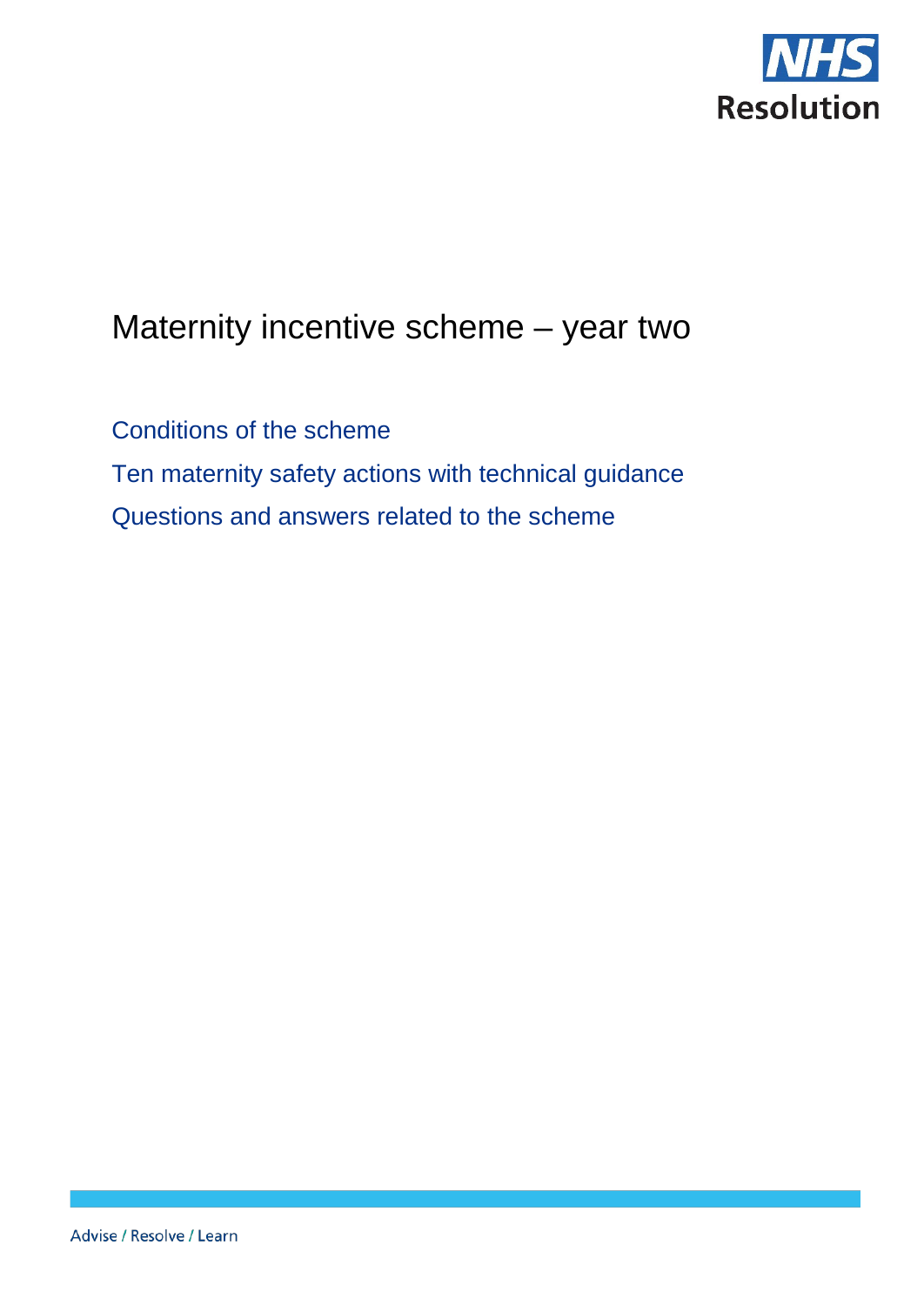# **Contents**

| Safety action 1: Are you using the National Perinatal Mortality Review Tool to                                                                                          |
|-------------------------------------------------------------------------------------------------------------------------------------------------------------------------|
|                                                                                                                                                                         |
| Safety action 2: Are you submitting data to the Maternity Services Data Set to the                                                                                      |
|                                                                                                                                                                         |
| Safety action 3: Can you demonstrate that you have transitional care services to<br>support the Avoiding Term Admissions Into Neonatal units Programme? 11              |
|                                                                                                                                                                         |
| Safety action 4: Can you demonstrate an effective system of medical workforce                                                                                           |
|                                                                                                                                                                         |
| Safety action 5: Can you demonstrate an effective system of midwifery workforce                                                                                         |
|                                                                                                                                                                         |
| Safety action 6: Can you demonstrate compliance with all four elements of the                                                                                           |
|                                                                                                                                                                         |
| Safety action 7: Can you demonstrate that you have a patient feedback<br>mechanism for maternity services and that you regularly act on feedback? 19                    |
| Safety action 8: Can you evidence that 90% of each maternity unit staff group<br>have attended an 'in-house' multi-professional maternity emergencies training          |
|                                                                                                                                                                         |
| Safety action 9: Can you demonstrate that the trust safety champions (obstetrician<br>and midwife) are meeting bimonthly with Board level champions to escalate locally |
|                                                                                                                                                                         |
| Safety action 10: Have you reported 100% of qualifying 2018/19 incidents under                                                                                          |
|                                                                                                                                                                         |
|                                                                                                                                                                         |
| Appendix 1: Board declaration form and action plan template 32                                                                                                          |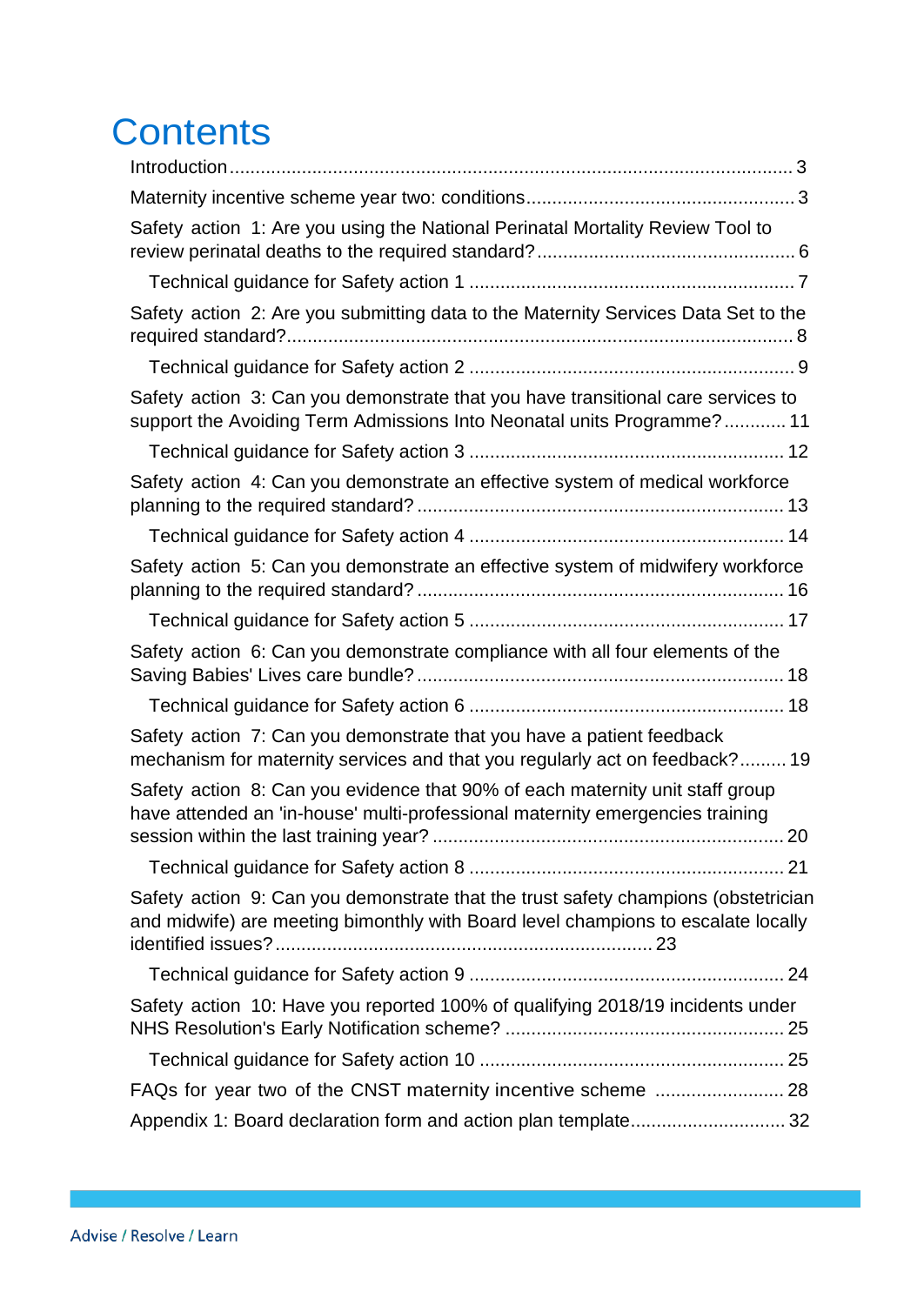#### **Introduction**

NHS Resolution is operating a second year of the Clinical Negligence Scheme for Trusts (CNST) maternity incentive scheme to continue to support the delivery of safer maternity care.

The maternity incentive scheme applies to all acute trusts that deliver maternity services and are members of the CNST. As in year one, members will contribute an additional 10% of the CNST maternity premium to the scheme creating the CNST maternity incentive fund.

As in year one, the scheme incentivises ten maternity safety actions. Trusts that can demonstrate they have achieved all of the ten safety actions will recover the element of their contribution relating to the CNST maternity incentive fund and will also receive a share of any unallocated funds.

Trusts that do not meet the ten-out-of-ten threshold will not recover their contribution to the CNST maternity incentive fund, but may be eligible for a small discretionary payment from the scheme to help them to make progress against actions they have not achieved. Such a payment would be at a much lower level than the 10% contribution to the incentive fund.

This document provides guidance on the safety actions for year two of the maternity incentive scheme.

#### Maternity incentive scheme year two: conditions

In order to be eligible for payment under the scheme, trusts must submit their completed Board declaration form (see Appendix 1) to NHS Resolution [\(MIS@resolution.nhs.uk\)](mailto:MIS@resolution.nhs.uk) by 12 noon on Thursday 15 August 2019 and must comply with the following conditions:

- Trusts must achieve all ten maternity safety actions
- The Board declaration form must be signed and dated by the trust chief executive to confirm that:
	- o The Board are satisfied that the evidence provided to demonstrate achievement of the ten maternity safety actions meets the required standards as set out in the safety actions and technical guidance document.
	- $\circ$  The content of the Board declaration form has been discussed with the commissioner(s) of the trust's maternity services.
- The Board must give their permission to the chief executive to sign the Board declaration form prior to submission to NHS Resolution.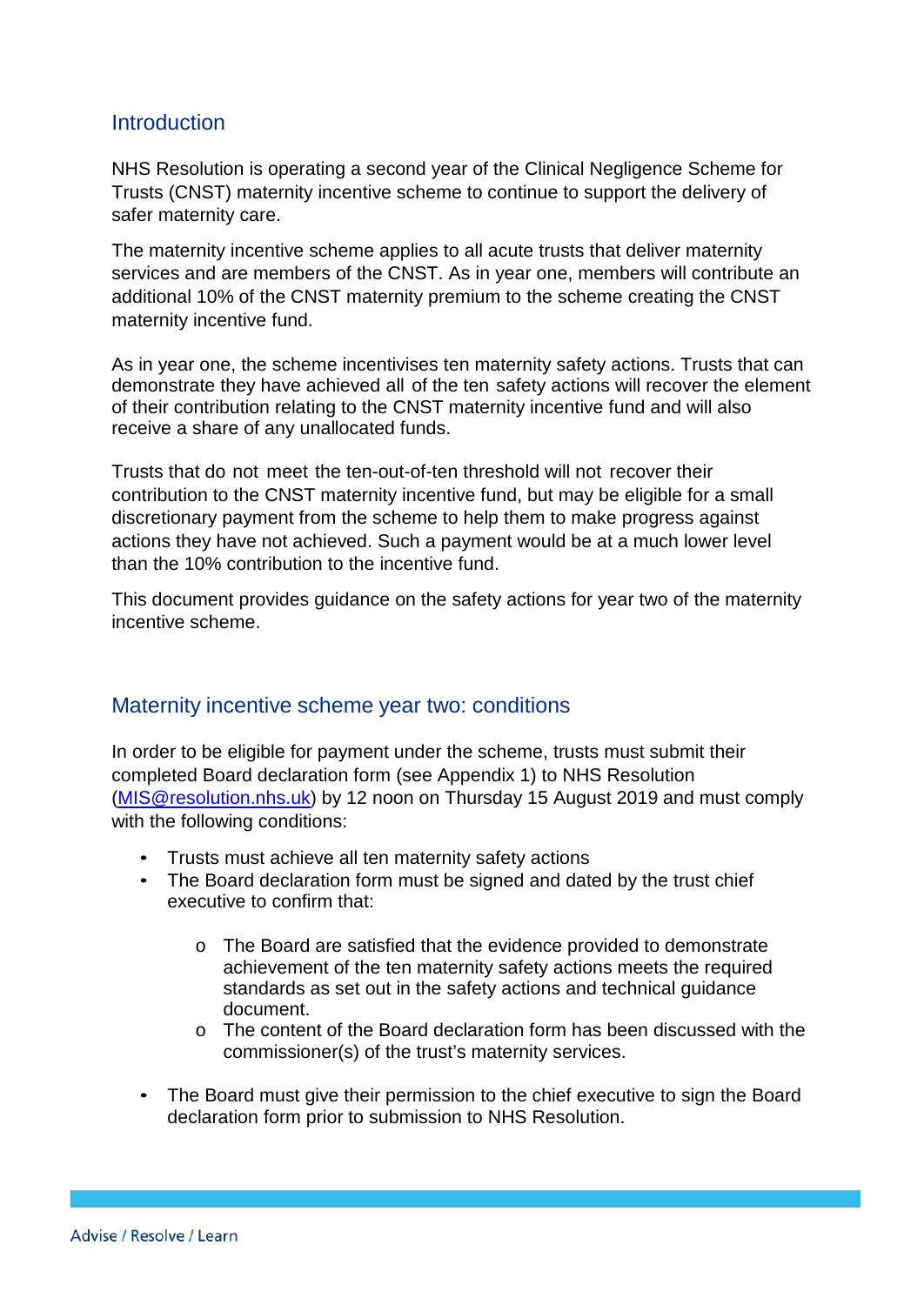Evidence for submission

- The Board declaration form must not include any narrative, commentary, or supporting documents. Evidence should be provided to the trust Board only, and will not be reviewed by NHS Resolution.
- Trust submissions will be subject to a range of external verification points, these include cross checking with: MBRRACE-UK data (Safety action 1), NHS Digital regarding submission to the Maternity Services Data Set (Safety action 2), and against the National Neonatal Research Database (NNRD) for number of qualifying incidents reportable to the Early Notification scheme (Safety action 10)
- Trust submissions will also be sense checked with the Care Quality Commission (CQC).

Timescales and appeals

- Any queries relating to the ten safety actions must be sent in writing by e-mail to NHS Resolution [\(MIS@resolution.nhs.uk\)](mailto:MIS@resolution.nhs.uk) prior to the submission date.
- The Board declaration form must be sent to NHS Resolution [\(MIS@resolution.nhs.uk\)](mailto:MIS@resolution.nhs.uk) by 12 noon on Thursday 15 August 2019. An electronic acknowledgement of trust submissions will be provided within 48 hours.
- Submissions and any comments/corrections received after 12 noon on Thursday 15 August 2019 will not be considered
- Trusts will be notified of results by the end of September 2019.
- Appeals must be submitted in writing by the trust chief executive and sent to NHS Resolution [\(MIS@resolution.nhs.uk\)](mailto:MIS@resolution.nhs.uk) by Monday 14 October 2019. Further detail on the appeals process will be communicated at a later date. The payments to be made under the maternity incentive scheme will be communicated to trusts by the end of November 2019.

For trusts who have not met all ten maternity actions

Trusts that have not achieved all ten actions may be eligible for a small amount of funding to support progress. In order to apply for funding, such trusts must submit an action plan together with the Board declaration form by 12 noon on Thursday 15 August 2019 to NHS Resolution [\(MIS@resolution.nhs.uk\)](mailto:MIS@resolution.nhs.uk). The action plan must be specific to the action(s) not achieved by the trust and must take the format of the template (see Appendix 1). Action plans should not be submitted for achieved safety actions.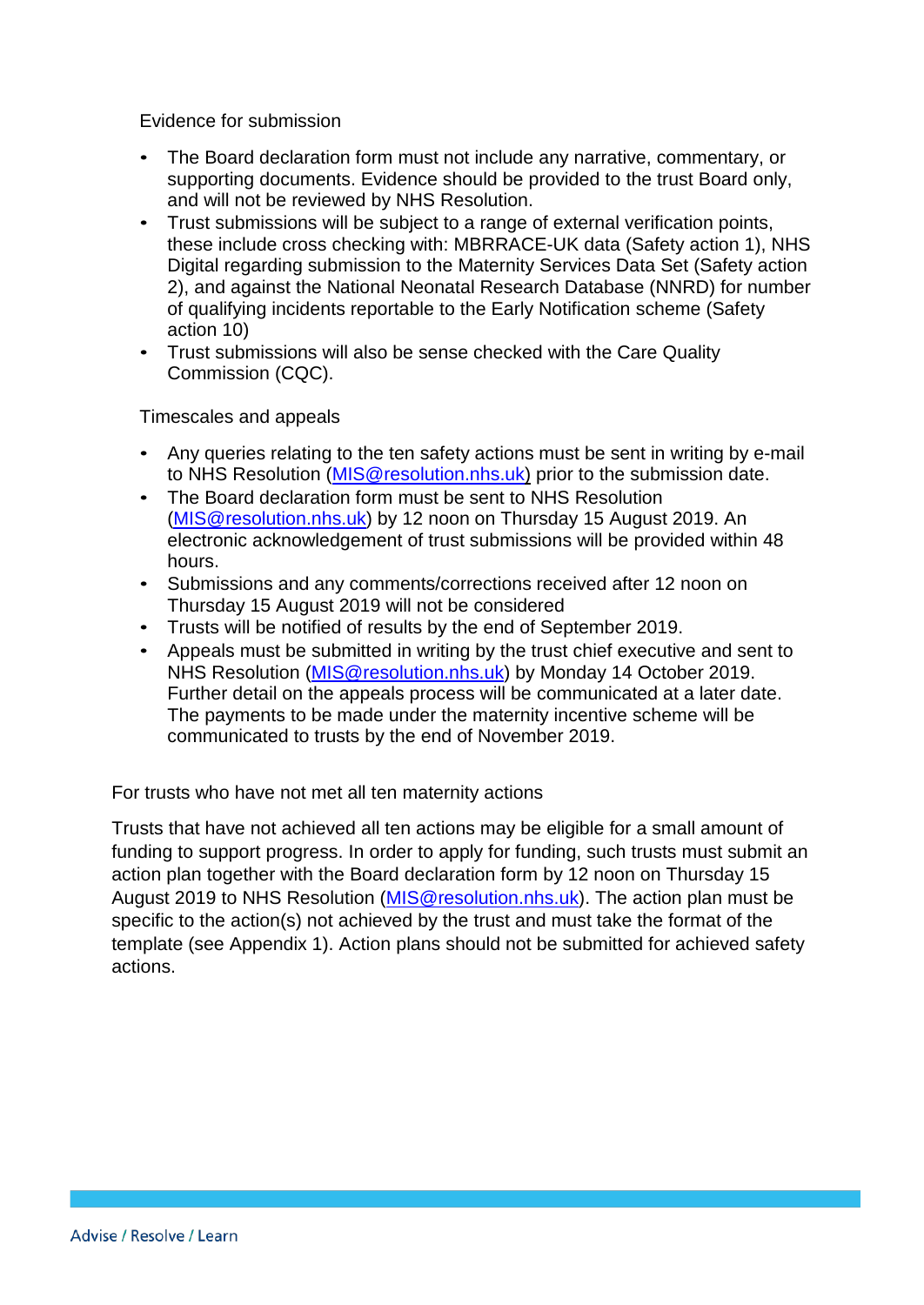

Send any queries relating to the ten actions to NHS Resolution [\(MIS@resolution.nhs.uk\)](mailto:MIS@resolution.nhs.uk) prior to the submission date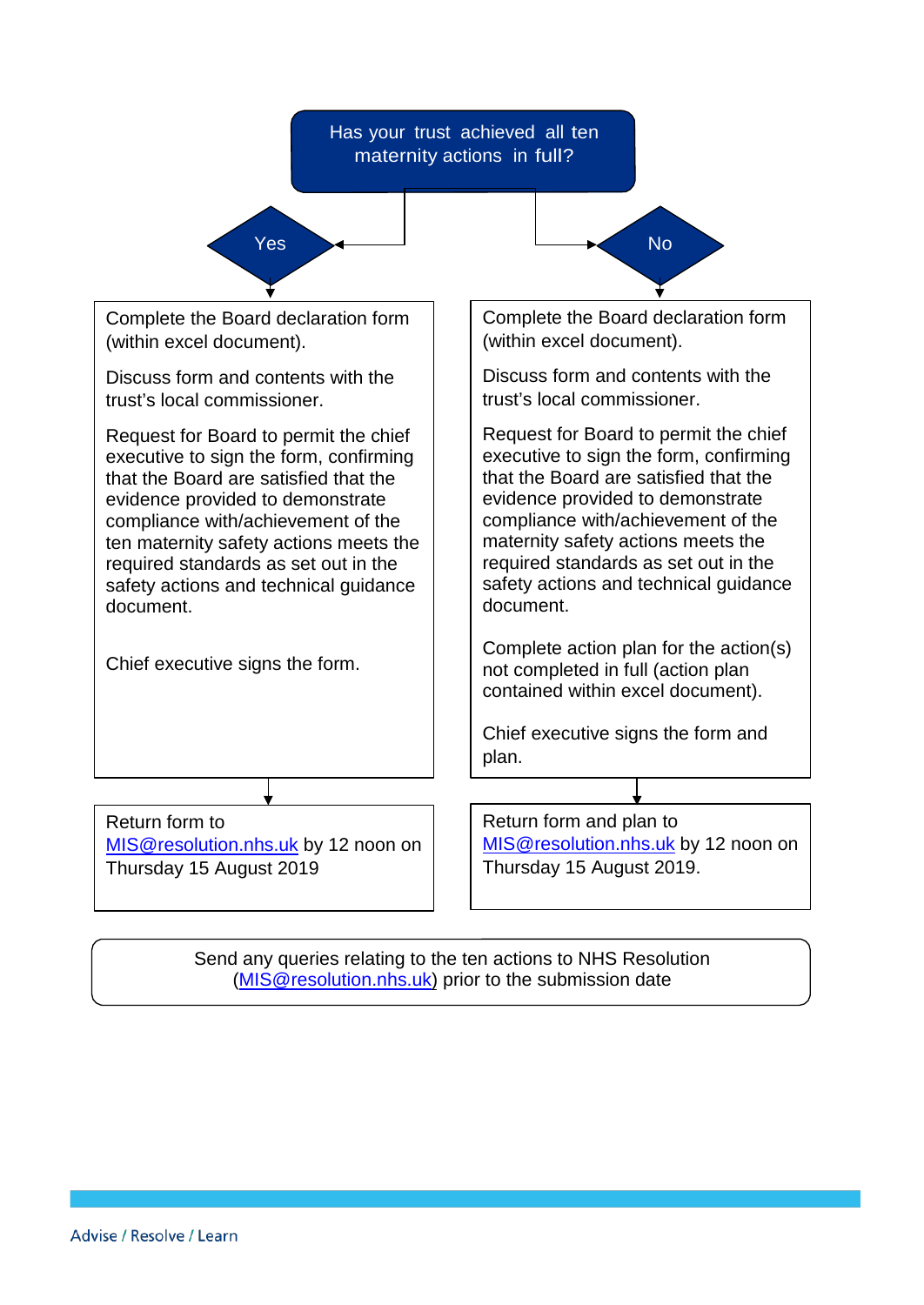#### Safety action 1: Are you using the National Perinatal Mortality Review Tool to review perinatal deaths to the required standard?

| Required standard                                                  | a) A review of 95% of all deaths of babies suitable for<br>review using the Perinatal Mortality Review Tool (PMRT)<br>occurring from Wednesday 12 December 2018 have<br>been started within four months of each death.                                                                                                                                     |
|--------------------------------------------------------------------|------------------------------------------------------------------------------------------------------------------------------------------------------------------------------------------------------------------------------------------------------------------------------------------------------------------------------------------------------------|
|                                                                    | b) At least 50% of all deaths of babies who were born and<br>died in your trust (including any home births where the<br>baby died) from Wednesday 12 December 2018 will have<br>been reviewed, by a multidisciplinary review team, with<br>each review completed to the point that a draft report has<br>been generated, within four months of each death. |
|                                                                    | c) In 95% of all deaths of babies who were born and died in<br>your trust (including any home births where the baby<br>died) from Wednesday 12 December 2018, the parents<br>were told that a review of their baby's death will take<br>place and that their perspective and any concerns about<br>their care and that of their baby have been sought.     |
|                                                                    | d) Quarterly reports have been submitted to the trust Board<br>that include details of all deaths reviewed and<br>consequent action plans.                                                                                                                                                                                                                 |
| Minimum evidential<br>requirement for trust<br><b>Board</b>        | A report has been received by the trust Board each quarter from<br>Wednesday 12 December 2018 until Thursday 15 August 2019<br>that includes details of the deaths reviewed and the consequent<br>actions plans. The report should evidence that the required<br>standards a) to c) above have been met.                                                   |
| <b>Validation process</b>                                          | Self-certification by the trust Board and submitted to NHS<br>Resolution using the Board declaration form.                                                                                                                                                                                                                                                 |
|                                                                    | NHS Resolution will use MBRRACE-UK data to cross-reference<br>against trust self-certification the number of eligible deaths from<br>Wednesday 12 December until Thursday 15 August 2019.                                                                                                                                                                  |
| What is the relevant<br>time period?                               | From Wednesday 12 December until Thursday 15 August<br>2019                                                                                                                                                                                                                                                                                                |
| What is the deadline<br>for reporting to NHS<br><b>Resolution?</b> | Thursday 15 August 2019 at 12 noon                                                                                                                                                                                                                                                                                                                         |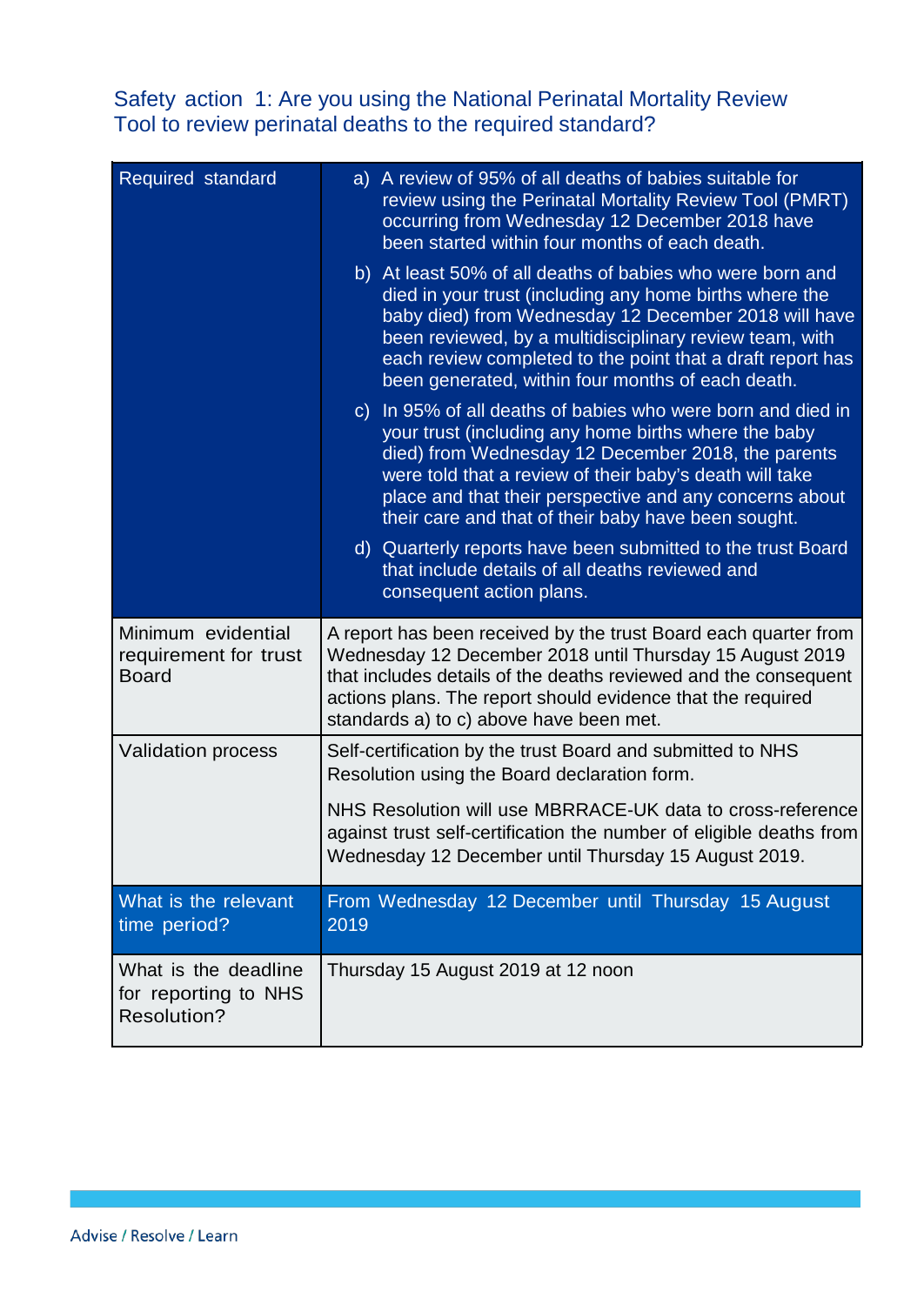Technical guidance for Safety action 1 Are you using the PMRT to review perinatal deaths?

| Technical guidance                                                                                                                                            |                                                                                                                                                                                                                                                                                                                                                                                                                                                                                |
|---------------------------------------------------------------------------------------------------------------------------------------------------------------|--------------------------------------------------------------------------------------------------------------------------------------------------------------------------------------------------------------------------------------------------------------------------------------------------------------------------------------------------------------------------------------------------------------------------------------------------------------------------------|
| What should we do if we<br>do not have any deaths<br>to review within the time<br>period?                                                                     | If you do not have any babies that have died from Wednesday<br>12 December to Thursday 15 August 2019 then you should<br>partner up with a trust to which you have a referral<br>relationship to participate in case reviews. NHS Resolution<br>will verify with MBRRACE-UK data the number of deaths<br>occurring in your partner trust in the relevant period.                                                                                                               |
| How does the<br>involvement of the<br><b>Healthcare Services</b><br><b>Investigation Branch</b><br>(HSIB) in investigations<br>affect meeting this<br>action? | It is recognised that for a small number of cases (intrapartum<br>stillbirths and early neonatal deaths) investigations will be<br>carried out by HSIB that will contribute to the report<br>generated by the PMRT for a baby. Achieving section b) of<br>the standard may therefore be impacted on by timeframes<br>beyond the trust's control. This should be noted in the<br>quarterly report and if this is the case, those babies not<br>included in calculating the 50%. |
| What does<br>multidisciplinary review<br>mean?                                                                                                                | Helpful guidance can be found at the following website:<br>www.npeu.ox.ac.uk/mbrrace-uk                                                                                                                                                                                                                                                                                                                                                                                        |
| We have contacted<br>parents, but they do not<br>want to be involved -<br>what should we do?                                                                  | Please document accordingly within the review in the PMRT.                                                                                                                                                                                                                                                                                                                                                                                                                     |
| Parents have not<br>responded to our<br>messages, and therefore<br>we are unable to discuss<br>the review - what should<br>we do?                             | Parents should guide the process and advise how involved<br>they would like to be. The trust should record the attempts<br>made to make contact with the parents within the review in<br>the PMRT.                                                                                                                                                                                                                                                                             |
| Is the quarterly review of<br>the Board report based<br>on a financial or<br>calendar year?                                                                   | This can be either financial or calendar year.                                                                                                                                                                                                                                                                                                                                                                                                                                 |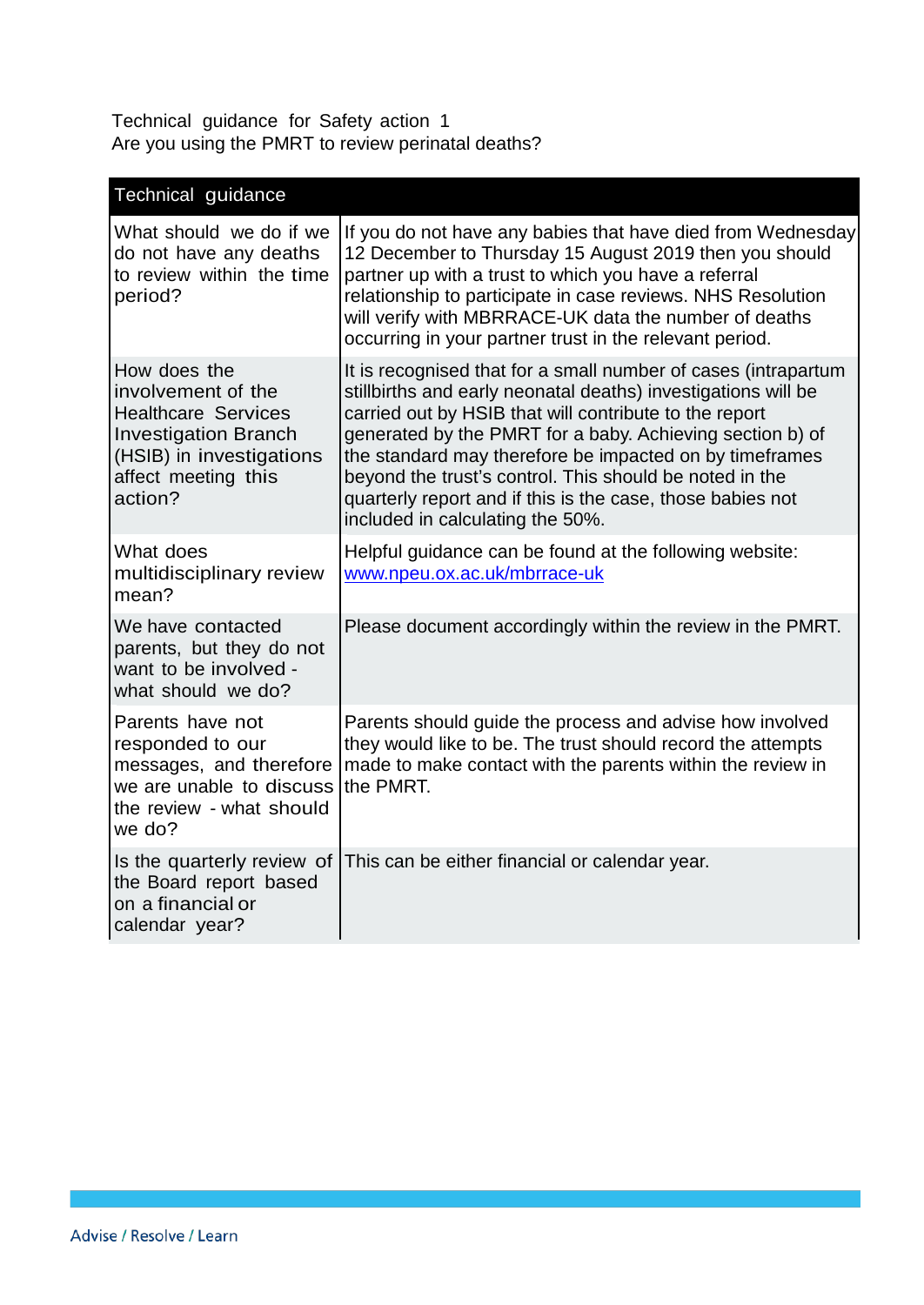## Safety action 2: Are you submitting data to the Maternity Services Data Set to the required standard?

| Required standard                                                  | This relates to the quality, completeness of the submission<br>to the Maternity Services Data Set (MSDS) and readiness<br>for implementing the next version of the dataset (MSDSv2).                                                                                                                                                                                                                                                                                                                                                 |
|--------------------------------------------------------------------|--------------------------------------------------------------------------------------------------------------------------------------------------------------------------------------------------------------------------------------------------------------------------------------------------------------------------------------------------------------------------------------------------------------------------------------------------------------------------------------------------------------------------------------|
| Minimum evidential<br>requirement for trust<br><b>Board</b>        | NHS Digital will issue a monthly scorecard to data<br>submitters (trusts) that can be presented to the Board.<br>The scorecard will be used by NHS Digital to assess<br>whether each MSDS data quality criteria has been met and<br>whether the overall score is enough to pass the<br>assessment. It is necessary to pass all three mandatory<br>criteria and 14 of the 19 other criteria (please see table<br>below for details).                                                                                                  |
| <b>Validation process</b>                                          | Self-certification by the trust Board and submitted to NHS<br>Resolution using the Board declaration form.<br>NHS Resolution will cross-reference self-certification<br>against NHS Digital data.                                                                                                                                                                                                                                                                                                                                    |
| What is the relevant<br>time period?                               | The assessment will include data from the MSDS from<br>January 2019.<br>This data needs to be submitted to MSDS for the deadline<br>of 31 March 2019.<br>One MSDS criterion relates to data for six months, from<br>October 2018 to March 2019, which needs to be submitted<br>to MSDS for deadlines between 31 December 2018 and 31<br>May 2019.<br>One criterion relates to the submission of data for the first<br>month of MSDSv2. This data relates to April 2019 and<br>needs to be submitted to the deadline of 30 June 2019. |
| What is the deadline for<br>reporting to NHS<br><b>Resolution?</b> | Thursday 15 August 2019 at 12 noon                                                                                                                                                                                                                                                                                                                                                                                                                                                                                                   |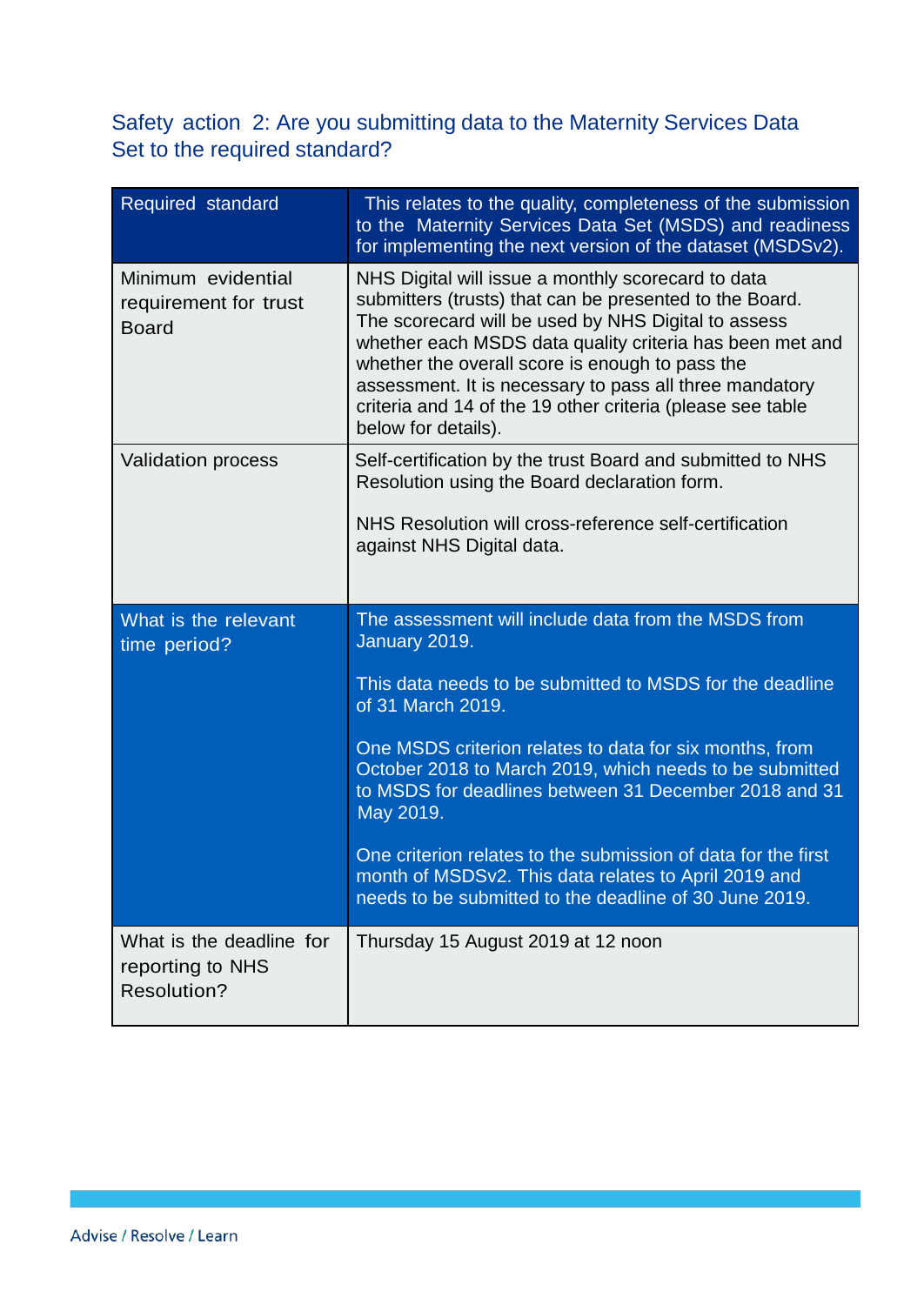Technical guidance for Safety action 2 Are you submitting data to the Maternity Services Data Set to the required standard?

| Technical guidance                                                           |                                                                                                                                       |
|------------------------------------------------------------------------------|---------------------------------------------------------------------------------------------------------------------------------------|
| What do we do if we are<br>unable to submit data to<br>MSDS for a particular | If a trust feels that there are exceptional circumstances, they<br>should raise this with NHS Digital at an early stage.              |
| category                                                                     | This might include evidence of a fall in birth rate, or of<br>services covered in the assessment not being available at<br>the trust. |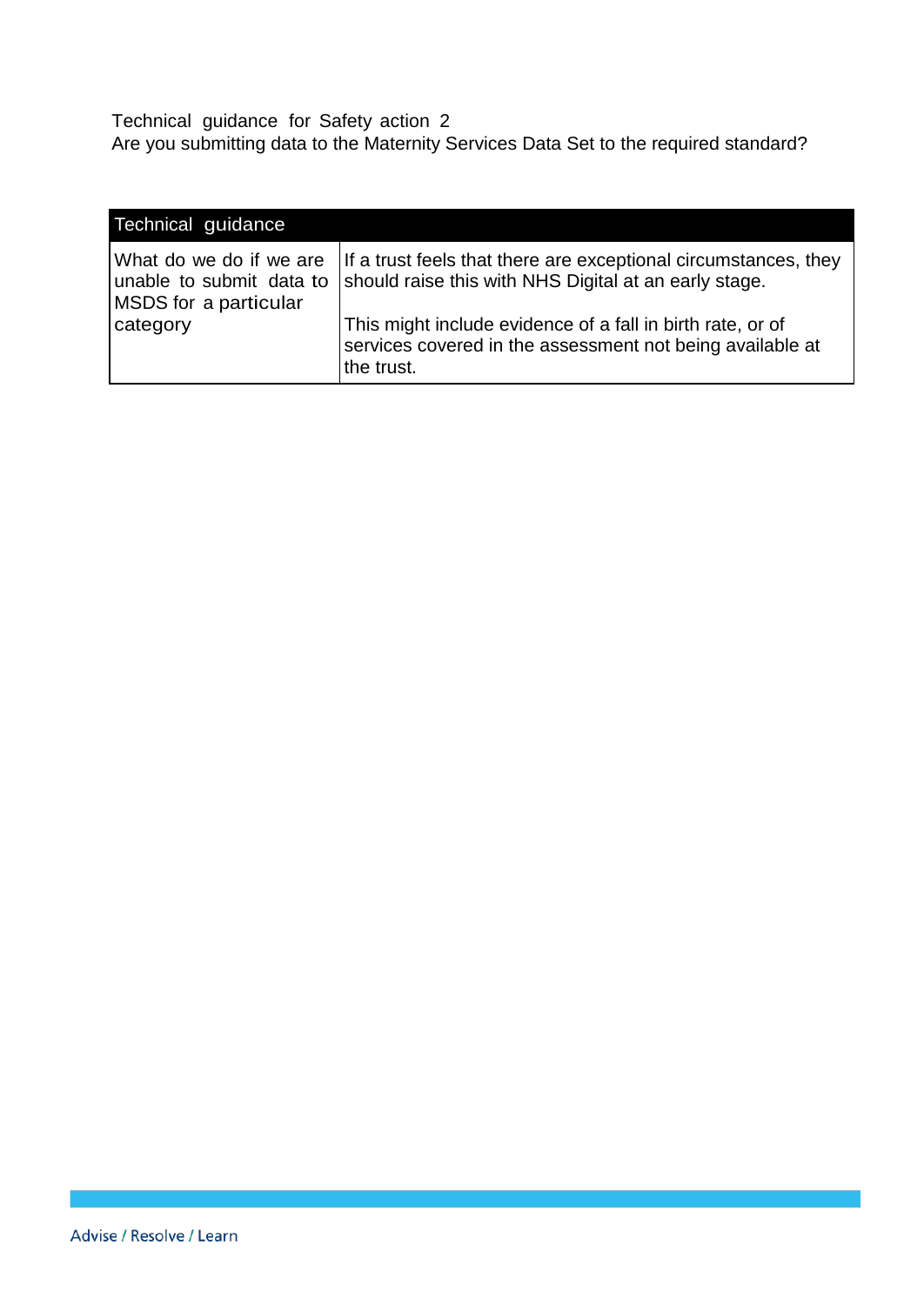|                | Assessment to cover January 2019 data submitted for the deadlines of March 2019,                                                                         |
|----------------|----------------------------------------------------------------------------------------------------------------------------------------------------------|
|                | one criteria relates to data between October 2018 and March 2019, submitted to                                                                           |
|                | deadlines December 2018 - May 2019, and one around MSDSv2 data for April 2019                                                                            |
|                | being submitted to the deadline of June 2019                                                                                                             |
|                | Mandatory categories 1-3 must be met to pass Safety action 2                                                                                             |
| $\overline{1}$ | January 2019 data contained at least 90% of HES births expectation, based on number of<br>days in month (unless reason understood)                       |
| $\overline{2}$ | MSDSv2 readiness questionnaire completed and returned to NHS Digital within required<br>timescales                                                       |
| 3              | Submit MSDSv2 data for April 2019 by the submission deadline of end of June 2019                                                                         |
|                | 14 of the 19 optional categories 4-22 must be met to pass Safety action 2                                                                                |
| 4              | Made a submission in each of the six months October 2018 - March 2019 data, submitted<br>to deadlines December 2018 - May 2019                           |
| 5              | January 2019 data contained valid smoking at booking for at least 80% of bookings                                                                        |
| 6              | January 2019 data contained valid smoking at delivery for at least 80% of births                                                                         |
| 7              | January 2019 data contained all of the tables 501, 502, 404, 409, 401, 406, 408, 602<br>(unless justifiably blank)                                       |
| 8              | January 2019 data contained all of the tables 101, 102, 103, 104, 112, 201, 205, 305,<br>307, 309, 511 (unless justifiably blank)                        |
| 9              | January 2019 data contained method of delivery for at least 80% of births                                                                                |
| 10             | January 2019 data contained valid baby's first feed for at least 80% of births                                                                           |
| 11             | January 2019 data contained valid in days gestational age for at least 80% of births                                                                     |
| 12             | January 2019 data contained valid presentation at onset for at least 80% of births where<br>onset of labour recorded                                     |
| 13             | January 2019 data contained valid labour induction method (including code for no<br>induction) for at least 80% of births where onset of labour recorded |
| 14             | January 2019 data contained valid place type actual delivery for at least 80% of births                                                                  |
| 15             | January 2019 data contained valid site code for at least 80% of births                                                                                   |
| 16             | January 2019 data contained valid genital tract trauma code for at least 80% of vaginal<br>births                                                        |
| 17             | January 2019 data contained valid Apgar score at five minutes for at least 80% of births                                                                 |
| 18             | January 2019 data contained valid fetus outcome code for at least 80% of births                                                                          |
| 19             | January 2019 data contained valid birth weight for at least 80% of births                                                                                |
| 20             | January 2019 data contained valid figure for previous live births for at least 80% of<br>bookings                                                        |
| 21             | MSDSv2 event or webinar attended in late 2018 / early 2019, or had 1:1 call with one of<br>the NHS Digital team in lieu of attendance                    |
| 22             | January 2019 data contained valid (including "Not Stated") ethnic category (Mother) for at<br>least 80% of bookings.                                     |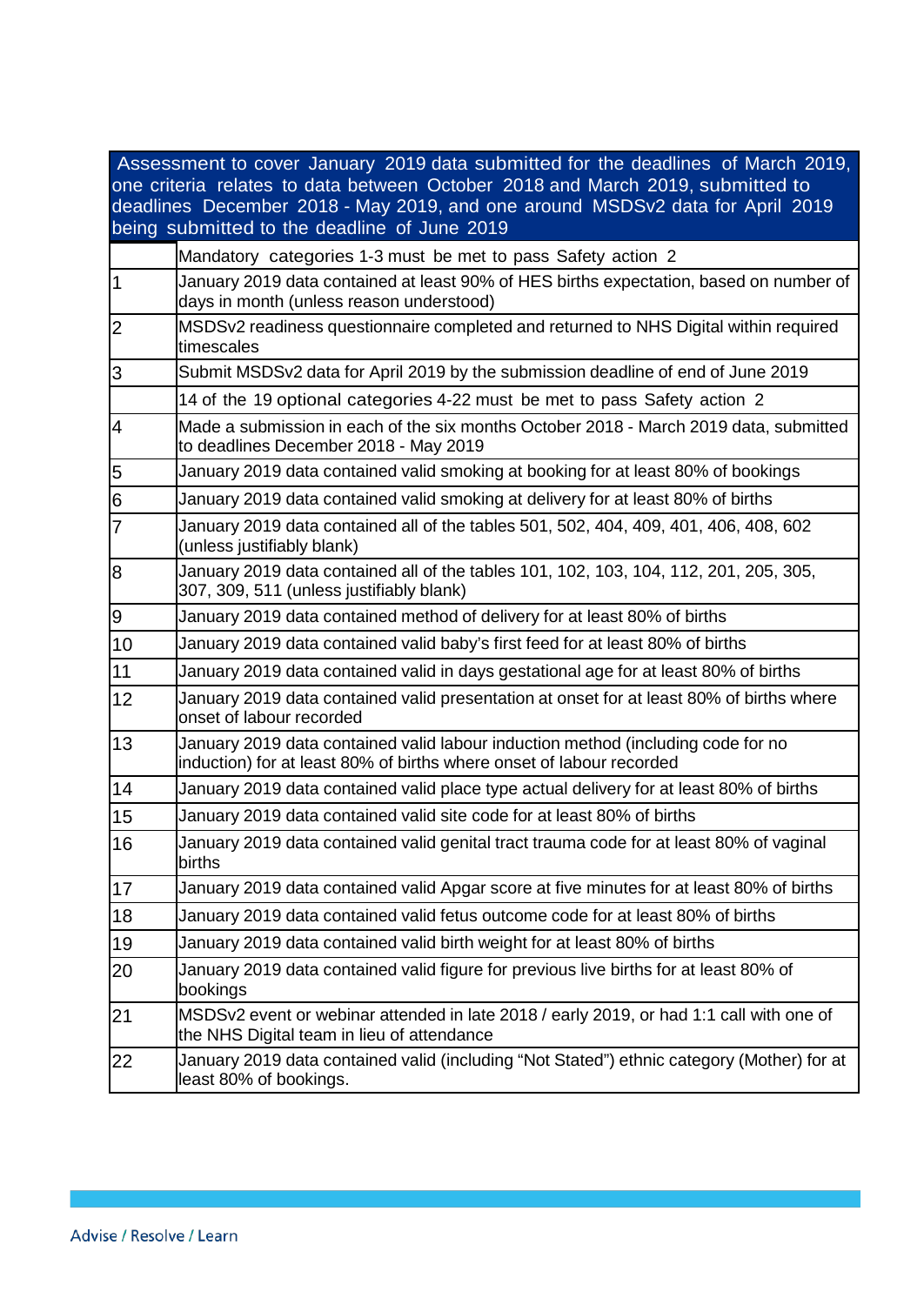### Safety action 3: Can you demonstrate that you have transitional care services to support the Avoiding Term Admissions Into Neonatal units Programme?

| Required standard                                           | a) Pathways of care for admission into and out of<br>transitional care have been jointly approved by<br>maternity and neonatal teams with neonatal<br>involvement in decision making and planning care for<br>all babies in transitional care.                                                                                                                                                                                                                                                                                                                                                                                                                                                                                                                                                                                                                                                                                                                                               |  |
|-------------------------------------------------------------|----------------------------------------------------------------------------------------------------------------------------------------------------------------------------------------------------------------------------------------------------------------------------------------------------------------------------------------------------------------------------------------------------------------------------------------------------------------------------------------------------------------------------------------------------------------------------------------------------------------------------------------------------------------------------------------------------------------------------------------------------------------------------------------------------------------------------------------------------------------------------------------------------------------------------------------------------------------------------------------------|--|
|                                                             | b) A data recording process for transitional care is<br>established, in order to produce commissioner returns<br>for Healthcare Resource Groups (HRG) 4/XA04<br>activity as per Neonatal Critical Care Minimum Data<br>Set (NCCMDS) version 2.                                                                                                                                                                                                                                                                                                                                                                                                                                                                                                                                                                                                                                                                                                                                               |  |
|                                                             | c) An action plan has been agreed at Board level and<br>with your Local Maternity Systems (LMS) and<br>Operational Delivery Network (ODN) to address local<br>findings from Avoiding Term Admissions Into<br>Neonatal units (ATAIN) reviews.                                                                                                                                                                                                                                                                                                                                                                                                                                                                                                                                                                                                                                                                                                                                                 |  |
|                                                             | d) Progress with the agreed action plans has been<br>shared with your Board and your LMS & ODN                                                                                                                                                                                                                                                                                                                                                                                                                                                                                                                                                                                                                                                                                                                                                                                                                                                                                               |  |
| Minimum evidential<br>requirement for trust<br><b>Board</b> | Local policy available which is based on principles of British<br>Association of Perinatal Medicine (BAPM) transitional care<br>where:<br>1. There is evidence of neonatal involvement in care<br>planning<br>2. Admission criteria meets a minimum of HRG XA04 but<br>could extend beyond to BAPM transitional care<br>framework for practice<br>3. There is an explicit staffing model<br>4. The policy is signed by maternity/neonatal clinical leads<br>Data is available (electronic or paper based) on transitional care<br>activity which has been recorded as per XA04 2016 NCCMDS.<br>An audit trail providing evidence and a rationale for developing<br>the agreed action plan to address local findings from ATAIN<br>reviews.<br>Evidence of an action plan to address identified and modifiable<br>factors for admission to transitional care.<br>Action plan has been signed off by trust Board, ODN and LMS<br>and progress with action plan is documented within minutes of |  |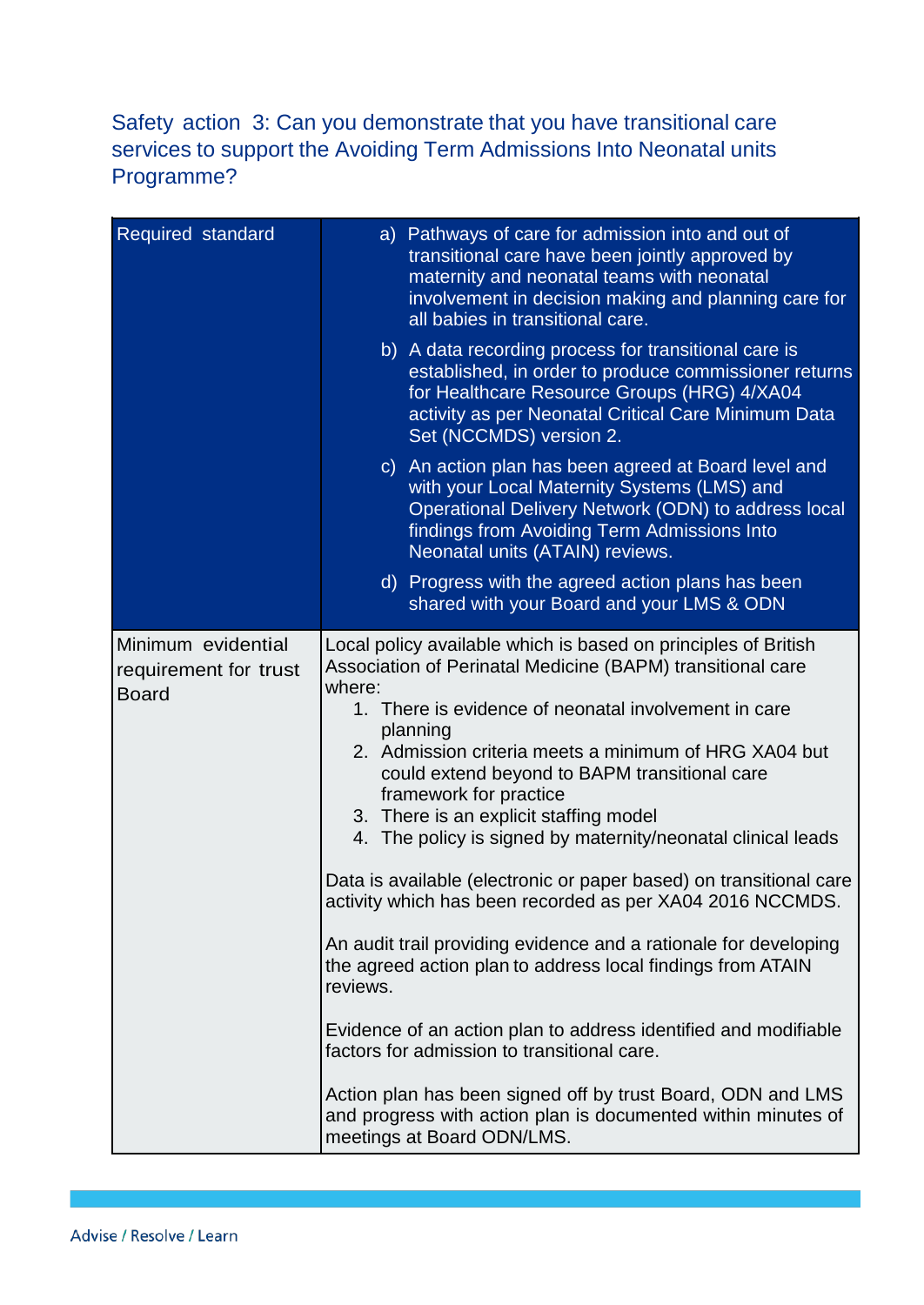| <b>Validation process</b>                                   | Self-certification by the trust Board and submitted to NHS<br>Resolution using the Board declaration form                                       |
|-------------------------------------------------------------|-------------------------------------------------------------------------------------------------------------------------------------------------|
| What is the relevant<br>time period?                        | a) By Sunday 3 February 2019<br>By Sunday 3 February 2019<br>$\mathsf{b}$<br>By Sunday10 March 2019<br>$\mathsf{C}$<br>d) By Sunday 19 May 2019 |
| What is the deadline<br>for reporting to NHS<br>Resolution? | Thursday 15 August 2019 at 12 noon.                                                                                                             |

Technical guidance for Safety action 3

Can you demonstrate that you have transitional care facilities in place and are operational to support the implementation of the ATAIN Programme?

| Technical guidance                                                         |                                                                                                                                                                                                                                                                                           |
|----------------------------------------------------------------------------|-------------------------------------------------------------------------------------------------------------------------------------------------------------------------------------------------------------------------------------------------------------------------------------------|
| Where can we find<br>guidance regarding<br>this safety action?             | Helpful guidance can be found at the following websites:<br>www.bapm.org/sites/default/files/files/TC%20Framework-<br>20.10.17.pdf                                                                                                                                                        |
|                                                                            | www.bapm.org/sites/default/files/files/NCCMDS.%20Neonatal<br>%20HRGs%20and%20Reference%20Costs%20-<br>%20A%20Guide%20for%20Clinicians%20Dec%202016.pdf                                                                                                                                    |
| What is the suggested<br>time period for<br>transitional care<br>pathways? | We would expect that all trusts should at least have pathways<br>agreed by 31 January 2019.                                                                                                                                                                                               |
| What is the definition<br>of transitional care?                            | Transitional care is not a place but a service and can be<br>delivered either in a separate transitional care area, within the<br>neonatal unit and/or in the postnatal ward setting.                                                                                                     |
|                                                                            | Principles include the need for a multidisciplinary approach<br>between maternity and neonatal teams; an appropriately<br>skilled and trained workforce, data collection with regards to<br>activity, appropriate admissions as per HRGXA04 criteria and<br>a link to community services. |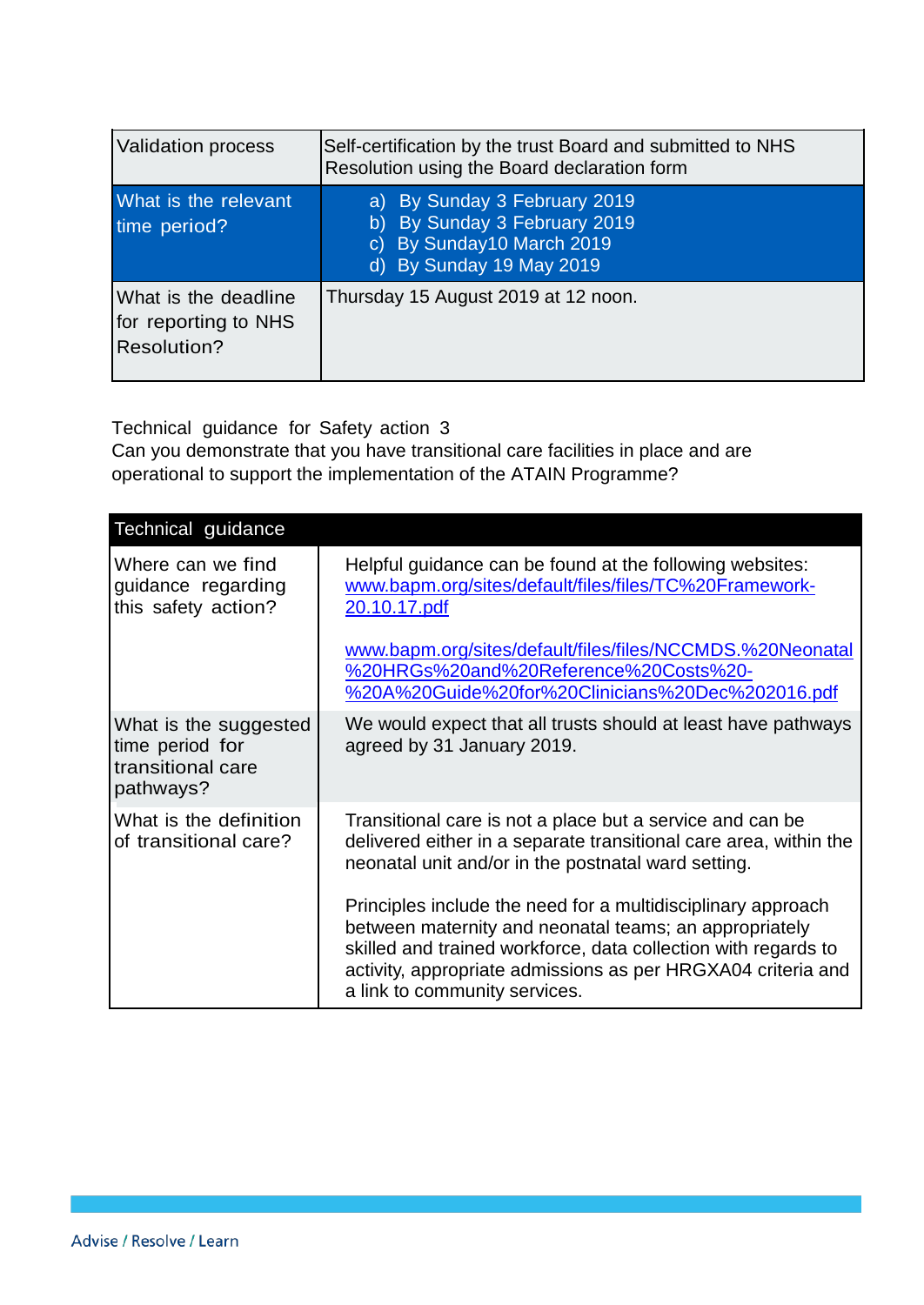## Safety action 4: Can you demonstrate an effective system of medical workforce planning to the required standard?

| Required standard                                                  | a) Formal record of the proportion of obstetrics and<br>gynaecology trainees in the trust who<br>'disagreed/strongly disagreed' with the 2018<br><b>General Medical Council National Training Survey</b><br>question: 'In my current post, educational/training<br>opportunities are rarely lost due to gaps in the rota.'<br>In addition, a plan produced by the trust to address<br>lost educational opportunities due to rota gaps.<br>b) An action plan is in place and agreed at Board level<br>to meet Anaesthesia Clinical Services Accreditation<br>(ACSA) standards 1.2.4.6, 2.6.5.1 and 2.6.5.6. |
|--------------------------------------------------------------------|------------------------------------------------------------------------------------------------------------------------------------------------------------------------------------------------------------------------------------------------------------------------------------------------------------------------------------------------------------------------------------------------------------------------------------------------------------------------------------------------------------------------------------------------------------------------------------------------------------|
| Minimum evidential<br>requirement for trust Board                  | a) Proportion of trainees formally recorded in Board<br>minutes and the action plan to address lost<br>educational opportunities should be signed off by<br>the trust Board and a copy submitted to the Royal<br>College of Obstetricians and Gynaecologists<br>(RCOG) at workforce@rcog.org.uk                                                                                                                                                                                                                                                                                                            |
|                                                                    | b) Board minutes formally recording the proportion of<br>ACSA standards 1.2.4.6, 2.6.5.1 and 2.6.5.6 that are<br>met.                                                                                                                                                                                                                                                                                                                                                                                                                                                                                      |
|                                                                    | Where trusts did not meet these standards, they<br>must produce an action plan (ratified by the Board)<br>stating how they are working to meet the standards.                                                                                                                                                                                                                                                                                                                                                                                                                                              |
| <b>Validation process</b>                                          | Self-certification by the trust Board and submitted to NHS<br>Resolution using the Board declaration form                                                                                                                                                                                                                                                                                                                                                                                                                                                                                                  |
| What is the relevant time<br>period?                               | a) 2018 GMC National Training Survey (covers the<br>period 20 March to 9 May 2018)                                                                                                                                                                                                                                                                                                                                                                                                                                                                                                                         |
|                                                                    | b) Six month period between January 2019 and June<br>2019.                                                                                                                                                                                                                                                                                                                                                                                                                                                                                                                                                 |
| What is the deadline for<br>reporting to NHS<br><b>Resolution?</b> | Thursday 15 August 2019 at 12 noon.                                                                                                                                                                                                                                                                                                                                                                                                                                                                                                                                                                        |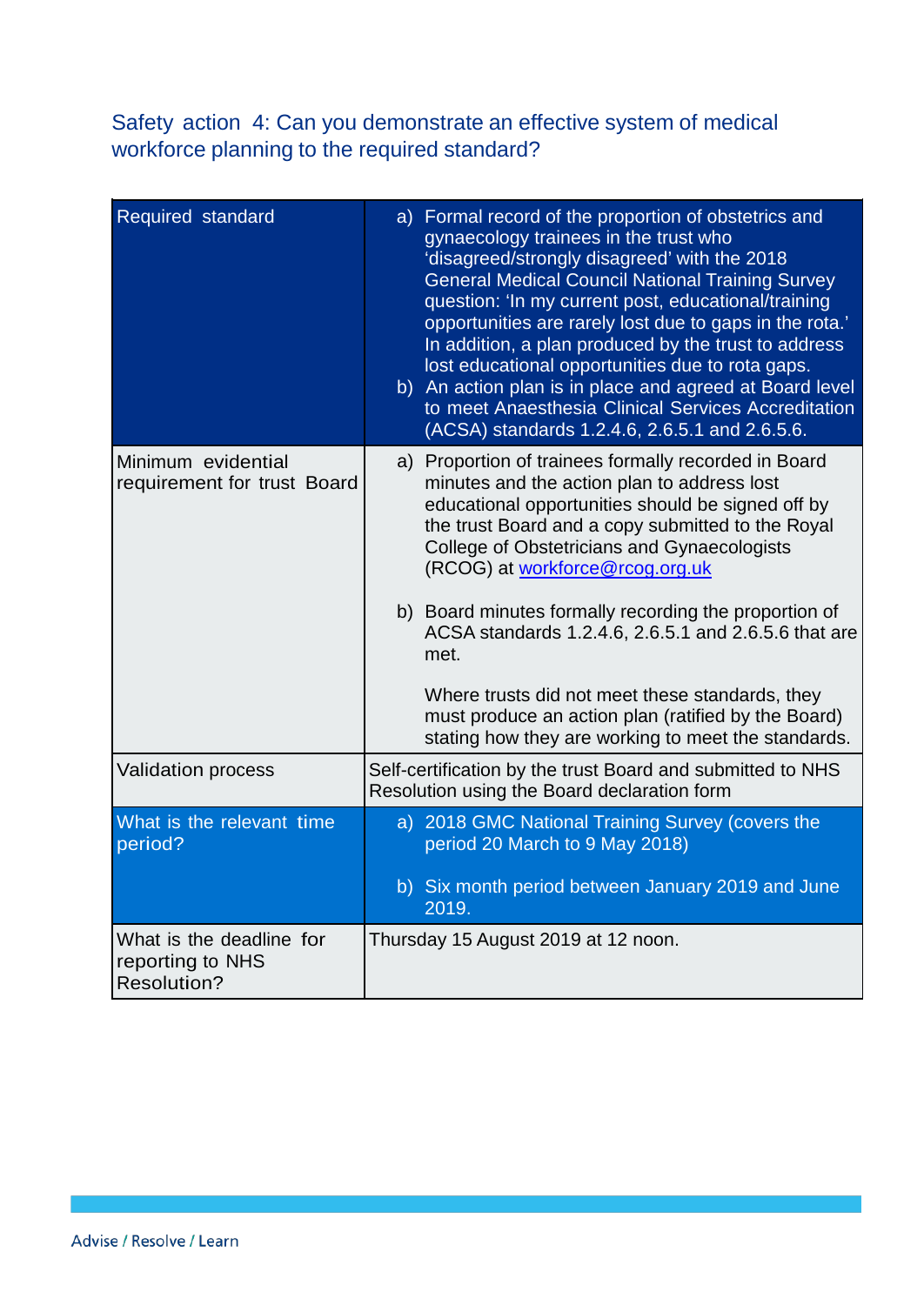Technical guidance for Safety action 4 Can you demonstrate an effective system of medical workforce planning?

|                                                                      | <b>Technical guidance</b>                                                                                                                                                                        |  |                                                                                                                                                                                                                                                                                                                                                                 |
|----------------------------------------------------------------------|--------------------------------------------------------------------------------------------------------------------------------------------------------------------------------------------------|--|-----------------------------------------------------------------------------------------------------------------------------------------------------------------------------------------------------------------------------------------------------------------------------------------------------------------------------------------------------------------|
| being lost due to rota gaps and<br>action plan not deemed necessary? |                                                                                                                                                                                                  |  | What if training opportunities are not If training opportunities are not being lost due to<br>rota gaps, then a copy of the trust Board minutes<br>acknowledging and recording this, including the<br>relevant 2018 GMC National Training Survey<br>results, should be submitted to RCOG instead.                                                               |
|                                                                      |                                                                                                                                                                                                  |  | Anaesthesia Clinical Services Accreditation (ACSA) standards and action                                                                                                                                                                                                                                                                                         |
| 1.2.4.6                                                              | Where there are elective caesarean section lists there are dedicated<br>obstetric, anaesthesia, theatre and midwifery staff                                                                      |  |                                                                                                                                                                                                                                                                                                                                                                 |
| 2.6.5.1                                                              | A duty anaesthetist is available for the obstetric unit 24 hours a day, where<br>there is a 24 hour epidural service the anaesthetist is resident                                                |  |                                                                                                                                                                                                                                                                                                                                                                 |
| 2.6.5.2                                                              | A separate anaesthetist is allocated for elective obstetric work                                                                                                                                 |  |                                                                                                                                                                                                                                                                                                                                                                 |
| 2.6.5.3                                                              | Where the duty anaesthetist has other responsibilities, an anaesthetist<br>must be immediately available (within five minutes) to deal with obstetric<br>emergencies                             |  |                                                                                                                                                                                                                                                                                                                                                                 |
| 2.6.5.4                                                              | Medically-led obstetric units have, as a minimum, consultant anaesthetist<br>cover the full daytime working week (equating to Monday to Friday,<br>morning and afternoon sessions being staffed) |  |                                                                                                                                                                                                                                                                                                                                                                 |
| 2.6.5.5                                                              | There is a named consultant anaesthetist or intensivist responsible for all<br>level two maternal critical care patients (where this level of care is provided<br>on the maternity unit)         |  |                                                                                                                                                                                                                                                                                                                                                                 |
|                                                                      | 2.6.5.6 The duty anaesthetist for obstetrics should participate in labour ward<br>rounds                                                                                                         |  |                                                                                                                                                                                                                                                                                                                                                                 |
| How is an elective<br>caesarean section list<br>defined?             |                                                                                                                                                                                                  |  | A scheduled list, resourced separately from the general<br>workload of the delivery unit. A separately run list requires a<br>full theatre team and should include a consultant<br>obstetrician and a consultant anaesthetist.                                                                                                                                  |
|                                                                      |                                                                                                                                                                                                  |  | The list should be managed in the same way and to the<br>same standards as other elective surgery lists. This may not<br>be cost effective in units with a low elective workload (e.g.<br>one or fewer elective caesareans per weekday or<br>approximately 250 planned operations per year) but for all<br>other units, separate resources should be allocated. |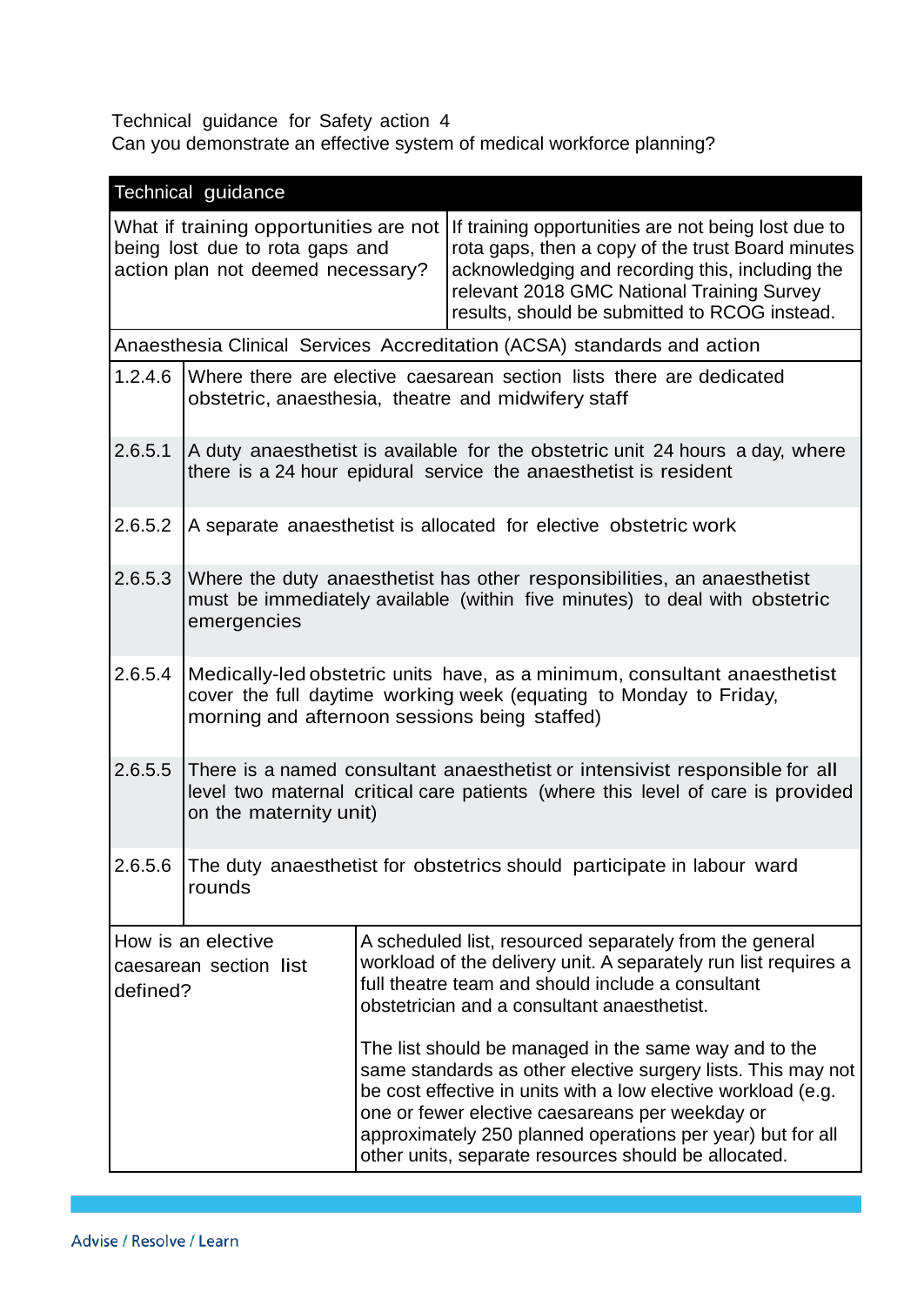| What is level two care or a<br>level two maternal critical<br>care patient?            | Since 2007, the obstetric population has been included in<br>the Intensive Care Society (ICS) definitions of levels of care<br>in the adult population.<br>Levels of care as defined by the ICS:<br>Level 0 Patients whose needs can be met by normal ward<br>care<br>Level 1 Patients at risk of deterioration, needing a higher<br>level of observation or those recently relocated from higher<br>levels of care<br>Level 2 Patients requiring invasive monitoring/intervention<br>that includes support for a single failing organ (excluding<br>advanced respiratory support i.e. mechanical ventilation)<br>Level 3 Patients requiring advanced respiratory support<br>alone or basic respiratory support in addition to support of<br>one or more additional organs |
|----------------------------------------------------------------------------------------|----------------------------------------------------------------------------------------------------------------------------------------------------------------------------------------------------------------------------------------------------------------------------------------------------------------------------------------------------------------------------------------------------------------------------------------------------------------------------------------------------------------------------------------------------------------------------------------------------------------------------------------------------------------------------------------------------------------------------------------------------------------------------|
| Please access the following<br>for further information on the<br><b>ACSA</b> standards | https://www.rcoa.ac.uk/system/files/ACSA-STDS2018.pdf                                                                                                                                                                                                                                                                                                                                                                                                                                                                                                                                                                                                                                                                                                                      |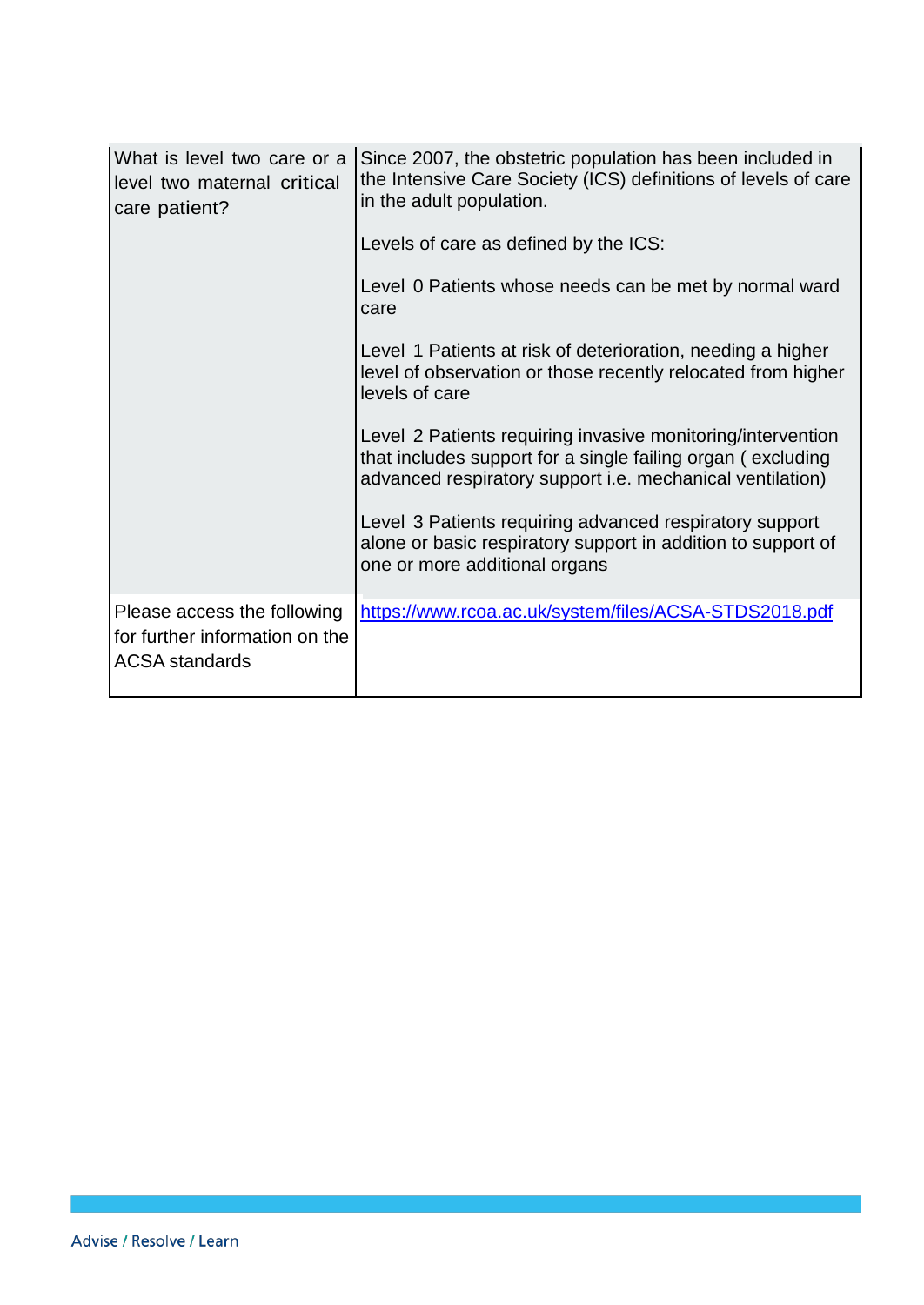## Safety action 5: Can you demonstrate an effective system of midwifery workforce planning to the required standard?

| Required standard                                 | a) A systematic, evidence-based process to calculate<br>midwifery staffing establishment has been done.<br>b) The obstetric unit midwifery labour ward coordinator<br>has supernumerary status (defined as having no<br>caseload of their own during that shift) to enable<br>oversight of all birth activity in the service<br>c) Women receive one-to-one care in labour (this is the<br>minimum standard that Birthrate+ is based on)<br>d) A bi-annual report that covers staffing/safety issues<br>is submitted to the Board                                                                                                                                                                                                                                                                                                                                                                                                                                                                                                        |
|---------------------------------------------------|------------------------------------------------------------------------------------------------------------------------------------------------------------------------------------------------------------------------------------------------------------------------------------------------------------------------------------------------------------------------------------------------------------------------------------------------------------------------------------------------------------------------------------------------------------------------------------------------------------------------------------------------------------------------------------------------------------------------------------------------------------------------------------------------------------------------------------------------------------------------------------------------------------------------------------------------------------------------------------------------------------------------------------------|
| Minimum evidential<br>requirement for trust Board | A bi-annual report that includes evidence to support a-c<br>being met. This should include:<br>• A clear breakdown of Birth Rate + or equivalent calculations<br>to demonstrate how the required establishment has been<br>calculated.<br>.Details of planned versus actual midwifery staffing levels.<br>•An action plan to address the findings from the full audit or<br>table-top exercise of BirthRate+ or equivalent undertaken.<br>Where deficits in staffing levels have been identified,<br>maternity services should detail progress against the action<br>plan to demonstrate an increase in staffing levels and any<br>mitigation to cover any shortfalls.<br>.The midwife: birth ratio.<br>•The percentage of specialist midwives employed and<br>mitigation to cover any inconsistencies. BirthRate+<br>accounts for 9% of the establishment which are not<br>included in clinical numbers. This includes those in<br>management positions and specialist midwives.<br>•Evidence from an acuity tool (which may be locally |
|                                                   | developed) and/or local dashboard figures demonstrating<br>100% compliance with supernumerary labour ward status<br>and the provision of one-to-one care in active labour and<br>mitigation to cover any shortfalls                                                                                                                                                                                                                                                                                                                                                                                                                                                                                                                                                                                                                                                                                                                                                                                                                      |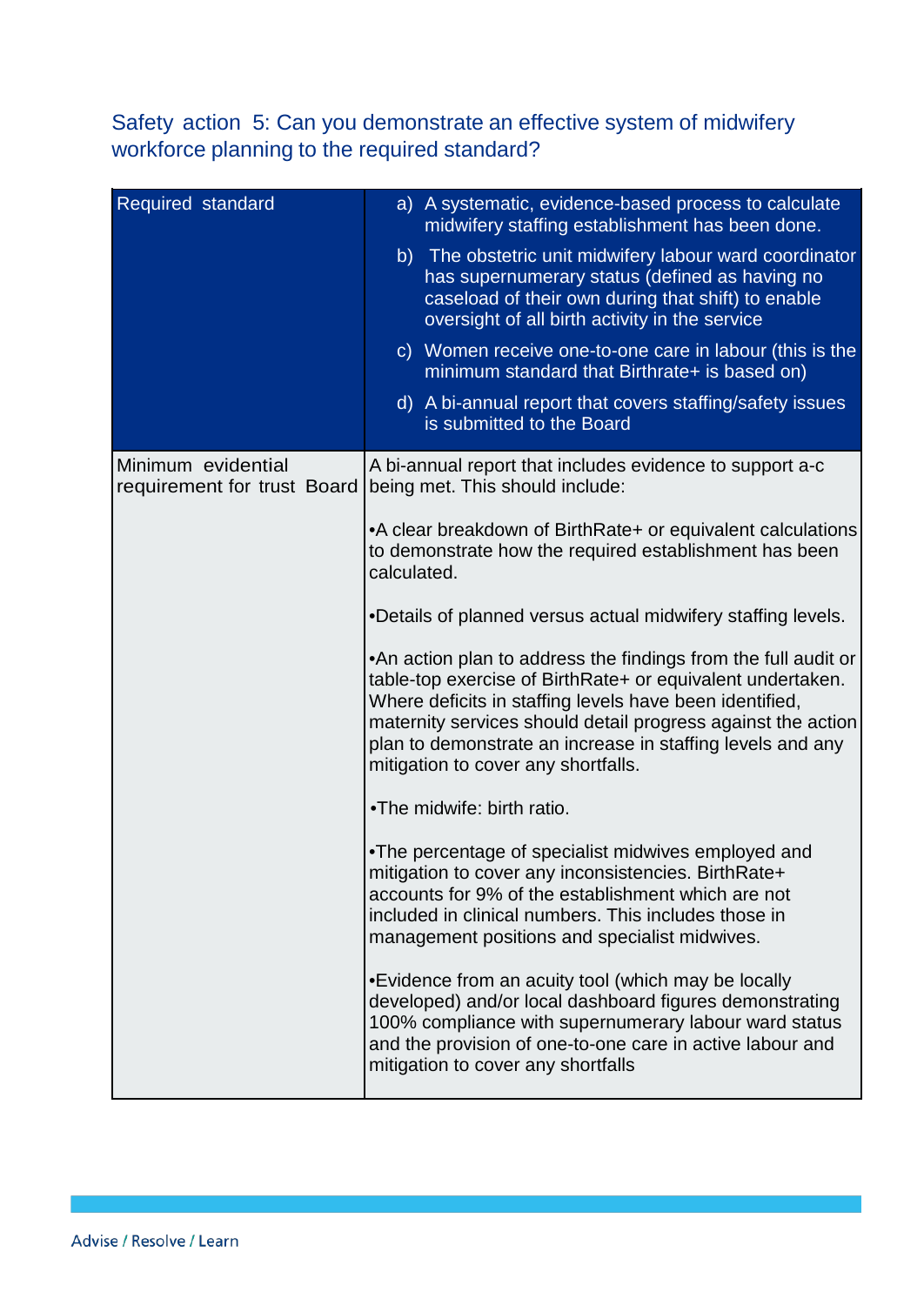|                                                             | .Number of red flag incidents (associated with midwifery<br>staffing) reported in a consecutive six month time period<br>within the last 12 months, how they are collected,<br>where/how they are reported/monitored and any actions<br>arising (Please note: it is for the trust to define what red<br>flags they monitor. Examples of red flag incidents are<br>provided in the technical guidance). |
|-------------------------------------------------------------|--------------------------------------------------------------------------------------------------------------------------------------------------------------------------------------------------------------------------------------------------------------------------------------------------------------------------------------------------------------------------------------------------------|
| <b>Validation process</b>                                   | Self-certification to NHS Resolution using the Board<br>declaration form                                                                                                                                                                                                                                                                                                                               |
| What is the relevant time<br>period?                        | Any consecutive three month period between January to<br><b>July 2019</b>                                                                                                                                                                                                                                                                                                                              |
| What is the deadline for<br>reporting to NHS<br>Resolution? | Thursday 15 August 2019 at 12 noon.                                                                                                                                                                                                                                                                                                                                                                    |

Technical guidance for Safety action 5

Can you demonstrate an effective system of midwifery workforce planning?

| Technical guidance                                                               |                                                                                                                                                                                                                                                                                                                                                                                                                                                                                                                                                                                                                                                                                                                                                                                                                                                                                                                                                                                                                                                               |
|----------------------------------------------------------------------------------|---------------------------------------------------------------------------------------------------------------------------------------------------------------------------------------------------------------------------------------------------------------------------------------------------------------------------------------------------------------------------------------------------------------------------------------------------------------------------------------------------------------------------------------------------------------------------------------------------------------------------------------------------------------------------------------------------------------------------------------------------------------------------------------------------------------------------------------------------------------------------------------------------------------------------------------------------------------------------------------------------------------------------------------------------------------|
| What midwifery<br>red flag events<br>could be<br>included<br>(examples<br>only)? | • Delayed or cancelled time critical activity.<br>• Missed or delayed care (for example, delay of 60 minutes or<br>more in washing and suturing).<br>• Missed medication during an admission to hospital or midwifery-<br>led unit (for example, diabetes medication).<br>• Delay of more than 30 minutes in providing pain relief.<br>• Delay of 30 minutes or more between presentation and triage.<br>• Full clinical examination not carried out when presenting in<br>labour.<br>• Delay of two hours or more between admission for induction and<br>beginning of process.<br>• Delayed recognition of and action on abnormal vital signs (for<br>example, sepsis or urine output).<br>• Any occasion when one midwife is not able to provide continuous<br>one-to-one care and support to a woman during established<br>labour.<br>Other midwifery red flags may be agreed locally.<br>Please see the following NICE guidance for details:<br>www.nice.org.uk/guidance/ng4/resources/safe-midwifery-staffing-<br>for-maternity-settings-pdf-51040125637 |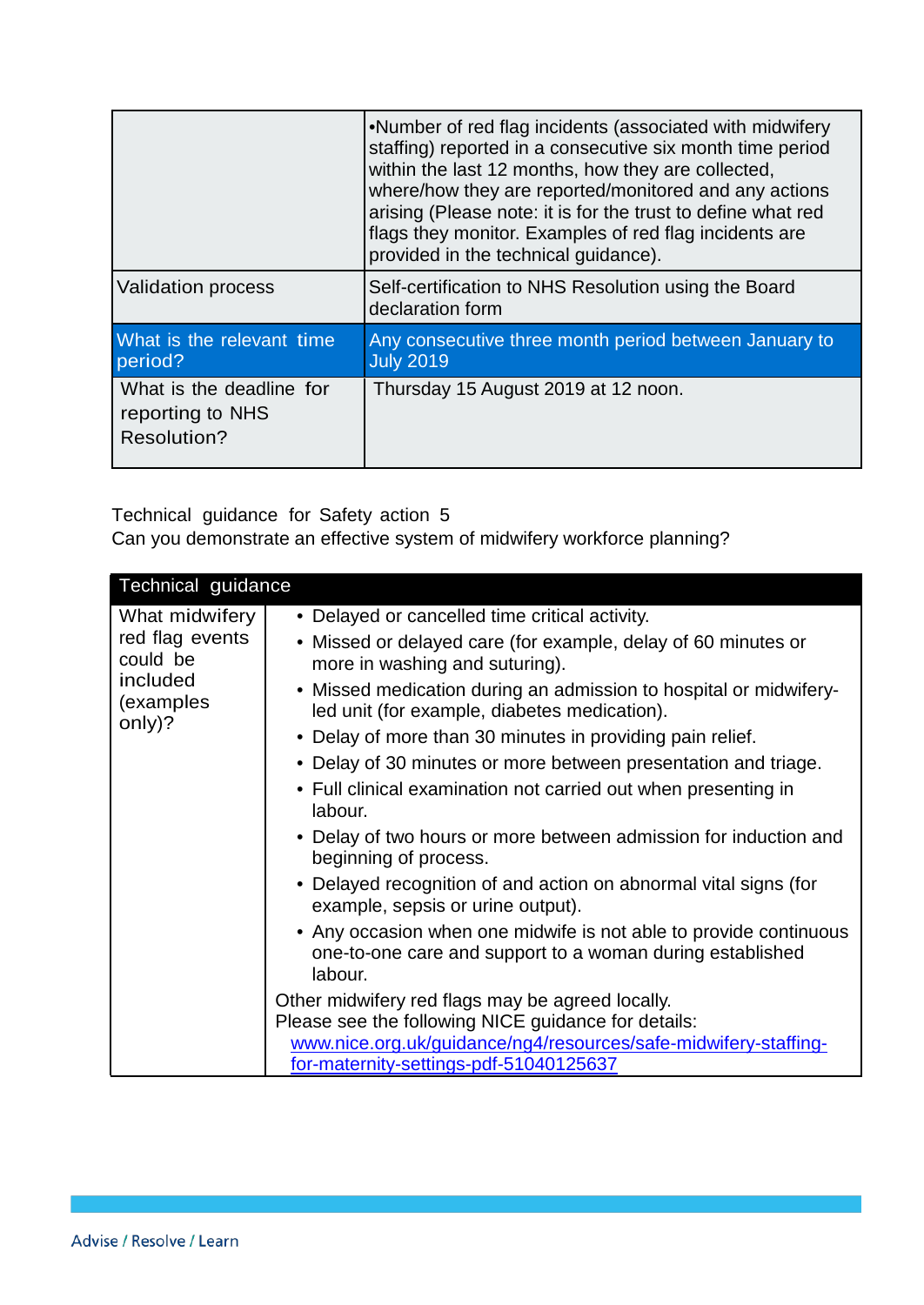Safety action 6: Can you demonstrate compliance with all four elements of the Saving Babies' Lives care bundle?

| <b>Required standard</b>                                           | Board level consideration of the Saving Babies' Lives<br>(SBL) care bundle (Version 1 published 21 March 2016) in<br>a way that supports the delivery of safer maternity services.<br>Each element of the SBL care bundle implemented or an<br>alternative intervention in place to deliver against<br>element(s). |
|--------------------------------------------------------------------|--------------------------------------------------------------------------------------------------------------------------------------------------------------------------------------------------------------------------------------------------------------------------------------------------------------------|
| Minimum evidential<br>requirement for trust Board                  | Board minutes demonstrating that the SBL bundle has<br>been considered in a way that supports delivery and<br>implementation of each element of the SBL care bundle or<br>that an alternative intervention put in place to deliver<br>against element(s).                                                          |
| <b>Validation process</b>                                          | Self-certification to NHS Resolution using the Board<br>declaration form.                                                                                                                                                                                                                                          |
| What is the relevant time<br>period?                               | The scheme will take into account the position of trusts at<br>end July 2019.                                                                                                                                                                                                                                      |
| What is the deadline for<br>reporting to NHS<br><b>Resolution?</b> | Thursday 15 August 2019 at 12 noon                                                                                                                                                                                                                                                                                 |

Technical guidance for Safety action 6

Can you demonstrate compliance with all four elements of the SBL care bundle?

| <b>Technical guidance</b>                                         |                                                                                                                                                                                                                                                                                                                                                                                                                                                                                                                                                                                                                                                      |
|-------------------------------------------------------------------|------------------------------------------------------------------------------------------------------------------------------------------------------------------------------------------------------------------------------------------------------------------------------------------------------------------------------------------------------------------------------------------------------------------------------------------------------------------------------------------------------------------------------------------------------------------------------------------------------------------------------------------------------|
| Where can we find<br>guidance regarding this<br>safety action?    | SBL care bundle and guidance:<br>www.england.nhs.uk/wp-content/uploads/2016/03/saving-<br>babies-lives-car-bundl.pdf                                                                                                                                                                                                                                                                                                                                                                                                                                                                                                                                 |
| Further guidance regarding<br>element 2 of the SBL care<br>bundle | In reference to element 2 of the Saving Babies' Lives care<br>bundle, compliance with the intervention for surveillance of<br>low-risk women does not mandate participation in the<br>Perinatal Institute's Growth Assessment Protocol (GAP) or<br>the use of customised fundal charts.<br>Providers should however ensure that for low risk women,<br>fetal growth is assessed using antenatal symphysis fundal<br>height charts by clinicians trained in their use. All staff must<br>be competent in measuring fundal height with a tape<br>measure, plotting measurements on charts, interpreting<br>appropriately and referring when indicated. |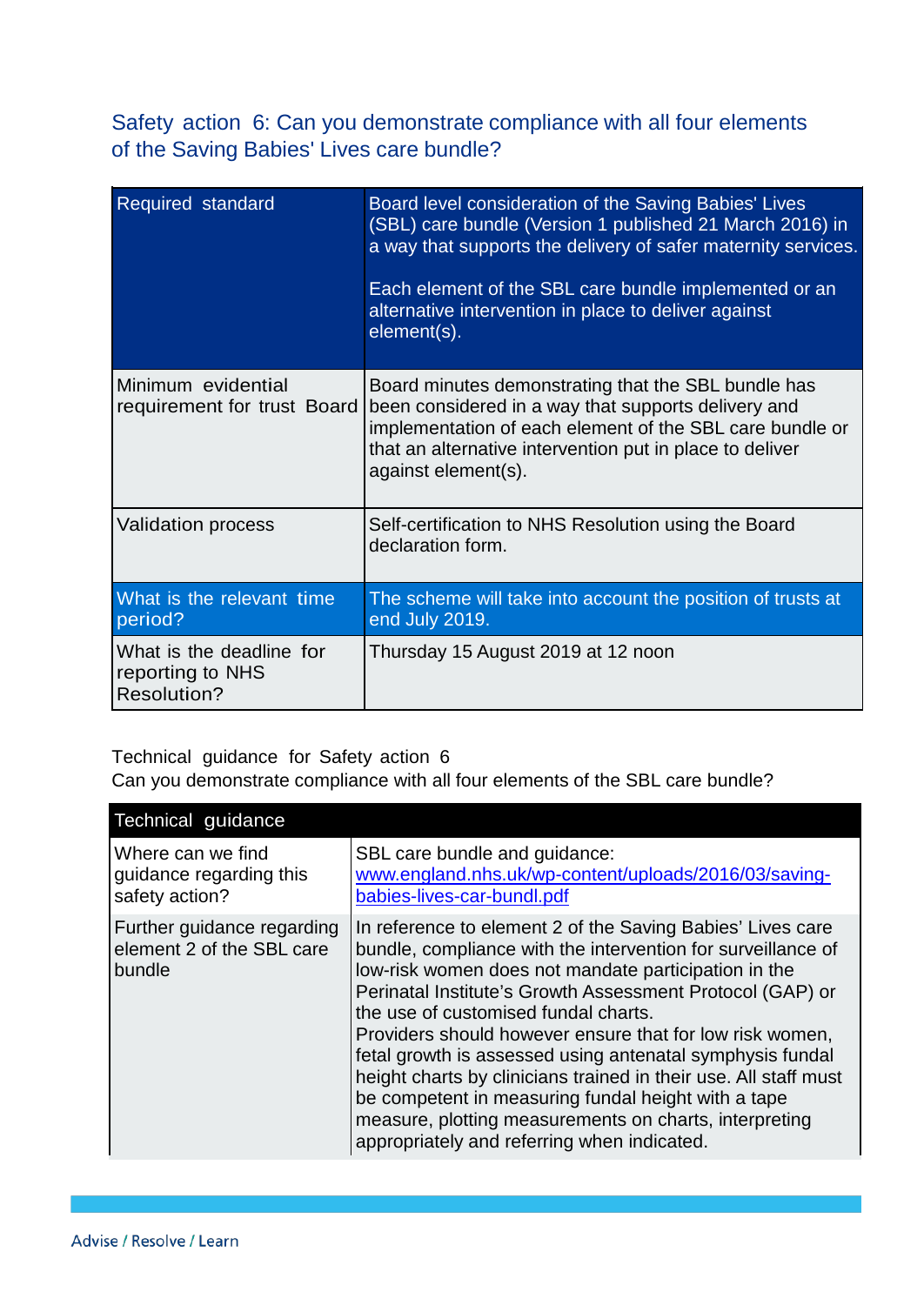### Safety action 7: Can you demonstrate that you have a patient feedback mechanism for maternity services and that you regularly act on feedback?

| Required standard                                                  | User involvement has an impact on the development and/or<br>improvement of maternity services.                                                                                                                                                                                                                                                                                                                                 |
|--------------------------------------------------------------------|--------------------------------------------------------------------------------------------------------------------------------------------------------------------------------------------------------------------------------------------------------------------------------------------------------------------------------------------------------------------------------------------------------------------------------|
| Minimum evidential<br>requirement for trust Board                  | Evidence should include:<br>Acting on feedback from, for example a Maternity Voices<br>Partnership.<br>User involvement in investigations, local and or Care<br>Quality Commission (CQC) survey results.<br>Minutes of regular Maternity Voices Partnership and/or<br>other meetings demonstrating explicitly how a range of<br>feedback is obtained, the action taken and the<br>communications to report this back to women. |
| <b>Validation process</b>                                          | Self-certification to NHS Resolution using the Board<br>declaration form.                                                                                                                                                                                                                                                                                                                                                      |
| What is the relevant time<br>period?                               | From January 2019 to July 2019                                                                                                                                                                                                                                                                                                                                                                                                 |
| What is the deadline for<br>reporting to NHS<br><b>Resolution?</b> | Thursday 15 August 2019 at 12 noon                                                                                                                                                                                                                                                                                                                                                                                             |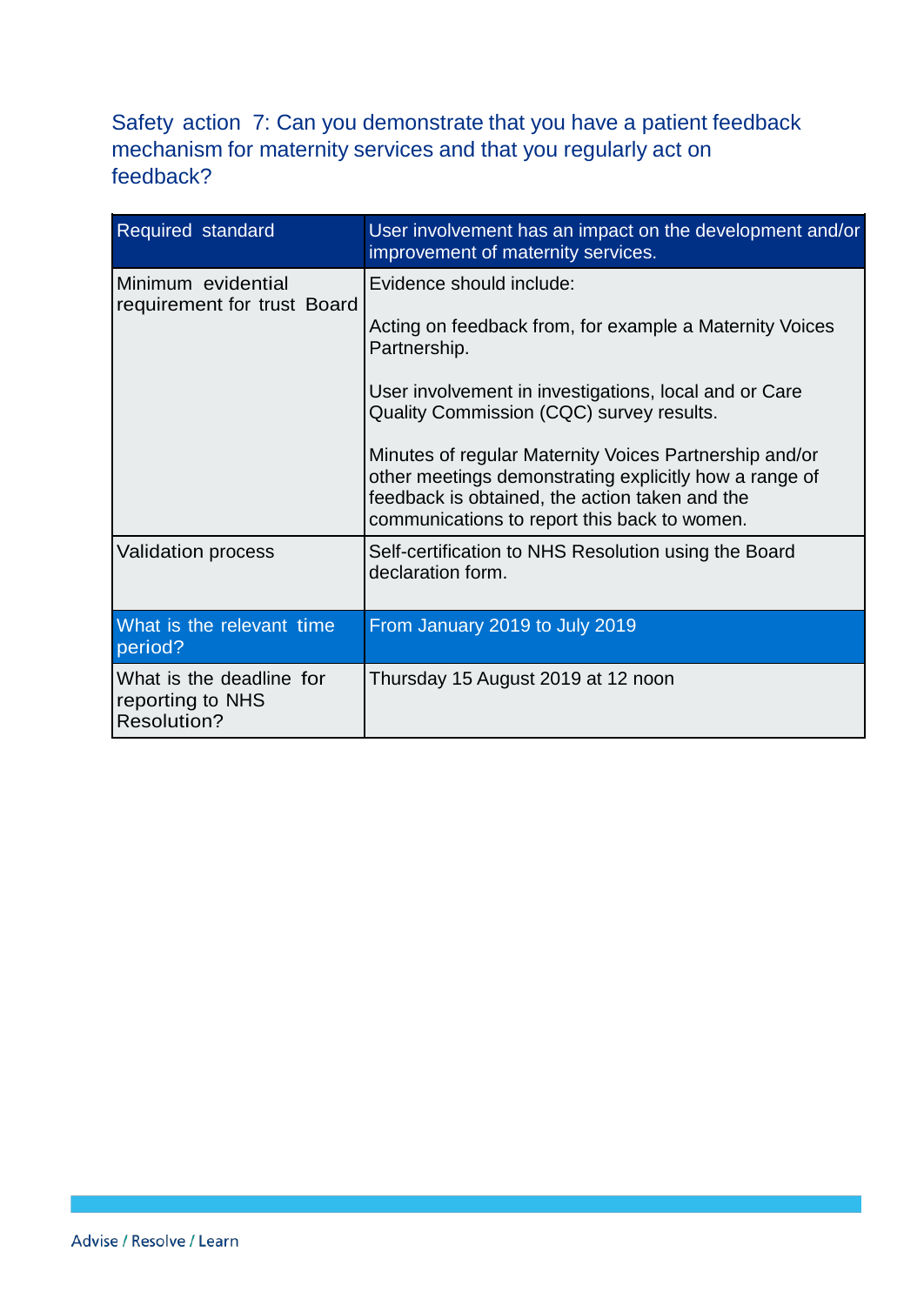Safety action 8: Can you evidence that 90% of each maternity unit staff group have attended an 'in-house' multi-professional maternity emergencies training session within the last training year?

| Required standard                                                  | 90% of each maternity unit staff group have attended an<br>'in-house' multi-professional maternity emergencies<br>training session within the last training year.                                                                              |
|--------------------------------------------------------------------|------------------------------------------------------------------------------------------------------------------------------------------------------------------------------------------------------------------------------------------------|
| Minimum evidential<br>requirement for trust Board                  | Evidence that 90% of each maternity unit staff group have<br>attended an 'in-house' multi-professional maternity<br>emergencies training session within the last training year<br>through Board sight of a staff training database or similar. |
| <b>Validation process</b>                                          | Self-certification to NHS Resolution using the Board<br>declaration form.                                                                                                                                                                      |
| What is the relevant time<br>period?                               | The scheme will take into account the position of trusts by<br>Thursday 15 August 2019.                                                                                                                                                        |
| What is the deadline for<br>reporting to NHS<br><b>Resolution?</b> | Thursday 15 August 2019 at 12 noon                                                                                                                                                                                                             |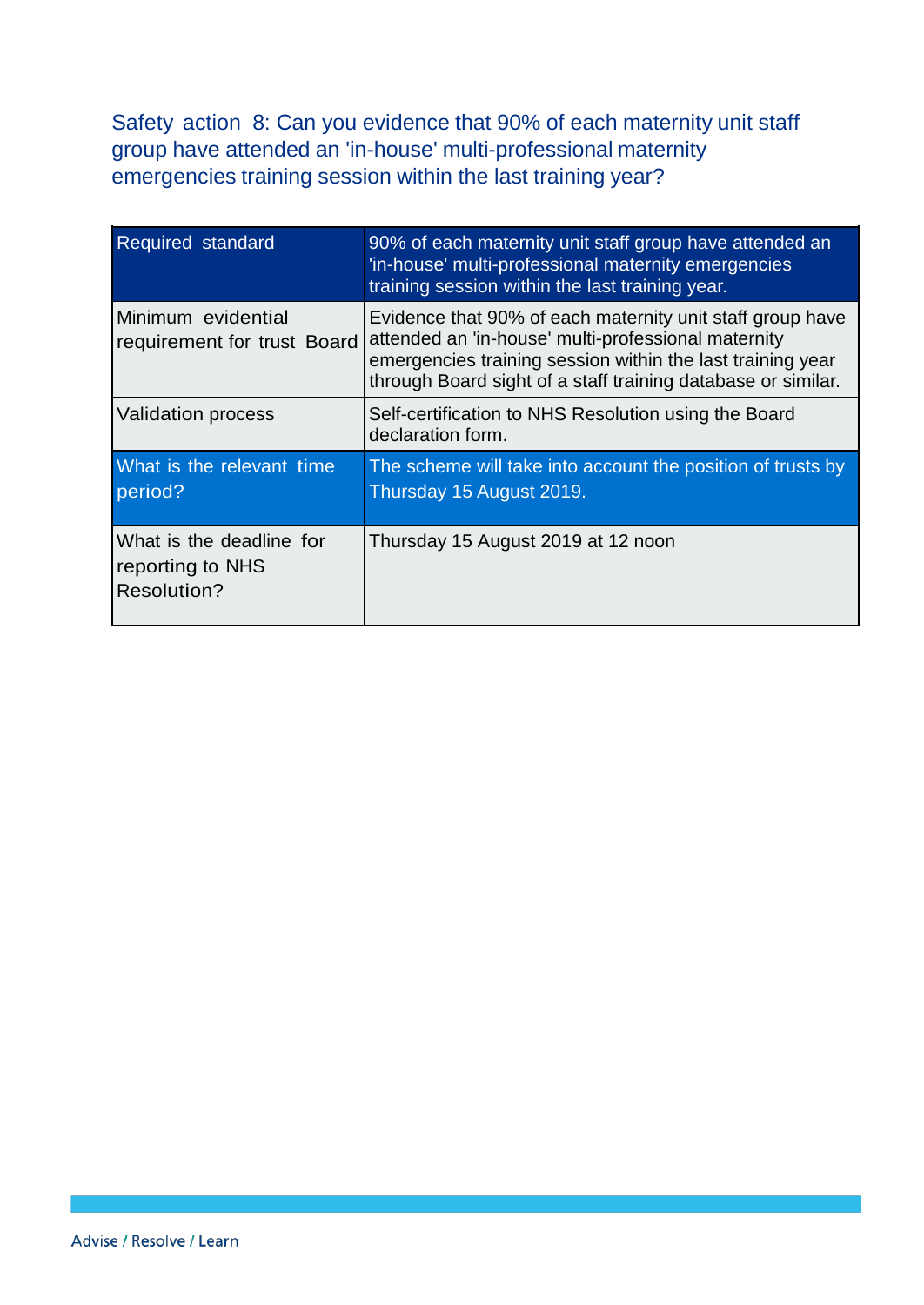Technical guidance for Safety action 8

Can you evidence that 90% of each maternity unit staff group have attended an 'inhouse' multi-professional maternity emergencies training session within the last training year?

| Technical guidance                                        |                                                                                                                                                                                                                                                                               |
|-----------------------------------------------------------|-------------------------------------------------------------------------------------------------------------------------------------------------------------------------------------------------------------------------------------------------------------------------------|
| What training should<br>be included?                      | Training should include fetal monitoring in labour and integrated<br>team-working with relevant simulated emergencies and/or hands-<br>on workshops.                                                                                                                          |
| What training<br>syllabus should be<br>used?              | Training syllabus should be based on current evidence, national<br>guidelines/recommendations, any relevant local audit findings, risk<br>issues and case review feedback, and include the use of local<br>charts, emergency boxes, algorithms and pro-formas.                |
| Should there be<br>feedback?                              | There should be feedback on local maternal and neonatal<br>outcomes.                                                                                                                                                                                                          |
| Which maternity<br>staff attendees<br>should be included? | Maternity staff attendees should be 90% of each of the following<br>groups:<br><b>Obstetric consultants</b><br>$\bullet$                                                                                                                                                      |
|                                                           | All other obstetric doctors (including staff grade doctors,<br>obstetric trainees (ST1-7), sub speciality trainees, obstetric<br>clinical fellows and foundation year doctors contributing to the<br>obstetric rota                                                           |
|                                                           | Obstetric anaesthetic consultants<br>$\bullet$                                                                                                                                                                                                                                |
|                                                           | All other obstetric anaesthetic doctors (staff grades and<br>$\bullet$<br>anaesthetic trainees) contributing to the obstetric rota.                                                                                                                                           |
|                                                           | Midwives (including midwifery managers and matrons,<br>$\bullet$<br>community midwives; birth centre midwives (working in co-<br>located and standalone birth centres and bank/agency<br>midwives)                                                                            |
|                                                           | Maternity theatre and maternity critical care staff (Including<br>operating department practitioners, anaesthetic nurse<br>practitioners, recovery and high dependency unit nurses<br>providing care on the maternity unit)                                                   |
|                                                           | Maternity support workers and health care assistants (to be<br>included in the maternity skill drills as a minimum)                                                                                                                                                           |
|                                                           | There will be other relevant clinical members of the maternity<br>team that for best practice should be included in maternity<br>emergency training for example neonatal clinical staff however<br>evidence of their attendance is not required to meet the safety<br>action. |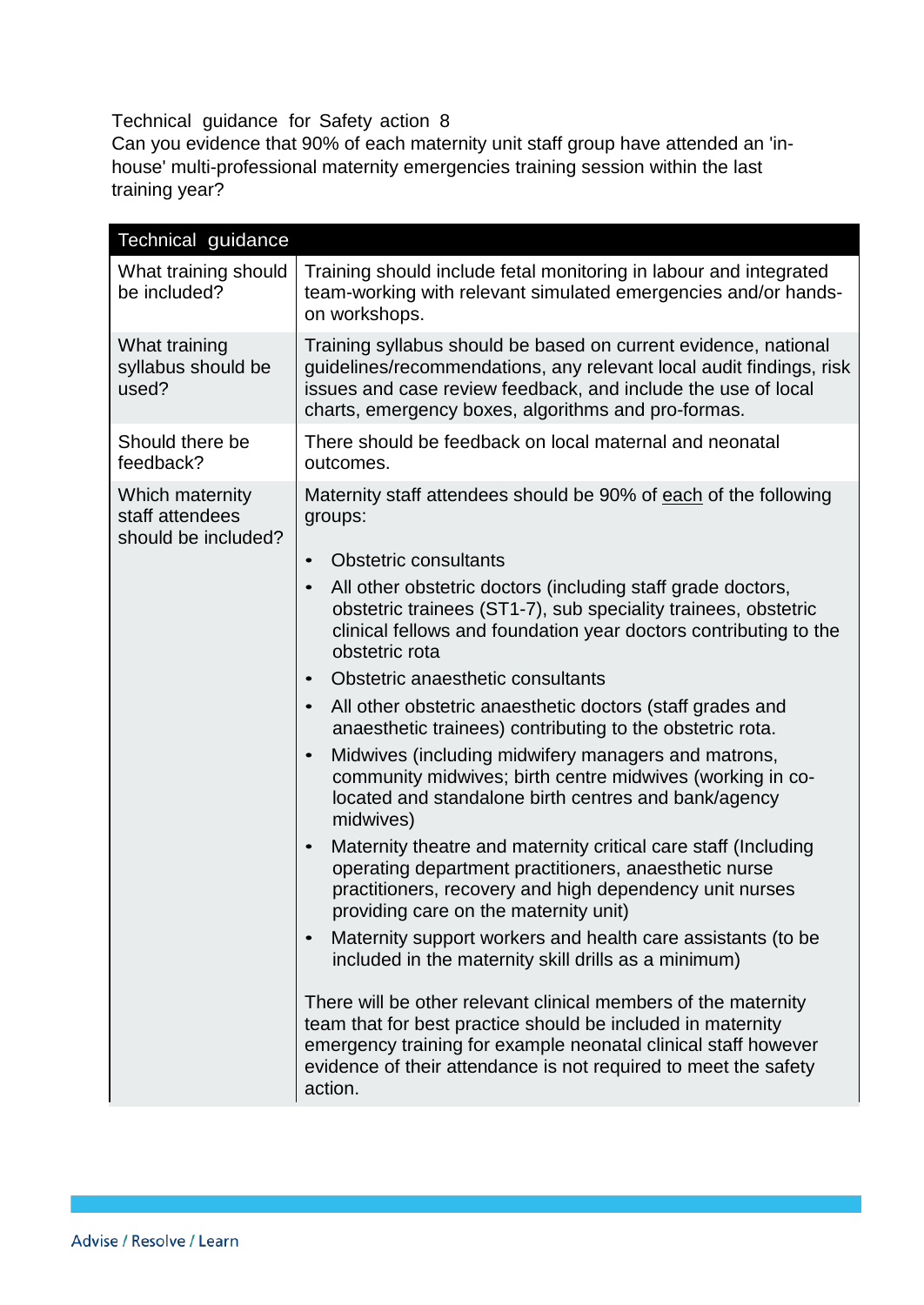| What if staff have<br>been booked to<br>attend training<br>after 15 August<br>2019        | Only staff who have attended the training will be counted toward<br>overall percentage. If staff are only booked onto training and/or<br>have not attended training, then they cannot be counted towards<br>the overall percentage. |
|-------------------------------------------------------------------------------------------|-------------------------------------------------------------------------------------------------------------------------------------------------------------------------------------------------------------------------------------|
| Will we meet the<br>action if one of our<br>staff group is<br>below the 90%<br>threshold? | No, you will need to evidence to your Board that you have met the<br>threshold of 90% for each of the staff groups before Thursday 15<br><b>August 2019.</b>                                                                        |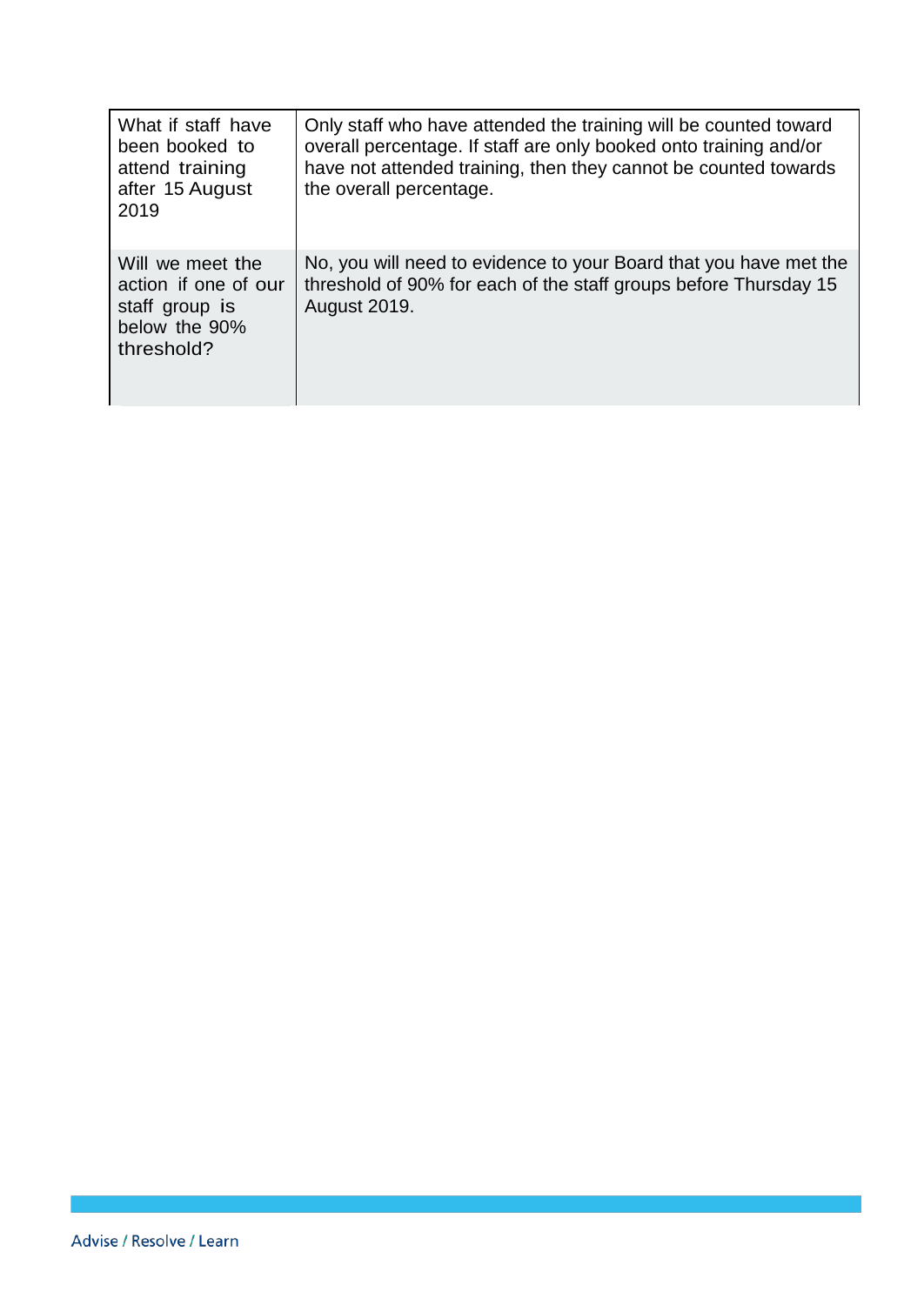Safety action 9: Can you demonstrate that the trust safety champions (obstetrician and midwife) are meeting bimonthly with Board level champions to escalate locally identified issues?

| Required<br>standard                                    | a) The Executive Sponsor for the Maternal and<br>Neonatal Health Safety Collaborative (MNHSC) is<br>actively engaging with supporting quality and safety<br>improvement activity within:<br>i.<br>the trust<br>the Local Learning System (LLS)<br>ii.<br>b) The Board level safety champions have implemented<br>a monthly feedback session for maternity and<br>neonatal staff to raise concerns relating to relevant<br>safety issues<br>c) The Board level safety champions have taken steps<br>to address named safety concerns and that progress<br>with actioning these are visible to staff                                                                                                                                                                                                                                                                                                                                                                                                                                                                                                        |
|---------------------------------------------------------|-----------------------------------------------------------------------------------------------------------------------------------------------------------------------------------------------------------------------------------------------------------------------------------------------------------------------------------------------------------------------------------------------------------------------------------------------------------------------------------------------------------------------------------------------------------------------------------------------------------------------------------------------------------------------------------------------------------------------------------------------------------------------------------------------------------------------------------------------------------------------------------------------------------------------------------------------------------------------------------------------------------------------------------------------------------------------------------------------------------|
| Minimum<br>evidential<br>requirement for<br>trust Board | Evidence of executive sponsor engagement in quality<br>improvement activities led by the trust nominated<br>Improvement Leads for the MNHSC as well as other<br>quality improvement activity for trusts in waves one and<br>three<br>Evidence that the trust Board have been sighted on the<br>$\bullet$<br>local improvement plan, updated on progress, impact<br>and outcomes with the quality improvement activities<br>being undertaken locally<br>Evidence of attendance at one or more National<br>$\bullet$<br>Learning Set or the annual national learning event<br>Evidence of engagement with relevant networks and the<br>$\bullet$<br>collaborative LLS<br>Evidence of a safety dashboard or equivalent, visible to<br>$\bullet$<br>staff which reflects action and progress made on<br>identified concerns raised by staff<br>Evidence that safety concerns raised by staff feedback<br>$\bullet$<br>sessions are reflected in the minutes of Board meetings<br>and include updates on progress, impact and outcomes<br>relating to the steps and actions taken to address these<br>concerns |
| Validation<br>process                                   | Self-certification to NHS Resolution using the Board<br>declaration form                                                                                                                                                                                                                                                                                                                                                                                                                                                                                                                                                                                                                                                                                                                                                                                                                                                                                                                                                                                                                                  |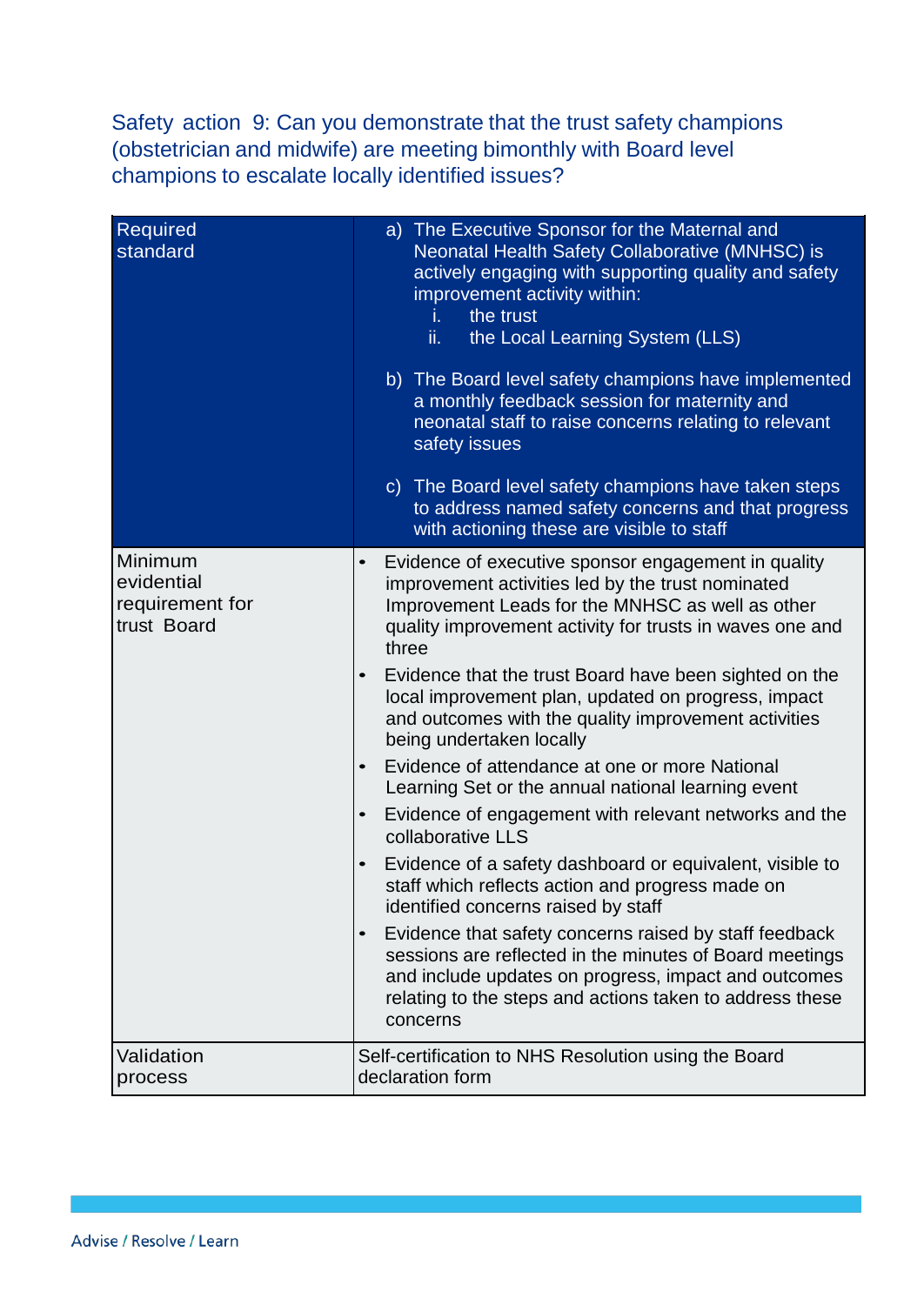| What is the<br>relevant time<br>period?                               | a) All Board level safety champions and exec sponsor<br>for MNHSC must have set up the required<br>mechanisms for supporting quality and safety<br>improvement activity in both the trust and LLS by<br>Sunday 27 January 2019<br>b) Must be implemented by Wednesday 27 February<br>2019<br>c) Must be implemented by Wednesday 27 March<br>2019 with ongoing feedback to staff on a monthly<br><b>basis</b> |
|-----------------------------------------------------------------------|---------------------------------------------------------------------------------------------------------------------------------------------------------------------------------------------------------------------------------------------------------------------------------------------------------------------------------------------------------------------------------------------------------------|
| What is the<br>deadline for<br>reporting to NHS<br><b>Resolution?</b> | Thursday 15 August 2019 at 12 noon                                                                                                                                                                                                                                                                                                                                                                            |

Technical guidance for Safety action 9

Can you demonstrate that the trust safety champions (obstetrician and midwife) are meeting bi-monthly with Board level champions to escalate locally identified issues?

| Technical guidance                                             |                                                                                                                                                                                                                                                                                                                                                                                                                                                |
|----------------------------------------------------------------|------------------------------------------------------------------------------------------------------------------------------------------------------------------------------------------------------------------------------------------------------------------------------------------------------------------------------------------------------------------------------------------------------------------------------------------------|
| Where can we find<br>guidance regarding this<br>safety action? | Helpful guidance can be found at the following websites:<br>https://improvement.nhs.uk/documents/2440/Maternity<br>safety_champions_13feb.pdf<br>• https://improvement.nhs.uk/resources/maternal-and-<br>neonatal-safety-collaborative/<br>https://improvement.nhs.uk/documents/2956/MatNeo<br>$\bullet$<br>Collaborative_Driver_Diagram_June_2018.pdf<br>https://improvement.nhs.uk/resources/patient-safety-<br>$\bullet$<br>collaboratives/ |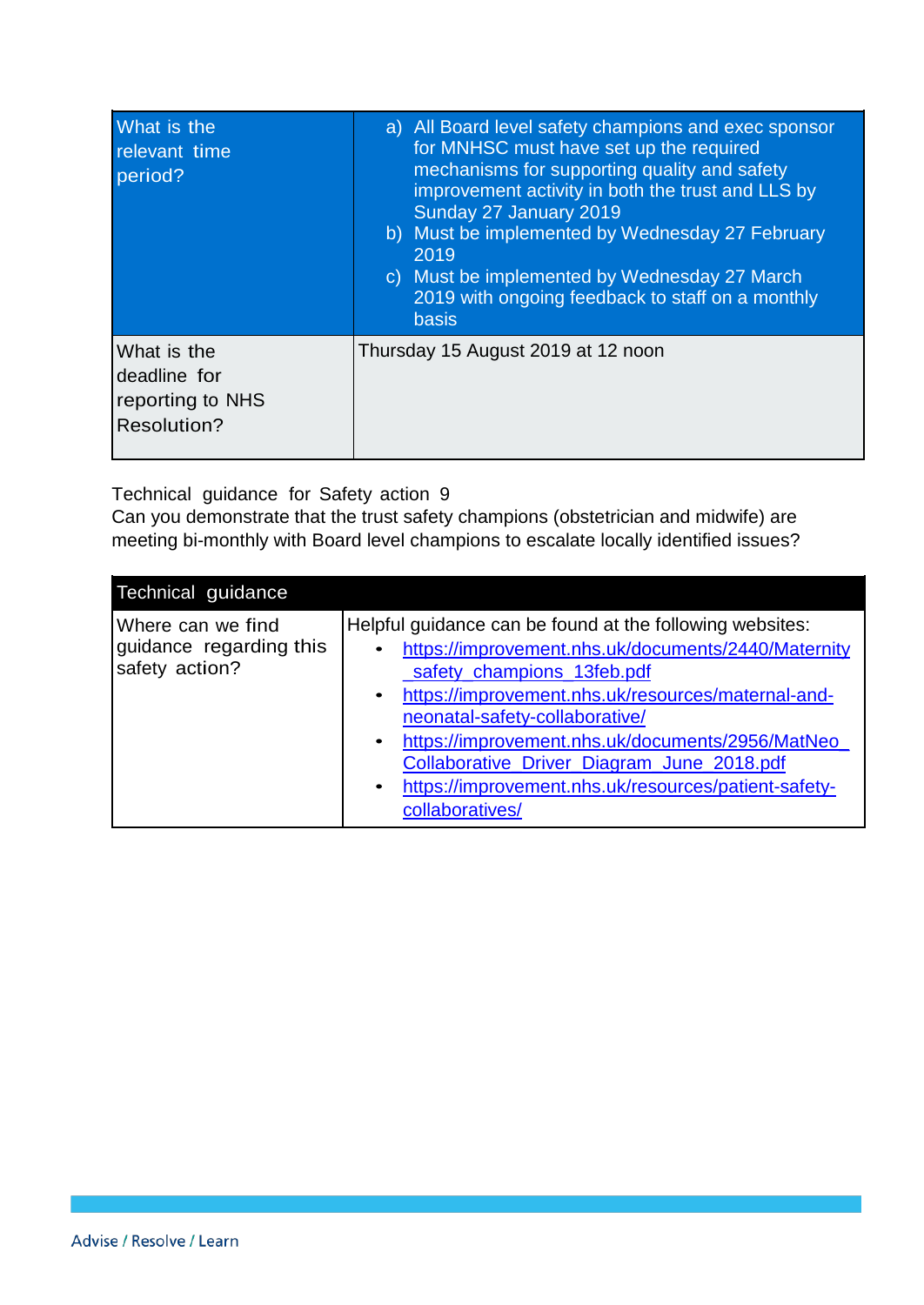#### Safety action 10: Have you reported 100% of qualifying 2018/19 incidents under NHS Resolution's Early Notification scheme?

| <b>Required standard</b>                                           | Reporting of all qualifying incidents that occurred in the<br>2018/19 financial year to NHS Resolution under the Early<br>Notification scheme reporting criteria.                                                                                   |
|--------------------------------------------------------------------|-----------------------------------------------------------------------------------------------------------------------------------------------------------------------------------------------------------------------------------------------------|
| Minimum evidential<br>requirement for trust Board                  | Trust Board sight of trust legal services and maternity<br>clinical governance records of qualifying Early Notification<br>incidents and numbers reported to NHS Resolution Early<br>Notification team.                                             |
| <b>Validation process</b>                                          | Self-certification to NHS Resolution using the Board<br>declaration form<br>NHS Resolution will cross reference Trust reporting<br>against the National Neonatal Research Database (NNRD)<br>number of qualifying incidents recorded for the Trust. |
| What is the relevant time<br>period?                               | 1 April 2018 to 31 March 2019                                                                                                                                                                                                                       |
| What is the deadline for<br>reporting to NHS<br><b>Resolution?</b> | Thursday 15 August 2019 at 12 noon                                                                                                                                                                                                                  |

Technical guidance for Safety action 10

Have you reported 100% of qualifying 2018/19 incidents under NHS Resolution's Early Notification scheme?

| Technical guidance                                                            |                                                                                                                                                                                                                                                                                                                                                                                                                                                                                     |
|-------------------------------------------------------------------------------|-------------------------------------------------------------------------------------------------------------------------------------------------------------------------------------------------------------------------------------------------------------------------------------------------------------------------------------------------------------------------------------------------------------------------------------------------------------------------------------|
| Where can I<br>find<br>information on<br>the Early<br>Notification<br>scheme? | Early Notification scheme guidance has been circulated to NHS<br>Resolution maternity contacts. Please contact<br><b>ENTeam@resolution.nhs.uk to request further copies.</b>                                                                                                                                                                                                                                                                                                        |
| What are<br>qualifying<br>incidents?                                          | Qualifying incidents are term deliveries $(237+0$ completed weeks of<br>gestation), following labour, that resulted in severe brain injury<br>diagnosed in the first seven days of life. These are any babies that fall<br>into the following categories:<br>Was diagnosed with grade III hypoxic ischaemic encephalopathy<br>$(HIE)$ [OR]<br>Was therapeutically cooled (active cooling only) [OR]<br>Had decreased central tone AND was comatose AND had<br>seizures of any kind. |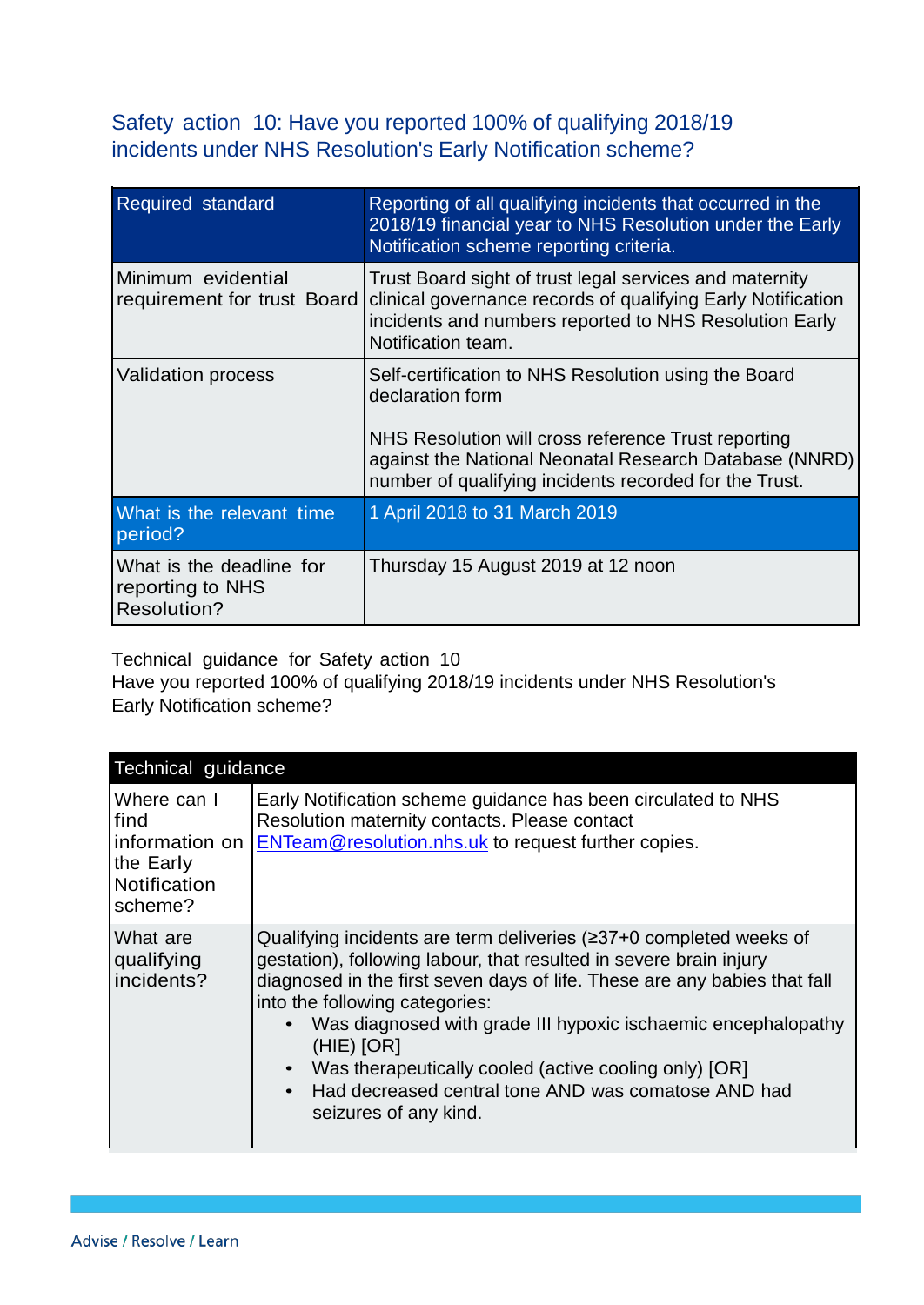|                                                            | The above definition is based on the criteria set by the Each Baby<br>Counts (EBC) programme of the RCOG. As a guide, if any incident of<br>severe brain injury occurs which meets the above criteria and is<br>accepted by EBC, then NHS Resolution will treat it as a qualifying<br>incident. Incidents of intrapartum stillbirth or neonatal death as defined<br>by EBC do not need to be notified.                                                                                                                                             |
|------------------------------------------------------------|----------------------------------------------------------------------------------------------------------------------------------------------------------------------------------------------------------------------------------------------------------------------------------------------------------------------------------------------------------------------------------------------------------------------------------------------------------------------------------------------------------------------------------------------------|
| General Data<br>Protection<br><b>Regulations</b><br>points | We strongly recommend that all families be told of NHS Resolution<br>involvement at the outset. NHS staff are bound by the statutory Duty of<br>Candour. This includes an obligation to advise the 'relevant person' (i.e.<br>the patient/their family) what further enquiries into the incident the trust<br>believes are appropriate, one of which will be the Early Notification<br>process. The NHS Constitution states that patients have the right to an<br>open and transparent relationship with the organisation providing their<br>care. |
|                                                            | This is central to maintaining the relationship of trust between the trust<br>and family and in promoting an open and safe learning culture. NHS<br>Resolution's Early Notification scheme involvement should be<br>communicated soon after the incident, to coincide with notification that<br>an internal investigation will take place.                                                                                                                                                                                                         |
|                                                            | For more information please see Saying Sorry leaflet<br>https://resolution.nhs.uk/wp-content/uploads/2017/04/NHS-Resolution-<br>Saying-Sorry-2017.pdf                                                                                                                                                                                                                                                                                                                                                                                              |
|                                                            | NHS Resolution are able to seek disclosure of medical records without<br>the consent of the patient/family. However it is important that individuals<br>know that their personal data is being shared with NHS Resolution,<br>even if you are not asking for their consent. It may also, in some<br>circumstances, be helpful to have an indication of their<br>authority/agreement to their information being used. However, this<br>should not be conflated with 'consent' as the legitimising condition under<br>GDPR.                          |
|                                                            | Footnote: under the General Data Protection Regulation, processing is<br>necessary for                                                                                                                                                                                                                                                                                                                                                                                                                                                             |
|                                                            | (1) the management of healthcare systems and services (under Article<br>9(2)(h) GDPR/Schedule 1 paragraph 2 of the Data Protection Act 2018);                                                                                                                                                                                                                                                                                                                                                                                                      |
|                                                            | (2) the establishment, exercise or defence of legal rights (under Article<br>$9(2)(f)$ GDPR); and/or                                                                                                                                                                                                                                                                                                                                                                                                                                               |
|                                                            | (3) undertaken in the substantial public interest (that is, the discharge<br>of functions conferred on NHS Resolution further to s. 71 of the NHS Act<br>$2006$ – further to Article $9(2)(h)$ GDPR).                                                                                                                                                                                                                                                                                                                                              |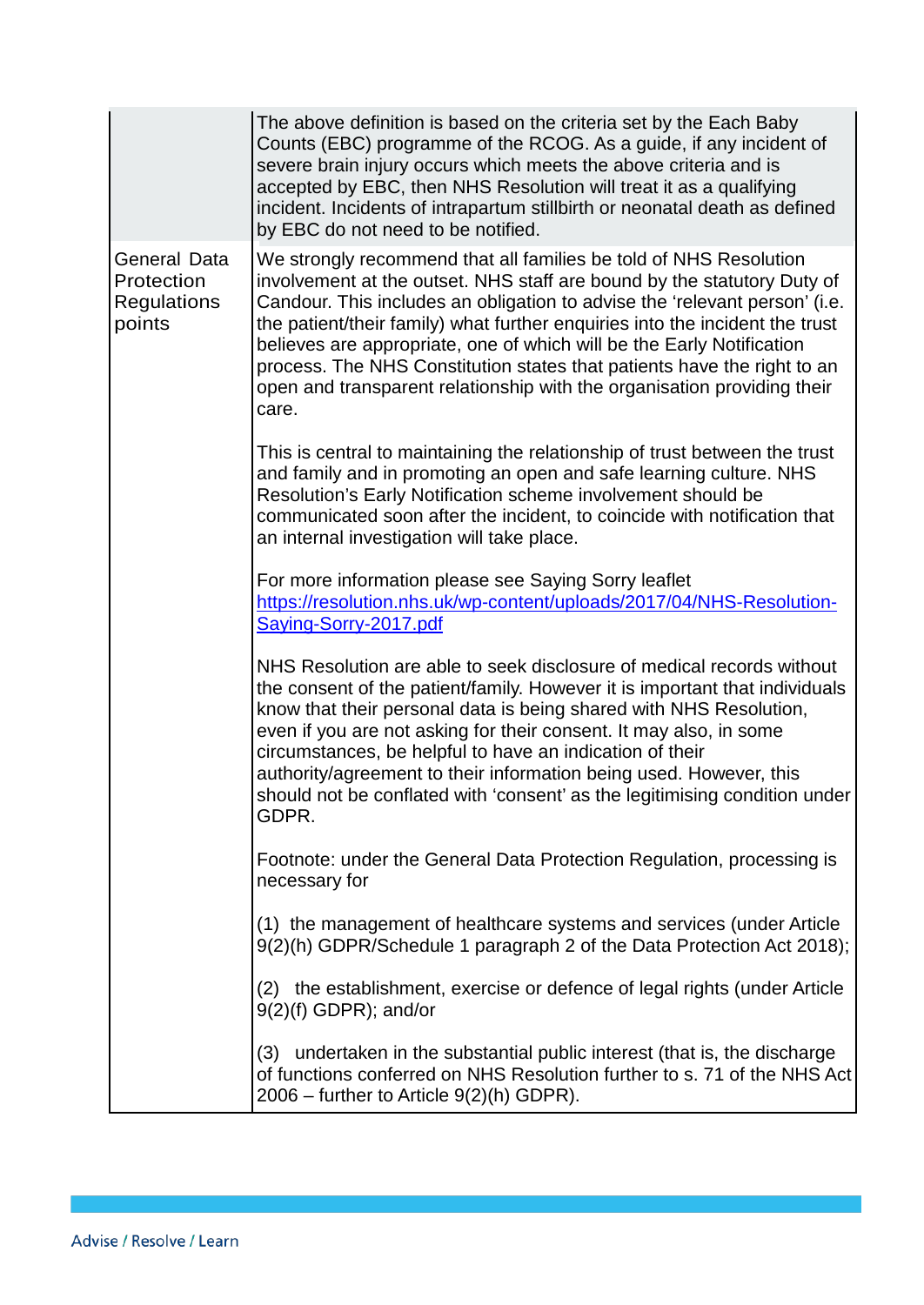| What if we are<br>lunsure<br>whether a case<br>qualifies for<br>the Early<br>Notification<br>scheme?                                                                    | If the case meets the above criteria and has been accepted by Each<br>Baby Counts, it will be treated as a Qualifying Incident. Should you have<br>any queries, please contact a member of the Early Notification team to<br>discuss further. (ENTeam@resolution.nhs.uk)                                                                                                                                                                                |
|-------------------------------------------------------------------------------------------------------------------------------------------------------------------------|---------------------------------------------------------------------------------------------------------------------------------------------------------------------------------------------------------------------------------------------------------------------------------------------------------------------------------------------------------------------------------------------------------------------------------------------------------|
| We are unsure<br>about how to<br>grade an<br>incident, what<br>should we do                                                                                             | The risk assessment wording has recently been amended to bring it in<br>line with assessments used regularly by front-line staff. It is hoped that<br>this makes the process of grading risk more straightforward. However,<br>should you have any queries, please contact a member of the Early<br>Notification team to discuss further. (ENTeam@resolution.nhs.uk)                                                                                    |
| IWe have<br>reported all<br>qualifying<br>incidents, but<br>have not<br>reported<br>within the<br>required 30<br>day timescale.<br>Will we be<br>penalised for<br>this? | Trusts are strongly encouraged to report all incidents within the 30 day<br>timescale set out in the reporting guidelines however there will be no<br>penalty for reporting incidents from 2018/19 outside of the 30 day<br>timescale. Trusts will meet the required standard if they can evidence to<br>the trust Board that they have reported all qualifying 2018/19 incidents<br>to NHS Resolution and this is corroborated with data held by NNRD. |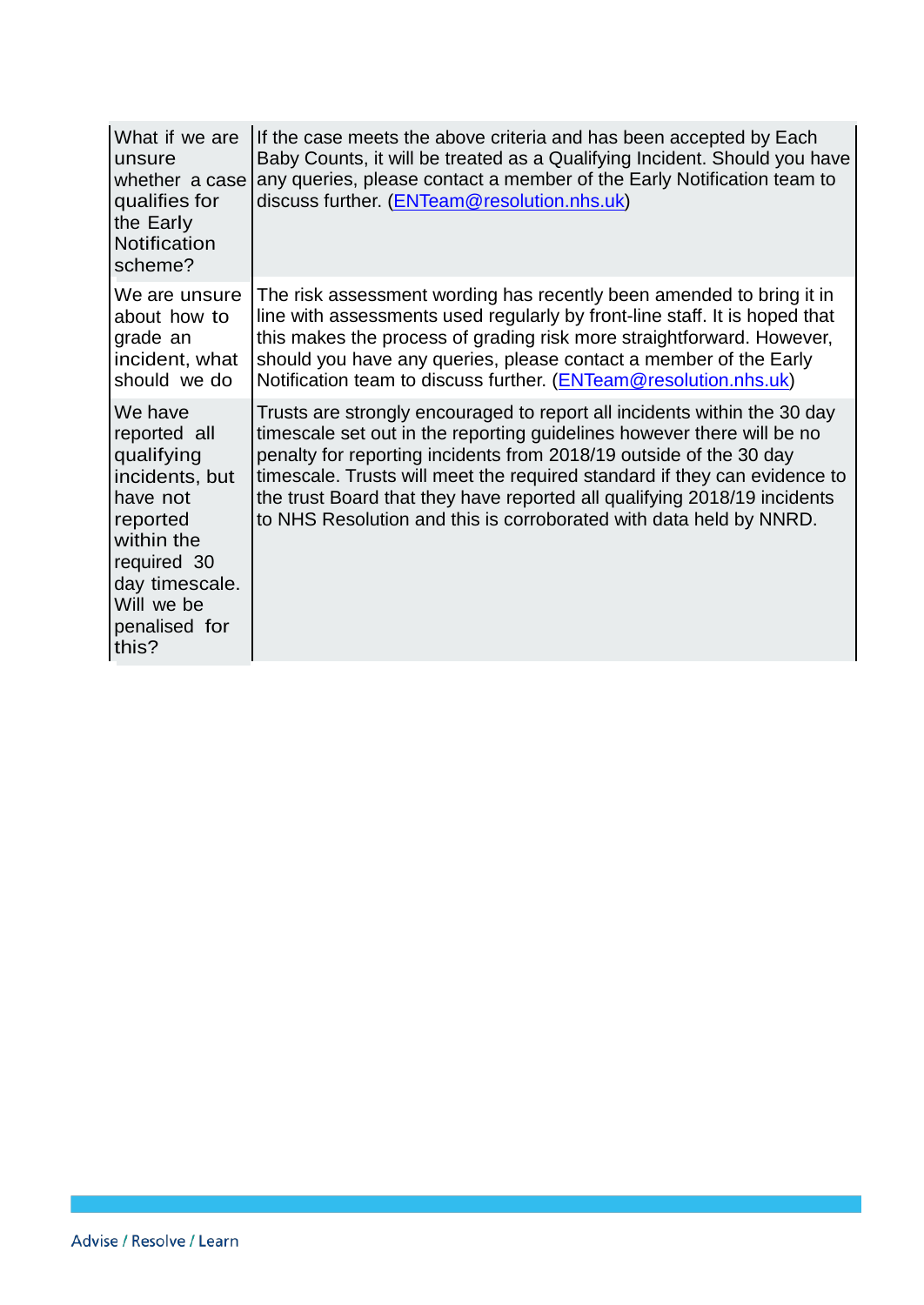## FAQs for year two of the CNST maternity incentive scheme

| Does 'Board' refer to the<br>trust Board or would the<br><b>Maternity Services</b><br>Clinical Board suffice? | We expect trust Boards to self-certify the trust's<br>declarations following consideration of the evidence<br>provided. It is recommended that all executive members<br>e.g. finance directors are included in these discussions<br>If subsequent verification checks demonstrate an<br>incorrect declaration has been made, this may indicate a<br>failure of governance which we may escalate to the<br>appropriate arm's length body/NHS system leader.                          |
|---------------------------------------------------------------------------------------------------------------|-------------------------------------------------------------------------------------------------------------------------------------------------------------------------------------------------------------------------------------------------------------------------------------------------------------------------------------------------------------------------------------------------------------------------------------------------------------------------------------|
| Where can I find the<br>trust reporting template<br>which needs to be<br>signed off by the Board?             | Please follow the link to the Board declaration form (see<br>link below).                                                                                                                                                                                                                                                                                                                                                                                                           |
| What documents do we<br>need to send to you?                                                                  | Send the Board declaration form to NHS Resolution.<br>Ensure the Board declaration form has been approved by<br>the trust Board, signed by the chief executive and, where<br>relevant, an action plan is completed (see link below) for<br>each action the trust has not met.<br>Please do not send your evidence or any narrative<br>related to your submission to us.<br>Any other documents you are collating should be used to<br>inform your discussions with the trust Board. |
| Do we need to discuss<br>this with our<br>commissioners?                                                      | Yes, your submission should be discussed with<br>commissioners prior to submission to NHS Resolution.                                                                                                                                                                                                                                                                                                                                                                               |
| Will you accept late<br>submissions?                                                                          | We will not accept late submissions. The Board<br>declaration form and any action plan will need to be<br>submitted to us no later than 12 noon on Thursday 15<br>August 2019. If a completed Board declaration form is<br>not returned to NHS Resolution by 12 noon on Thursday<br>15 August 2019, NHS Resolution will treat that as a nil<br>response.                                                                                                                            |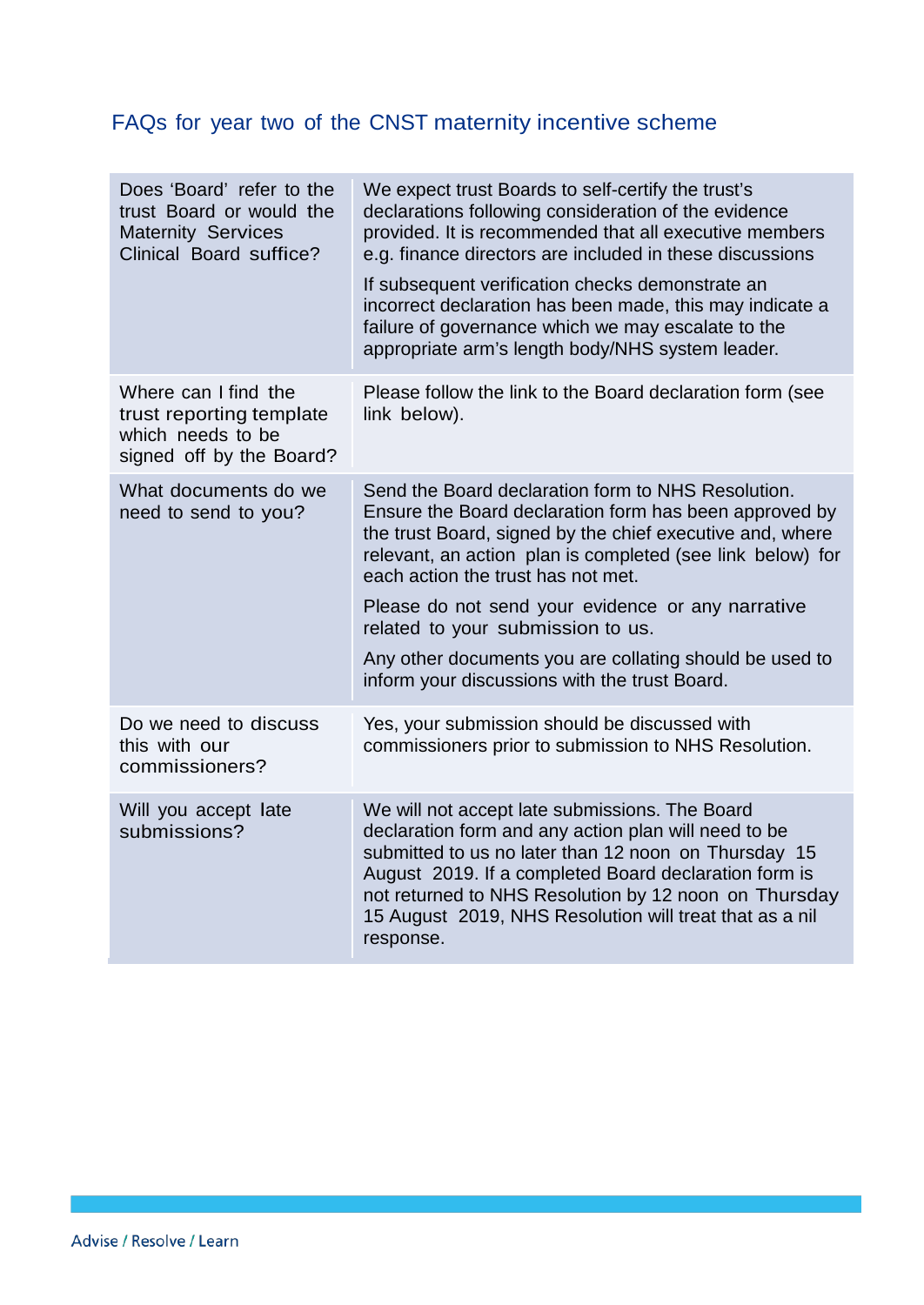| Will NHS Resolution be<br>cross checking our<br>results with external<br>data sources? | Yes, we will cross reference results with external data sets<br>from MBRRACE-UK, NHS Digital and the NNRD for the<br>following actions: Safety action 1, Safety action 2 and<br>Safety action 10 respectively. Your overall submission<br>may also be sense checked with CQC maternity data. |
|----------------------------------------------------------------------------------------|----------------------------------------------------------------------------------------------------------------------------------------------------------------------------------------------------------------------------------------------------------------------------------------------|
| What happens if we do<br>not meet the ten<br>actions?                                  | Only trusts that meet all ten maternity safety actions will<br>be eligible for a payment of at least 10% of their<br>contribution to the incentive fund.                                                                                                                                     |
|                                                                                        | Trusts that do not meet this threshold need to submit a<br>completed action plan for each safety action they have<br>not met.                                                                                                                                                                |
|                                                                                        | Trusts that do not meet all ten safety actions may be<br>eligible for a small discretionary payment to help them to<br>make progress against one or more of the ten safety<br>actions.                                                                                                       |
| Our trust has queries,<br>who should we contact?                                       | Any queries prior to the submission date must be sent in<br>writing by e-mail to NHS Resolution via<br>MIS@resolution.nhs.uk                                                                                                                                                                 |
| Please can you confirm<br>who outcome letters will<br>be sent to?                      | CNST maternity incentive scheme outcome letters will be<br>sent to chief executive officers, finance directors and your<br>nominated leads.                                                                                                                                                  |
| What if my trust has<br>multiple sites providing<br>maternity services                 | Multi-site providers will need to demonstrate the evidential<br>requirements for each individual site. The Board<br>declaration should reflect overall actions met for the whole<br>trust                                                                                                    |
| Will there be a process<br>for appeals this year?                                      | Yes, there will be an appeals process and trusts will be<br>allowed 14 days to appeal the decision following the<br>communication of results.                                                                                                                                                |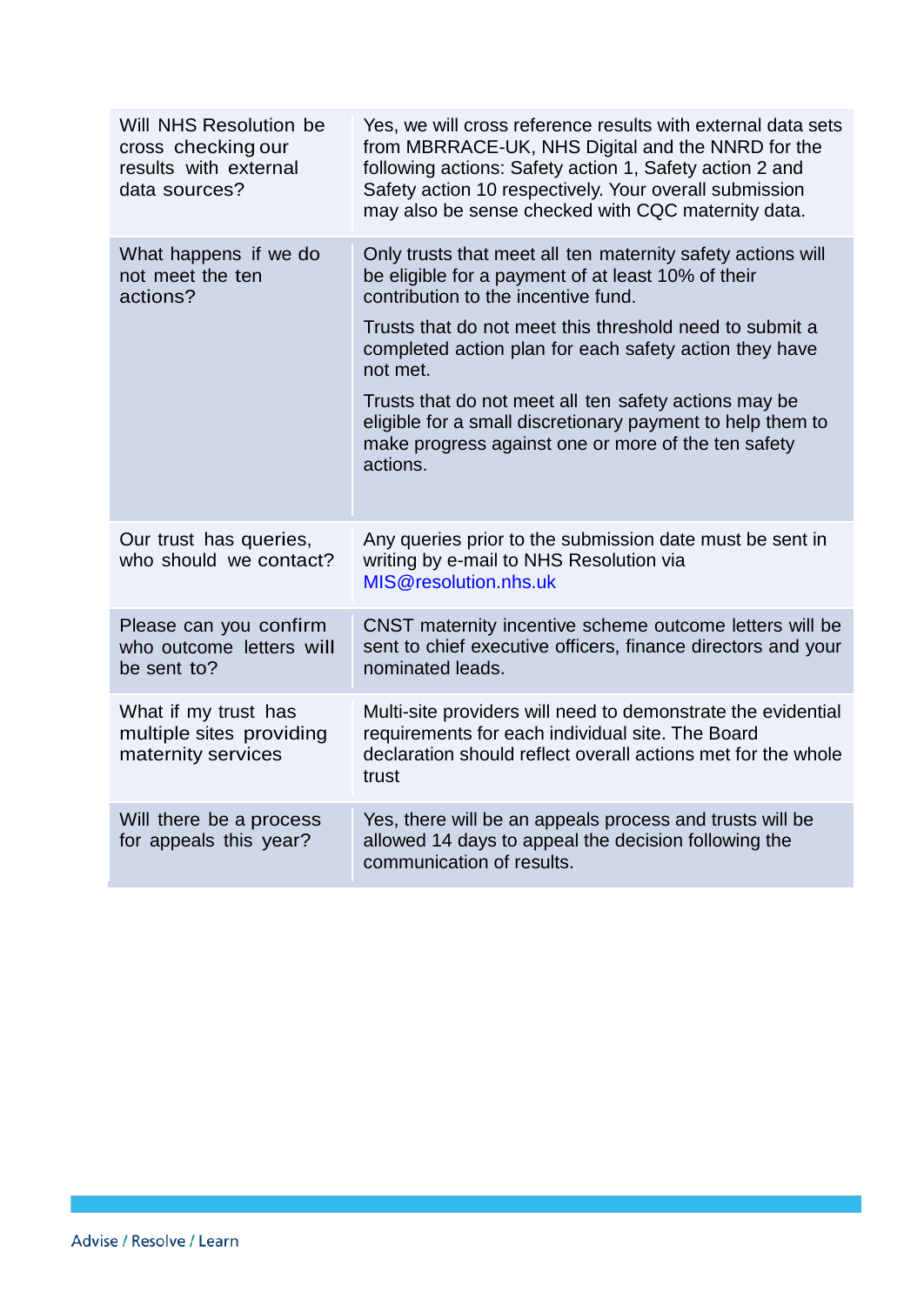Q&A regarding Maternity Safety Strategy and CNST maternity incentive scheme

Q1) What are the aims of the CNST incentive scheme and why maternity?

The [Maternity Safety Strategy](https://www.gov.uk/government/publications/safer-maternity-care-progress-and-next-steps) sets out the Department of Health and Social Care's ambition to reward those who have taken action to improve maternity safety.

Using CNST to incentivise safer care received strong support from respondents to our 2016 CNST consultation where 93% of respondents wanted incentives under CNST to fund safety initiatives. This is also directly aligned to the Intervention objective in our Five year strategy: Delivering fair resolution and learning from harm.

Maternity safety is an important issue for all CNST members as obstetric claims represent the scheme's biggest area of spend (c£500m in 2016/17). Of the clinical negligence claims notified to us in 2017/18, obstetric claims represented 10% of the volume and 48% of the value of new claims reported. These figures do not take into account the recent change to the Personal Injury Discount Rate.

Q2) Why have these Safety actions been chosen?

The ten actions have been agreed with the national maternity safety champions, Matthew Jolly and Jacqueline Dunkley-Bent, in partnership with NHS Digital, NHS England, NHS Improvement, the Care Quality Commission (CQC), Mothers and Babies: Reducing Risk through Audits and Confidential Enquiries (MBRRACE), Obstetric Anaesthetists Association, Royal College of Anaesthetists, Royal College of Obstetricians and Gynaecologists and the Royal College of Midwives. The Collaborative Advisory Group (CAG) previously established by NHS Resolution to bring together other arm's length bodies and the Royal Colleges to support the delivery of the CNST maternity incentive scheme has also advised NHS Resolution on the safety actions.

Q3) Who has been involved in designing the scheme?

The National Maternity Safety Champions were advised by a group of system experts including representatives from:

- NHS England
- NHS Improvement
- NHS Digital
- MBRRACE-UK
- Royal College of Obstetricians and Gynaecologists
- Royal College of Midwives
- Royal College of Anaesthetists
- Care Quality Commission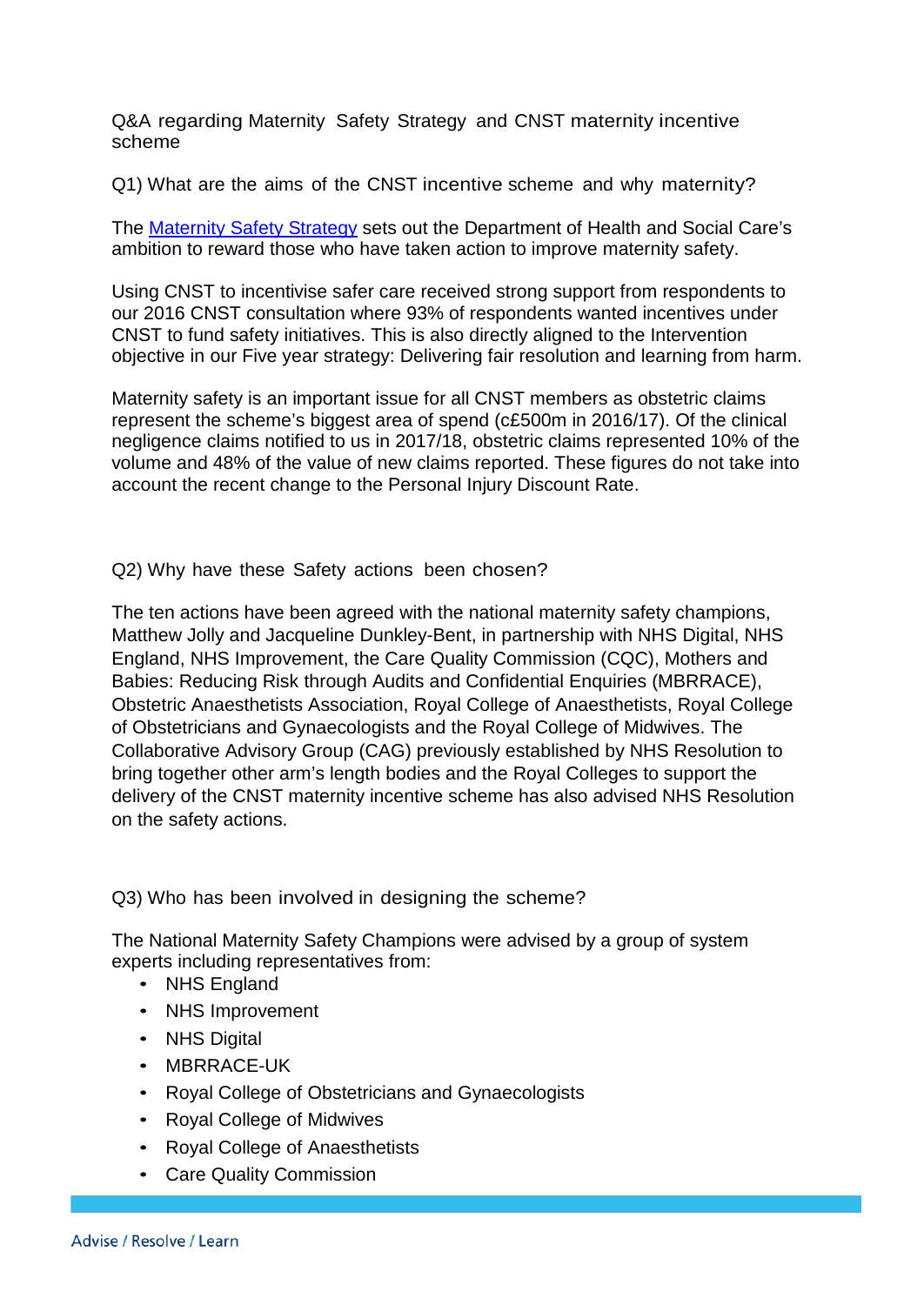- Department of Health and Social Care
- NHS Resolution
- Clinical obstetric, midwifery and neonatal staff

Q4) Who does the scheme apply to?

The scheme will only apply to acute trusts in 2018/19. However, given the schemes aim to incentivise the improvement of maternity services in all settings, we will consider extending it in future years.

Q5) How will trusts be assessed against the safety actions and by when?

Trusts will be expected to provide a report to their Board demonstrating achievement (with evidence) of each of the ten actions. The Board must consider the evidence and complete the Board declaration form for result submission.

Completed Board declaration forms must be discussed with the commissioner(s) of the trust's maternity services, signed off by the Board and then submitted to NHS Resolution (with action plans for any actions not met) at [MIS@resolution.nhs.uk](mailto:MIS@resolution.nhs.uk) by 12 noon on Thursday 15 August 2019.

Please note that:

- Board declaration forms will be reviewed by NHS Resolution and discussed with Collaborative Advisory Group.
- NHS Resolution will use external data sources to validate some of the trust's responses, as detailed in the technical guidance above.
- If a completed Board declaration form is not returned to NHS Resolution by 12 noon on Thursday 15 August 2019, NHS Resolution will treat that as a nil response.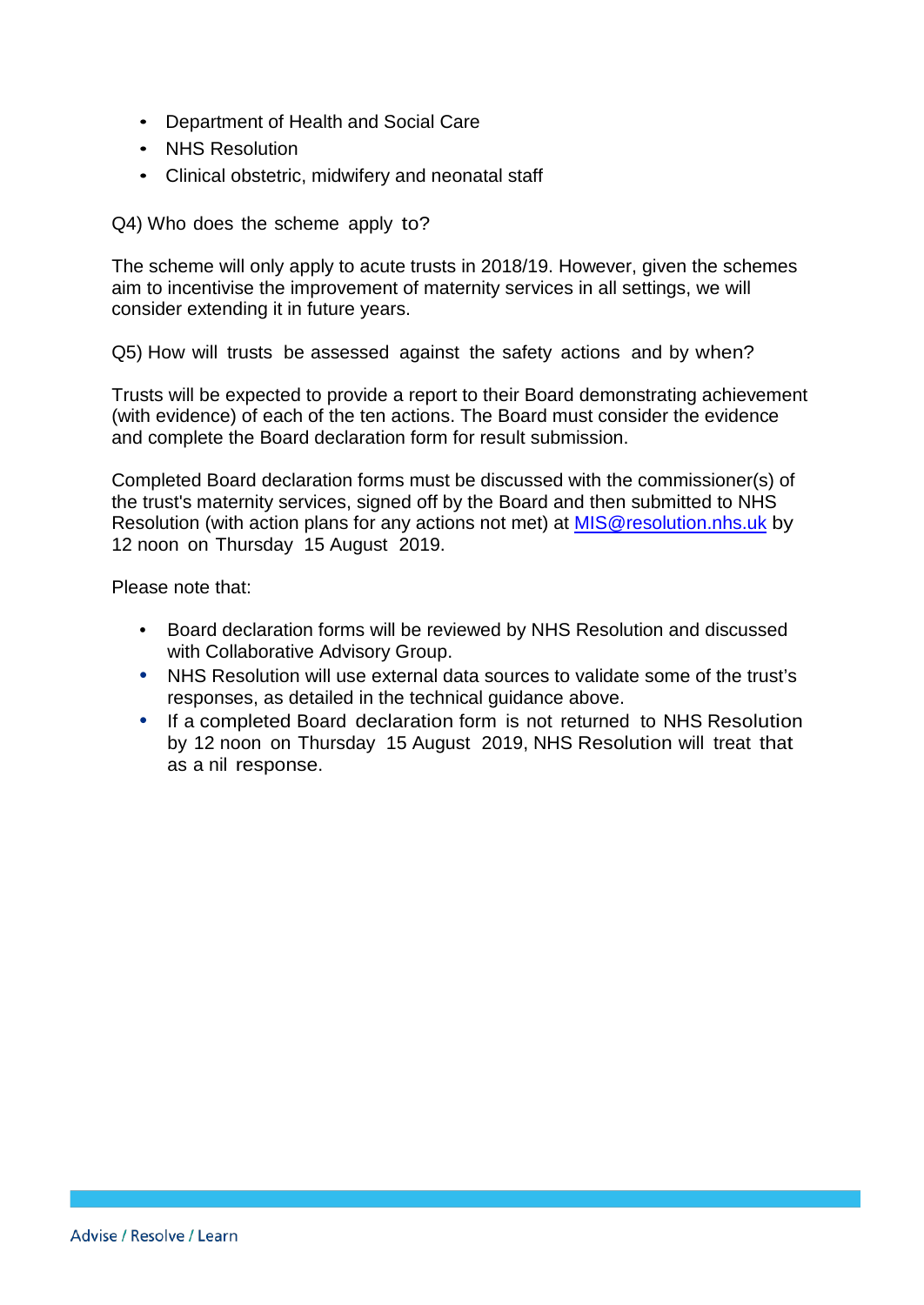## Appendix 1: Board declaration form and action plan template

To access the combined Board declaration form and action plan template visit:

[https://resolution.nhs.uk/resources/board-declaration-form-and-action-plan](https://resolution.nhs.uk/resources/board-declaration-form-and-action-plan-template)[template](https://resolution.nhs.uk/resources/board-declaration-form-and-action-plan-template)

| Maternity incentive scheme - quidance                                                                                                                                                                                                                                                                                                                                                                                                                                                                                                                                                                                                                                                                                                               |  |                   |
|-----------------------------------------------------------------------------------------------------------------------------------------------------------------------------------------------------------------------------------------------------------------------------------------------------------------------------------------------------------------------------------------------------------------------------------------------------------------------------------------------------------------------------------------------------------------------------------------------------------------------------------------------------------------------------------------------------------------------------------------------------|--|-------------------|
|                                                                                                                                                                                                                                                                                                                                                                                                                                                                                                                                                                                                                                                                                                                                                     |  | <b>Resolution</b> |
| <b>Trust Name</b>                                                                                                                                                                                                                                                                                                                                                                                                                                                                                                                                                                                                                                                                                                                                   |  |                   |
| <b>Trust Code</b>                                                                                                                                                                                                                                                                                                                                                                                                                                                                                                                                                                                                                                                                                                                                   |  |                   |
| Guidance tab - This has useful information to support you to complete the safety actions excel spreads elect Please read the guidance carefully. There are four tabs within this document:<br>Tab A - Safety actions entry sheet - Please select Yes or No to demonstrate progress against the indicative scheme actions. The information which has been populated in this tab, will<br>automatically populate onto tab C which is the summary and sign off page<br>Tab B - Action plan entry sheet - This must be completed for each safet action what has not been met. If you are not requesting any funding to support implementation of your action plan -<br>Please enter 0<br>If cells are coloured pink then please ensure you update them. |  |                   |

Tab C - Summary and Board declaration form - This is where you can track your overall progress against compliance with the safety actions. This sheet will be protected and fields cannot be altered manually. If there are an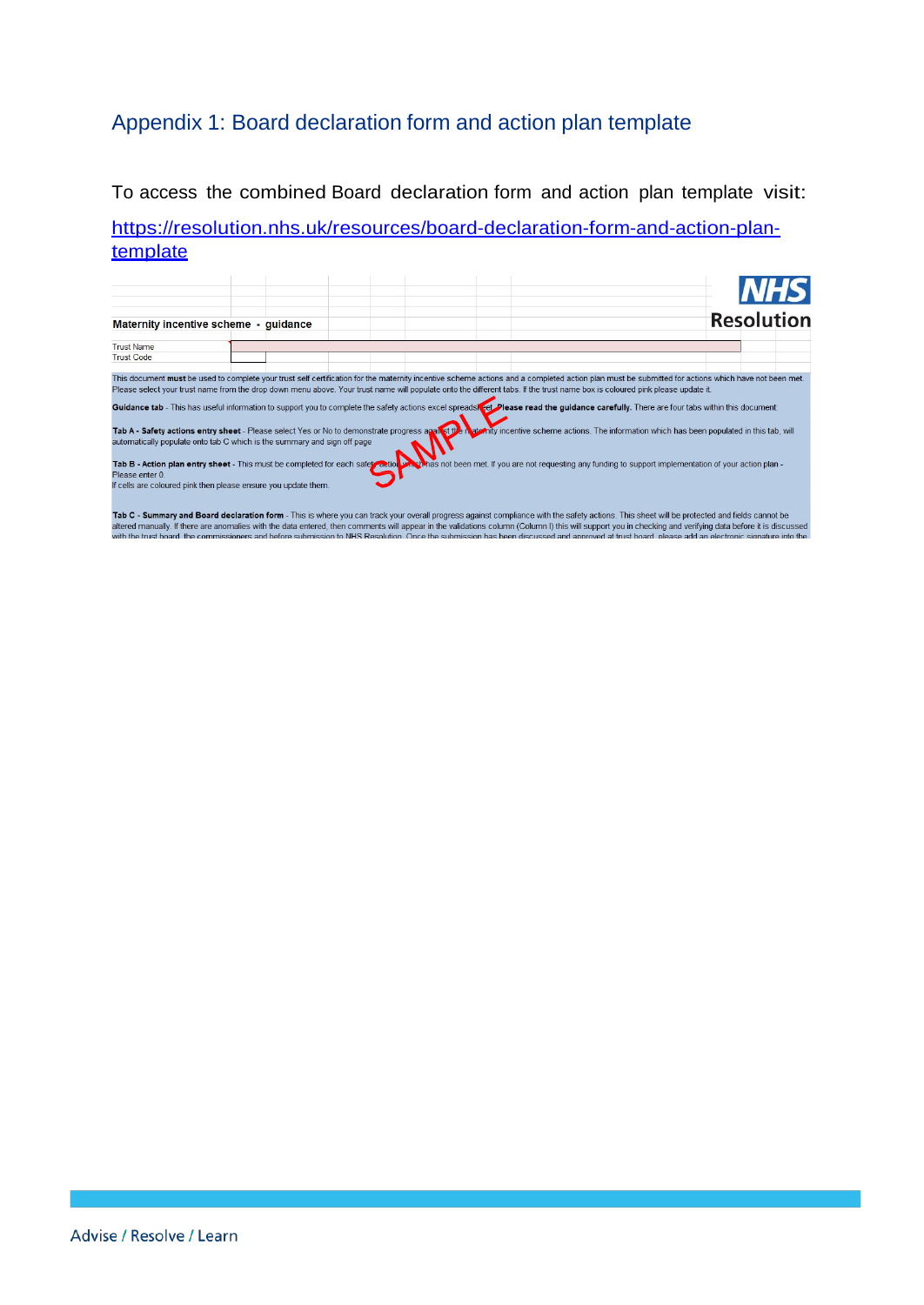#### **NHSR Maternity Incentive Scheme - Year 2**

#### **Reporting timescales to provide assurance**

÷

| Key<br>Safety Action             | Final Board Assurance Report & Signoff<br>Directorate Board Attendance Required<br><b>Commisioners Informed</b>         | Required Standard (Summary see full document for further                                                                                                                                                   |                                                               | Local Directorate work        |                                | Board Safety Champion Action Required |                            |                                |                          |                                                   |                                                 |        |                          |
|----------------------------------|-------------------------------------------------------------------------------------------------------------------------|------------------------------------------------------------------------------------------------------------------------------------------------------------------------------------------------------------|---------------------------------------------------------------|-------------------------------|--------------------------------|---------------------------------------|----------------------------|--------------------------------|--------------------------|---------------------------------------------------|-------------------------------------------------|--------|--------------------------|
| Number                           | Description                                                                                                             | detail and evidence)                                                                                                                                                                                       | Leads                                                         | Dec-18                        | $Jan-19$                       | Feb-19                                | Mar-19                     | Apr-19                         | $May-19$                 | Jun-19                                            | Jul-19                                          | Aug-19 | $Sep-19$                 |
|                                  |                                                                                                                         | Share assurance against all standards with Commissioners                                                                                                                                                   | <b>Tracy Palmer</b>                                           |                               |                                |                                       |                            |                                |                          |                                                   |                                                 |        |                          |
|                                  |                                                                                                                         | Present assurance against all standards to board                                                                                                                                                           | <b>Tracy Palmer</b><br>Obi Orakwue                            |                               |                                |                                       |                            |                                |                          |                                                   |                                                 |        |                          |
| Submit board declaration to NHSR |                                                                                                                         | <b>Tracy Palmer</b><br><b>Steve Phipps</b>                                                                                                                                                                 |                                                               |                               |                                |                                       |                            |                                |                          |                                                   | 12 Noon on<br>15th                              |        |                          |
| 1                                | Are you using the National<br>Perinatal Mortality Review Tool<br>to review perinatal deaths to the<br>required standard | d) Quarterly reports have been submitted to the Trust Board<br>that includes details of all deaths reviewed and consequent<br>action plans.<br>See requirements a) b) & c) for specifics                   | Gillian Lyons<br>Dr Vanner<br>Dr Halahakoon<br>Surinder Judge |                               |                                |                                       |                            | Qtr 4 report<br>to Board       |                          |                                                   | Otr $1$<br>report to<br><b>Board</b>            |        | Qtr 2 report<br>to Board |
|                                  | Are you submitting data to the<br>Maternity Data Set to the<br>required standard                                        | Submission of MSDS data for January 2019                                                                                                                                                                   | Sarbjit Uppal<br><b>Bernie Williams</b>                       |                               |                                |                                       |                            |                                |                          |                                                   |                                                 |        |                          |
| $\overline{2}$                   |                                                                                                                         | MSDS data for 6 months from October 18 to March 19 which<br>needs to be submitted to MSDS for deadlines between 31st<br>December and 31st May 2019                                                         |                                                               | October<br>data<br>submission | November<br>data<br>submission | December<br>data<br>submission        | January data<br>submission | February<br>data<br>submission | March data<br>submission |                                                   |                                                 |        |                          |
|                                  |                                                                                                                         | Submission of data for the first month of MSDSv2 April 2019<br>submitted to the deadline of 30th June 2019                                                                                                 |                                                               |                               |                                |                                       |                            |                                |                          | <b>April MSDS</b><br>v <sub>2</sub><br>submission |                                                 |        |                          |
|                                  |                                                                                                                         | A minimum of TC pathways agreed                                                                                                                                                                            |                                                               |                               |                                |                                       |                            |                                |                          |                                                   |                                                 |        |                          |
|                                  | Can you demonstrate that you<br>have transitional care services to                                                      | a) Pathways of care into and out of TC jointly approved by<br>maternity and neonatal teams with neonatal involvement in<br>decision making and planning care for all babies in TC.                         | Dr Halahakoon<br>Dr Heaver<br>Kate Cheshire                   |                               | by 3rd Feb                     |                                       |                            |                                |                          |                                                   |                                                 |        |                          |
| $\overline{3}$                   | support the Avoiding Term<br>Admissions into neonate units<br>programme                                                 | b) A data recording system for TC is established, in order to<br>produce commissioner returns for HRG 4/XA04 as per<br>NCCMDS v2                                                                           |                                                               |                               | by 3rd Feb                     |                                       |                            |                                |                          |                                                   |                                                 |        |                          |
|                                  |                                                                                                                         | c) Action plan, agreed at board level and with LMS and ODN to<br>address local findings from ATAIN review.                                                                                                 |                                                               |                               |                                |                                       | by 10th                    |                                |                          |                                                   |                                                 |        |                          |
|                                  |                                                                                                                         | d) Progress with action plans shared with board, LMS, ODN                                                                                                                                                  |                                                               |                               |                                |                                       |                            |                                | by 19th                  |                                                   |                                                 |        |                          |
| 4                                | Can you demonstrate an<br>effective system of medical<br>workforce planning to the                                      | a) Formal record of proportion of O&G trainees who disagreed<br>/ Strongly disagreed with 'education opportunities are rarely<br>lost due to gaps in the rota' in the 2018 GMC National Training<br>Survey | Mr Orakwue<br>Mr Riad                                         |                               |                                |                                       |                            |                                |                          |                                                   | Reported<br>to board,<br>sent to<br><b>RCOG</b> |        |                          |
|                                  | required standard                                                                                                       | b) Action plan in place and agreed at board to meet ACSA<br>standards                                                                                                                                      | Dr Ahuja                                                      |                               |                                |                                       |                            |                                |                          |                                                   | Present to<br><b>Board</b>                      |        |                          |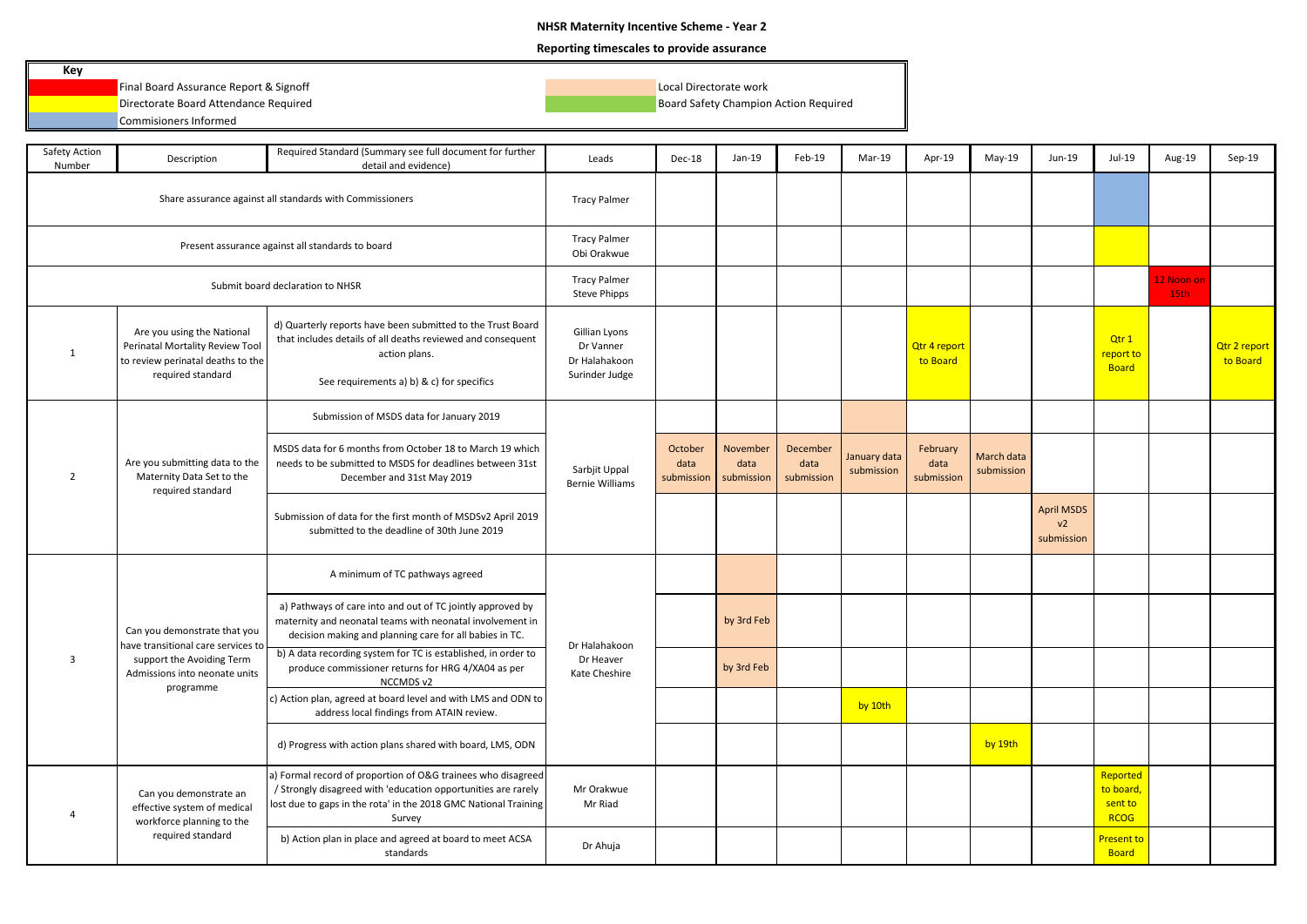#### **NHSR Maternity Incentive Scheme - Year 2**

#### **Reporting timescales to provide assurance**

**Key**

Commisioners Informed

**Board Safety Champion Action Required** 

| Safety Action<br>Number | Description                                                                                                                                                                                  | Required Standard (Summary see full document for further<br>detail and evidence)                                  | Leads                                                               | Dec-18 | Jan-19                                      | Feb-19 | Mar-19  | Apr-19  | $May-19$ | Jun-19 | Jul-19                           | Aug-19 | Sep-19 |  |
|-------------------------|----------------------------------------------------------------------------------------------------------------------------------------------------------------------------------------------|-------------------------------------------------------------------------------------------------------------------|---------------------------------------------------------------------|--------|---------------------------------------------|--------|---------|---------|----------|--------|----------------------------------|--------|--------|--|
|                         | Can you demonstrate an<br>effective system of midwifery                                                                                                                                      | a) systematic, evidence based process to calculate midwifery<br>staffing establishment                            | <b>Tracy Palmer</b><br><b>Stacey Thacker</b>                        |        | Any consecutive 3 month period in this time |        |         |         |          |        |                                  |        |        |  |
| 5                       | workforce planning to the                                                                                                                                                                    | b) Obs unit Midwifery Ward Co-ordinator is supernumerary                                                          | Cath Thomas                                                         |        |                                             |        |         |         |          |        |                                  |        |        |  |
|                         | required standard                                                                                                                                                                            | c) Women receive 1:1 care in labour                                                                               |                                                                     |        |                                             |        |         |         |          |        |                                  |        |        |  |
|                         |                                                                                                                                                                                              | d) Bi annual b board report that covers staffing / safety issues                                                  | <b>Tracy Palmer</b>                                                 |        |                                             |        |         |         |          |        | Present to<br>board              |        |        |  |
|                         | Can you demonstrate                                                                                                                                                                          | Board level consideration of the SBL care bundle in a way that<br>supports safer services                         | <b>Tracy Palmer</b>                                                 |        |                                             |        |         |         |          |        | <mark>Present to</mark><br>board |        |        |  |
| 6                       | compliance with all 4 elements<br>of SBL bundle                                                                                                                                              | Each element of the SBL care bundle implemented or an<br>alternative intervention in place.                       | Dr Vanner<br>Gillian Lyons<br>Mr Churchill<br>Hazel Remmett-Booth   |        |                                             |        |         |         |          |        |                                  |        |        |  |
| $\overline{7}$          | Can you demonstrate that you<br>have patient feedback<br>mechanisms for maternity<br>services and that you regularly<br>act on feedback                                                      | User involvement has had an impact on the development and<br>/ or improvement of maternity services               | <b>Tracy Palmer</b><br>Amanda Costello                              |        |                                             |        |         |         |          |        |                                  |        |        |  |
| 8                       | Can you evidence that 90% of<br>each maternity unit staff group<br>have attended 'in house' multi<br>professional maternity<br>emergencies training session<br>within the last training year | Breakdown of each staff group %, see full document for<br>suggested staff groups                                  | Emma McCartney<br>Paula Foster<br>Dr Chandra<br>Dr Morse<br>Mr Riad |        |                                             |        |         |         |          |        |                                  |        |        |  |
| 9                       | Can you demonsarte that Trust<br>saefty champions (Obs &<br>Midwife) are meetly bimonthly                                                                                                    | a) Exec Sponsor for MNHSC is actively engaged supporting<br>quality and safety improvement within the Trust & LLS | Prof Cannaby<br>Dr Sullivan<br><b>Tracy Palmer</b>                  |        | by 27th                                     |        |         |         |          |        |                                  |        |        |  |
|                         | with board level champions to<br>escalte locally identified issues                                                                                                                           | b) The board level champion has implemented monthly<br>feedback sessions with mat & NNU staff to raise concerns   |                                                                     |        |                                             |        |         | by 27th |          |        |                                  |        |        |  |
|                         |                                                                                                                                                                                              | c) the Board level champion has taken steps to address named<br>safety concerns and progress is visible to staff  |                                                                     |        |                                             |        | by 27th |         |          |        |                                  |        |        |  |
| 10                      | Have you reported 100% of<br>qualifying 2018/19 incidents<br><b>Under NHSR Early Notification</b><br>Scheme                                                                                  | Trust board site of clinical governance records of qualifying<br>incidents and numbers reported to NHSR           | Surinder Judge<br><b>Tracy Palmer</b>                               |        |                                             |        |         |         |          |        |                                  |        |        |  |

**Final Board Assurance Report & Signoff Local Directorate work**<br>Local Directorate Board Attendance Required Local Directorate work Local Directorate work Directorate work Local Directorate work<br>Local Directorate Board Atte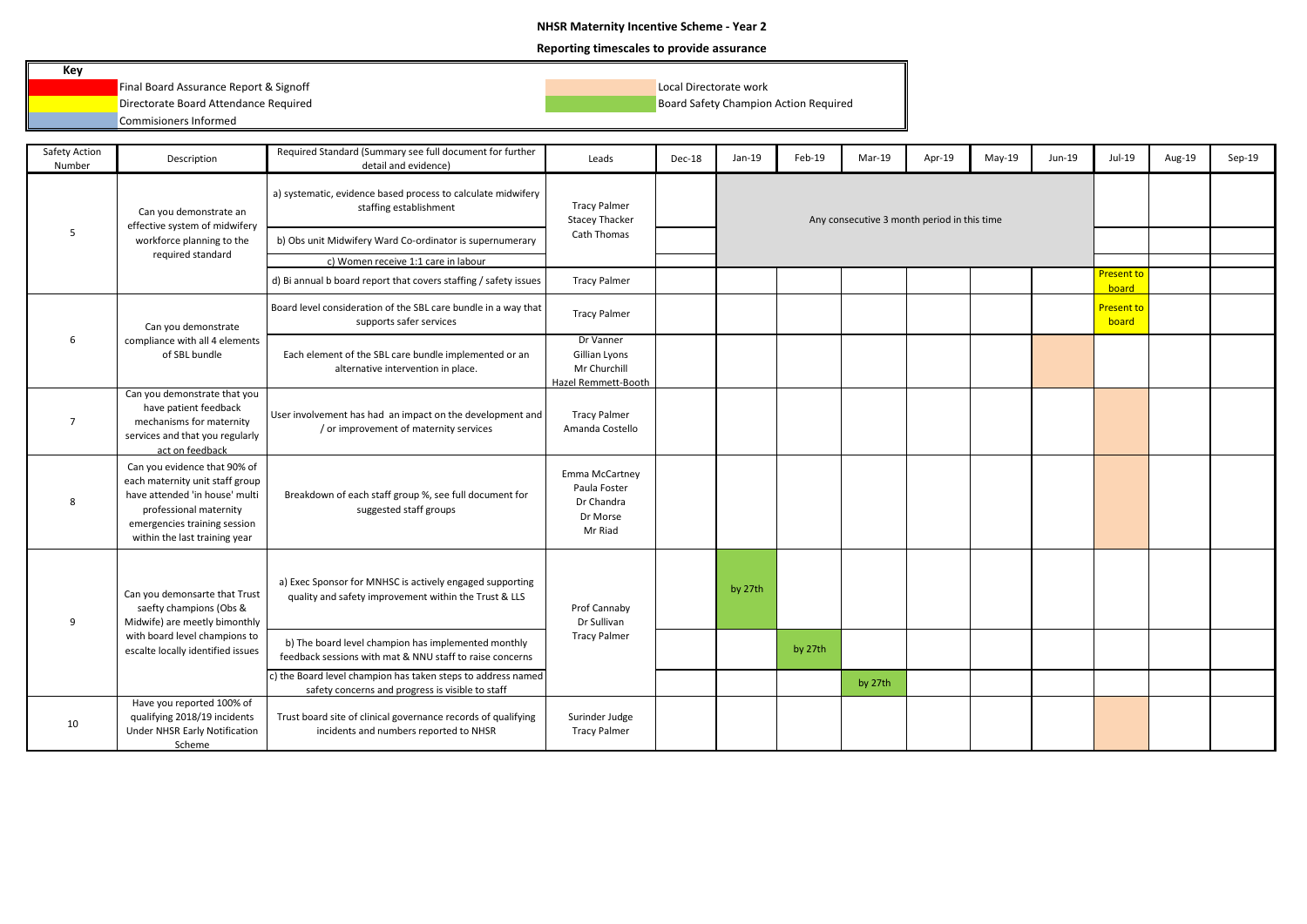| <b>Safety Action</b><br><b>Number</b> | <b>Description</b>                                                                                                                                                                  | Summary of requirements to provide Board Assurance (for<br>full detail please see original document)                                                                                                                                                   | Lead                                                                                  | When                      | <b>RAG Confidence</b>      | <b>Assurance Received</b> |
|---------------------------------------|-------------------------------------------------------------------------------------------------------------------------------------------------------------------------------------|--------------------------------------------------------------------------------------------------------------------------------------------------------------------------------------------------------------------------------------------------------|---------------------------------------------------------------------------------------|---------------------------|----------------------------|---------------------------|
|                                       | Are you using the National Perinatal Mortality Review Tool to review perinatal                                                                                                      | Details of maternity deaths reviewed and consequent action plans<br>since 12th December 2018                                                                                                                                                           | Dr Vanner<br>Gill Lyons                                                               | 31/3/19<br>then quarterly | <b>PMRT fully embedded</b> |                           |
| 1                                     | deaths to the required standard                                                                                                                                                     | Details of Neonatal deaths reviewed and consequent action plans<br>since 12th December 2018                                                                                                                                                            | Dr Halahakoon<br>Surinder Judge                                                       | 31/3/19<br>then quarterly |                            |                           |
| $\overline{2}$                        | Are you submitting data to the Maternity Data Set to the required standard                                                                                                          | Submission of MSDS monthly returns October 18 - March 19 within<br>timescale                                                                                                                                                                           | Sarb Uppal                                                                            | Monthly                   |                            |                           |
|                                       |                                                                                                                                                                                     | Submission of MSDS v2 data from April 19                                                                                                                                                                                                               | <b>Bernie Williams</b>                                                                | 30/06/2019                |                            |                           |
|                                       |                                                                                                                                                                                     | TC Pathways agreed                                                                                                                                                                                                                                     | Dr Heaver                                                                             | 31/01/2019                |                            |                           |
|                                       |                                                                                                                                                                                     | Data recording system meeting minimum standards of NCCMDS<br>HRG XA04                                                                                                                                                                                  | Sarb Uppal                                                                            | 31/01/2019                | via Badger Net             |                           |
| 3                                     | Can you demonstrate that you have transitional care services to support the                                                                                                         | Action plan produced for local findings from ATAIN review                                                                                                                                                                                              | Dr Heaver                                                                             | 11/01/2019                |                            |                           |
|                                       | Avoiding Term Admissions into neonate units programme                                                                                                                               | Action plan agreed at board for local findings from ATAIn review                                                                                                                                                                                       | Dr Heaver                                                                             | 04/02/2019                |                            |                           |
|                                       |                                                                                                                                                                                     | Action plan agreed at LMS & ODN for local findings from ATAIn<br>review                                                                                                                                                                                | Dr Heaver                                                                             | 10/03/2019                |                            |                           |
|                                       |                                                                                                                                                                                     | Action plan progress reported at board, LMS, ODN                                                                                                                                                                                                       | Dr Heaver                                                                             | 19/05/2019                |                            |                           |
|                                       |                                                                                                                                                                                     | Obtain results of GMC 2018 survey and review O&G responses                                                                                                                                                                                             | Mr Riad<br><b>Steve Phipps</b>                                                        | 11/01/2019                |                            |                           |
| 4                                     | Can you demonstrate an effective system of medical workforce planning to the<br>required standard                                                                                   | Proportion of trainees identifying issues with educational<br>oppurtunities in GMC survey, reported to Board and RCOG                                                                                                                                  | Mr Riad<br>Mr Orakwue                                                                 | 31/07/2019                |                            |                           |
|                                       |                                                                                                                                                                                     | Action plan agreed at board level to meet ACSA standards 1.2.4.6,<br>2.6.5.1 & 2.6.5.6                                                                                                                                                                 | Dr Ahuja                                                                              | 31/07/2019                |                            |                           |
| 5                                     | Can you demonstrate an effective system of midwifery workforce planning to<br>the required standard                                                                                 | A bi-annual report including BR+ calculations, planned vs actual,<br>B:MW, action plan, % of specialist and management roles, acuity<br>tool evidence, red flag incidents                                                                              | <b>Tracy Palmer</b>                                                                   | 4/2/19 & 31/7/19          |                            |                           |
|                                       |                                                                                                                                                                                     | Current position against each element of SBL care bundle                                                                                                                                                                                               | Dr Vanner<br>Gillian Lyons<br>Mr Churchill<br>Hazel Remmett-<br>Booth                 | 30/06/2019                |                            |                           |
| 6                                     | Can you demonstrate compliance with all 4 elements of SBL bundle                                                                                                                    | Board minutes demonstrating that the SBL bundle has been<br>considered in a way that supports delivery and implementation of<br>each element of the SBL care bundle or that an alternative<br>intervention put in place to deliver against element(s). | <b>Tracy Palmer</b>                                                                   | 4/2/19 & 31/7/19          |                            |                           |
|                                       |                                                                                                                                                                                     | Acting on feedback ie MVP                                                                                                                                                                                                                              |                                                                                       |                           |                            |                           |
| 7                                     | Can you demonstrate that you have patient feedback mechanisms for maternity<br>services and that you regularly act on feedback                                                      | User involvement in investigations, CQC surveyr etc.                                                                                                                                                                                                   | <b>Tracy Palmer</b><br>Amanda Costello                                                | 31/07/2019                |                            |                           |
|                                       |                                                                                                                                                                                     | Minutes of MVP etc demonstartig feedback mechanisms, action and<br>communications back                                                                                                                                                                 |                                                                                       |                           |                            |                           |
| 8                                     | Can you evidence that 90% of each maternity unit staff group have attended 'in<br>house' multi professional maternity emergencies training session within the last<br>training year | Numbers and % of each staff group attended<br>Sessions held and planned<br>Session content corresponds to requirement                                                                                                                                  | <b>Emma McCartney</b><br>Paula Foster<br><b>Stacey Thacker</b><br>Dr Morse<br>Mr Riad | 31/07/2019                |                            |                           |
|                                       |                                                                                                                                                                                     | Trust safety champions meet bimonthly                                                                                                                                                                                                                  | Prof Cannaby                                                                          | 04/01/2019                |                            |                           |
|                                       |                                                                                                                                                                                     | Evidence in Exec sponsor engagement in activities of MNHSC<br>through nominated improvement leads                                                                                                                                                      |                                                                                       | 27/01/2019                |                            |                           |
|                                       |                                                                                                                                                                                     | Trust board sighted on local improvement plan, progress, outcomes<br>and improvements                                                                                                                                                                  | Prof Cannaby                                                                          | 27/01/2019                |                            |                           |
| 9                                     | Can you demonsarte that Trust saefty champions (Obs & Midwife) are meetly<br>bimonthly with board level champions to escalte locally identified issues                              | Attendance at 1 or more national learning set / annual learning<br>events                                                                                                                                                                              | <b>Tracy Palmer</b>                                                                   | 27/01/2019                |                            |                           |
|                                       |                                                                                                                                                                                     | Engagement with relevant networks & LLS                                                                                                                                                                                                                |                                                                                       | 27/01/2019                |                            |                           |

#### **NHSR Maternity Incentive Scheme - Year 2 Evidence to provide assurance**